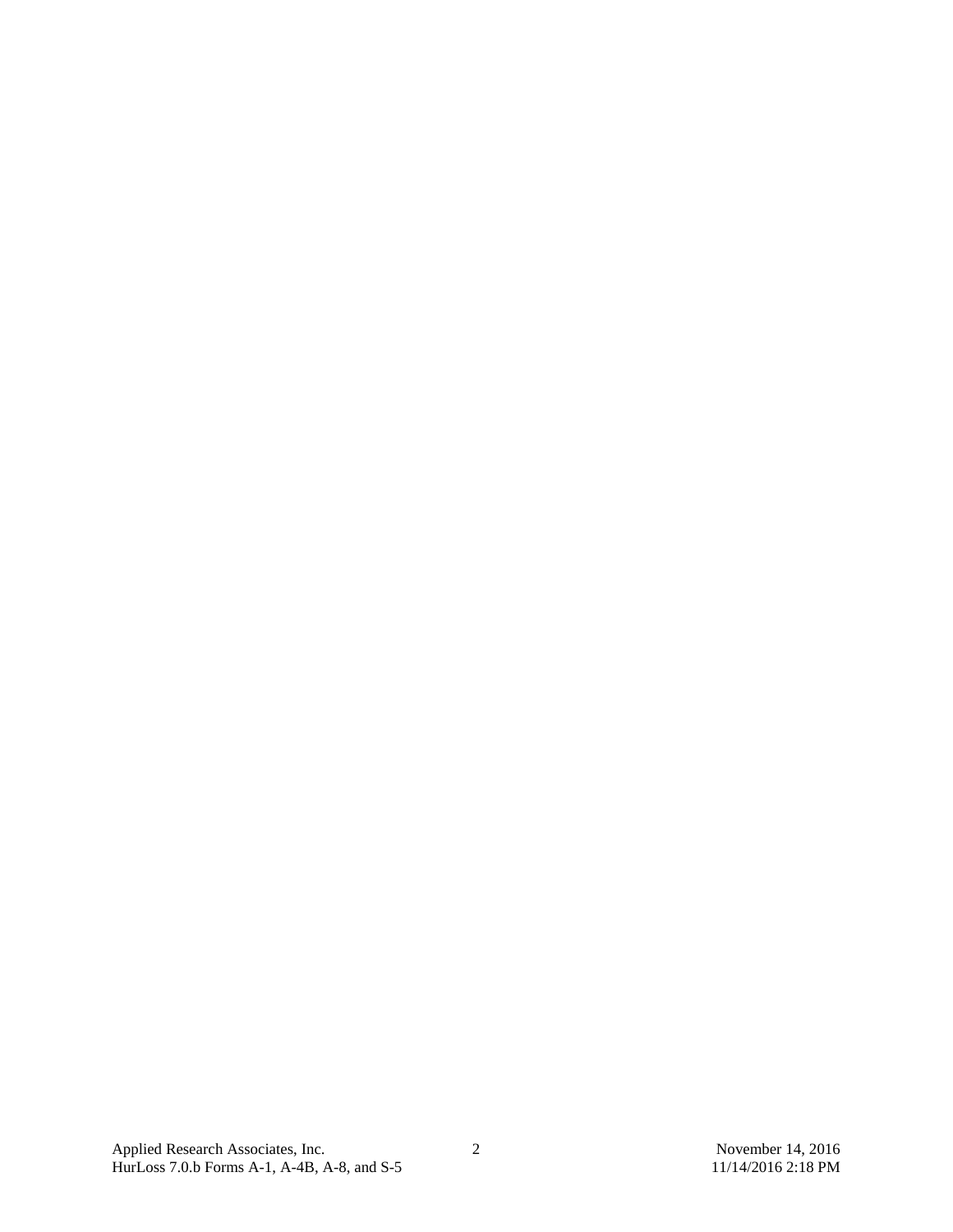

November 14, 2016

Dr. Lorilee Medders Chair, Florida Commission on Hurricane Loss Projection Methodology 1801 Hermitage Boulevard, Suite 100 Tallahassee, FL 32308

Re: Notification of ARA HurLoss Version 7.0.a Error

Dear Dr. Medders:

In accordance with the procedures specified in Section V.VI.F on page 59 of the November 1, 2015 Report of Activities (ROA), Applied Research Associates, Inc. (ARA) notified the Commission on October 31, 2016 of an error in HurLoss version 7.0.a, which was found acceptable by the Commission in June 2015 under the 2013 standards.

In the final stages of reviewing our new HurLoss version 8.0 for submission under the 2015 standards, ARA discovered three errors in the aerodynamic surface roughness lengths used in version 7.0.a. The errors were related to: (1) the GIS processing of water areas adjacent to coastal counties, (2) the assignment of surface roughness values for some land use categories, and (3) the vintage of the ZIP Code polygons used to compute our ZIP Code-averaged surface roughness values. The details of ARA's methodology for processing the National Land Cover Database (NLCD) into surface roughness values are a trade secret.

Correcting the surface roughness values has resulted in a Type III difference, as defined in Section V.VI.F of the 2015 ROA. On a statewide basis, the update from version 7.0.a to 7.0.b increases our modeled loss for the 2012 FHCF aggregate personal and commercial residential exposure by 4.6%. A map of the changes by county is shown in Figure 1.

As required, this addendum provides revised Forms A-1, A-4, and A-8 and S-5 for HurLoss version 7.0.b. We respectfully request that the attached revised forms be reviewed by the Commission and that the Commission accept HurLoss version 7.0.b as a replacement for version 7.0.a.

Sincerely,

Francis M. Lavelle, Ph.D., P.E.

Vice President and Principal Engineer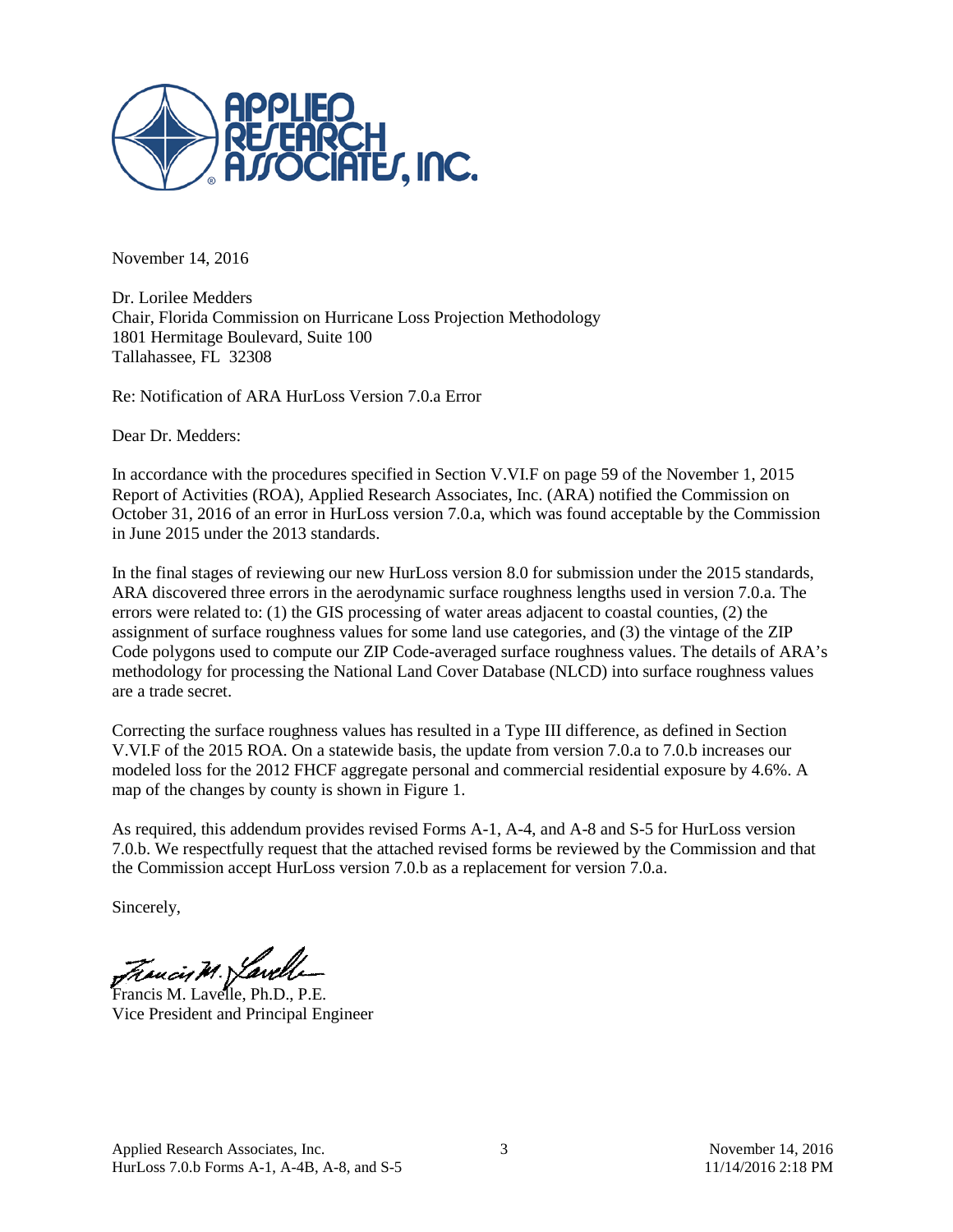

**Figure 1. Percentage Change in 2012 FHCF Zero Deductible Average Annual Losses by County from HurLoss version 7.0.a to 7.0.b due to Surface Roughness Update**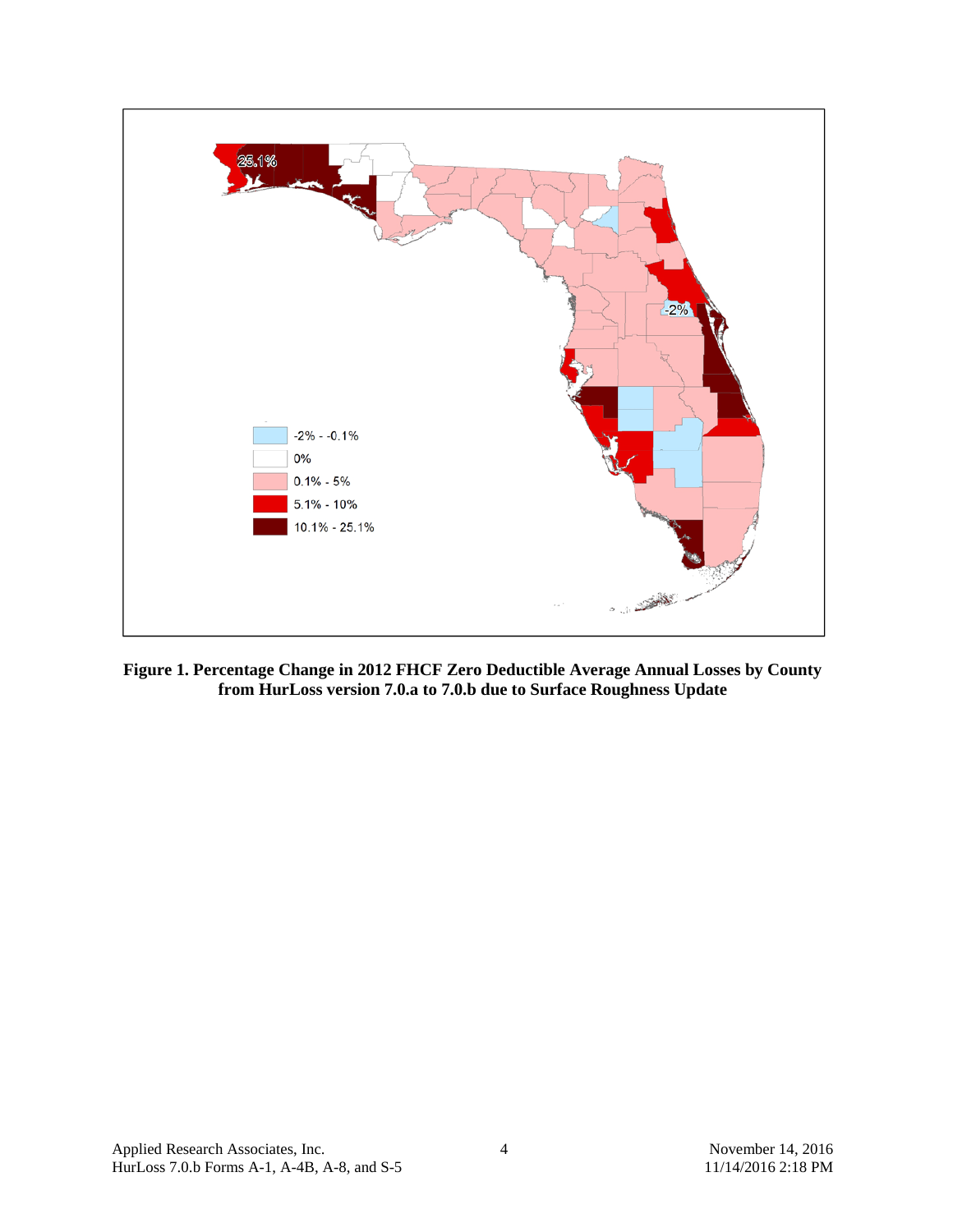## **TABLE OF CONTENTS**

#### **PAGE**

| Form S-5: Average Annual Zero Deductible Statewide Loss Costs – Historical versus Modeled27 |  |
|---------------------------------------------------------------------------------------------|--|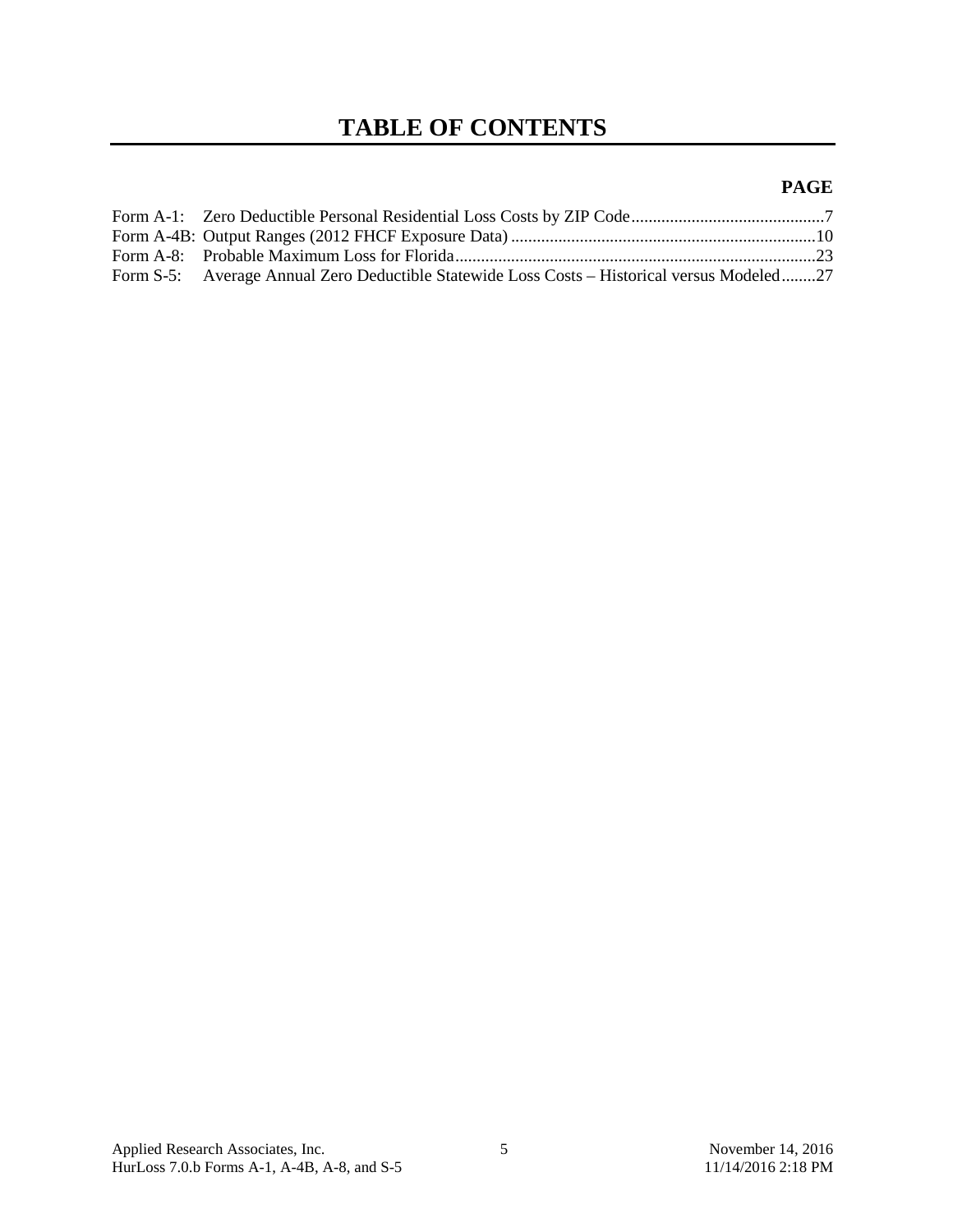### **PAGE**

| Figure 1. Percentage Change in 2012 FHCF Zero Deductible Average Annual Losses by County from |  |
|-----------------------------------------------------------------------------------------------|--|
|                                                                                               |  |
|                                                                                               |  |
|                                                                                               |  |
|                                                                                               |  |
|                                                                                               |  |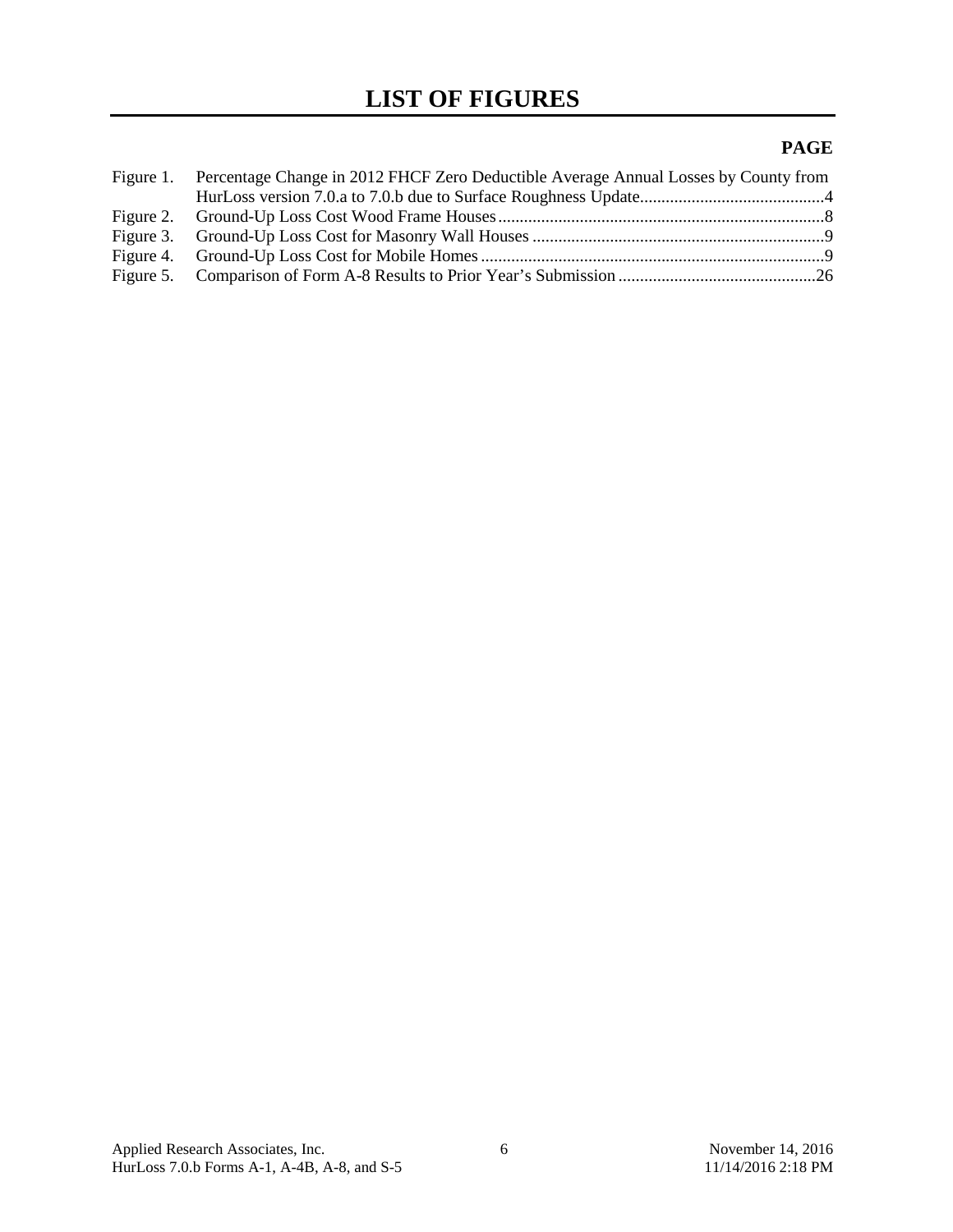## *Form A-1: Zero Deductible Personal Residential Loss Costs by ZIP Code*

- *A. Provide three maps, color-coded by ZIP Code (with a minimum of 6 value ranges,) displaying zero deductible personal residential loss costs per \$1,000 of exposure for frame, masonry, and mobile home.*
- *B. Create exposure sets for these exhibits by modeling all of the structures from Notional Set 3 described in the file "Notional Input13.xlsx" geocoded to each ZIP Code centroid in the state, as provided in the model. Refer to the Notional Policy Specification below for additional modeling information. Explain any assumptions, deviations, and differences from the prescribed exposure information.*
- *C. Provide, in the format given in the file named "2013FormA1.xlsx," the underlying loss cost data rounded to 3 decimal places used for A. above in Excel and PDF format. The file name shall include the abbreviated name of the modeling organization, the standards year, and the form name.*

| <b>Policy Type</b> | <b>Assumptions</b>                                                                                              |  |  |  |  |  |  |  |
|--------------------|-----------------------------------------------------------------------------------------------------------------|--|--|--|--|--|--|--|
| Owners             | Coverage $A = Structure$                                                                                        |  |  |  |  |  |  |  |
|                    | Replacement Cost included subject to Coverage A limit                                                           |  |  |  |  |  |  |  |
|                    | Ordinance or Law not included                                                                                   |  |  |  |  |  |  |  |
|                    | Coverage $B =$ Appurtenant Structures                                                                           |  |  |  |  |  |  |  |
|                    | Replacement Cost included subject to Coverage B limit                                                           |  |  |  |  |  |  |  |
|                    | Ordinance or Law not included<br>$\bullet$                                                                      |  |  |  |  |  |  |  |
|                    | Coverage $C =$ Contents                                                                                         |  |  |  |  |  |  |  |
|                    | Replacement Cost included subject to Coverage C limit                                                           |  |  |  |  |  |  |  |
|                    | Coverage $D = Time$ Element                                                                                     |  |  |  |  |  |  |  |
|                    | Time Element $= 12$ months                                                                                      |  |  |  |  |  |  |  |
|                    | Per Diem = $$150.00/day$ per policy, if used<br>$\bullet$                                                       |  |  |  |  |  |  |  |
|                    | $\div$ Loss costs per \$1,000 shall be related to the Coverage A limit.                                         |  |  |  |  |  |  |  |
|                    | $\Diamond$ Loss costs for the various specified deductibles shall be determined based on<br>annual deductibles. |  |  |  |  |  |  |  |
|                    | $\div$ All-other perils deductible shall be \$500.                                                              |  |  |  |  |  |  |  |
| <b>Mobile Home</b> | Coverage $A = Structure$                                                                                        |  |  |  |  |  |  |  |
|                    | Replacement Cost included subject to Coverage A limit                                                           |  |  |  |  |  |  |  |
|                    | Coverage $B =$ Appurtenant Structures                                                                           |  |  |  |  |  |  |  |
|                    | Replacement Cost included subject to Coverage B limit                                                           |  |  |  |  |  |  |  |
|                    | Coverage $C =$ Contents                                                                                         |  |  |  |  |  |  |  |
|                    | Replacement Cost included subject to Coverage C limit                                                           |  |  |  |  |  |  |  |
|                    | Coverage $D = Time$ Element                                                                                     |  |  |  |  |  |  |  |
|                    | Time Element $= 12$ months                                                                                      |  |  |  |  |  |  |  |

### **Notional Policy Specifications**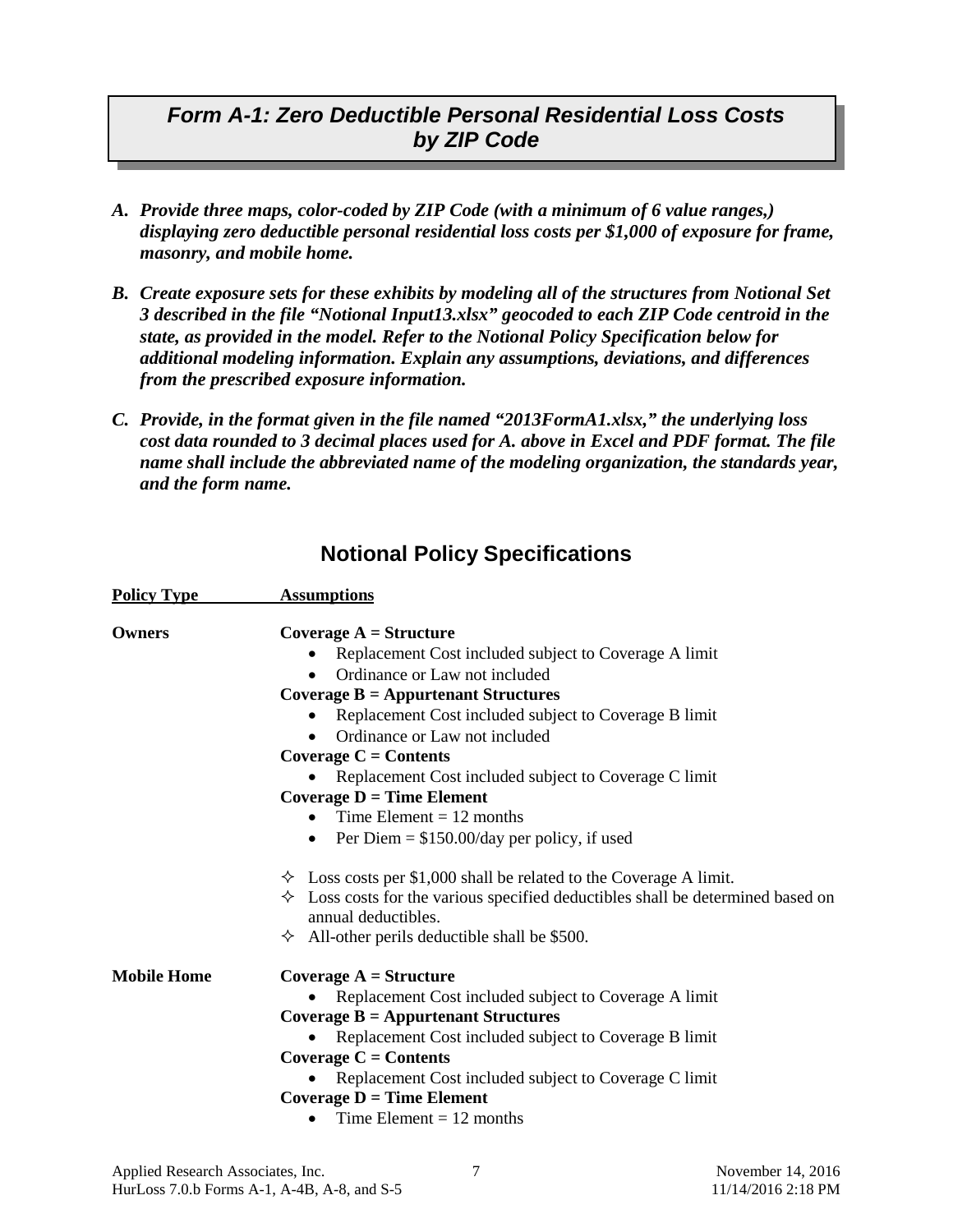- Per Diem  $= $150.00/day$  per policy, if used
- $\triangle$  Loss costs per \$1,000 shall be related to the Coverage A limit.
- $\Diamond$  Loss costs for the various specified deductibles shall be determined based on annual deductibles.
- $\triangle$  All-other perils deductible shall be \$500.
- A. The required maps are shown in [Figure 2](#page-7-0) through [Figure 4.](#page-8-0)
- B. The loss costs plotted are the total average annual losses summed across the four coverages per \$1,000 of Coverage A. The risks are modeled using ZIP Code level location information.
- C. The underlying loss cost data, rounded to three decimal places, are provided in ARA13bFormA1\_revised\_2016-11-14.xlsx.



<span id="page-7-0"></span>**Figure 2. Ground-Up Loss Cost Wood Frame Houses**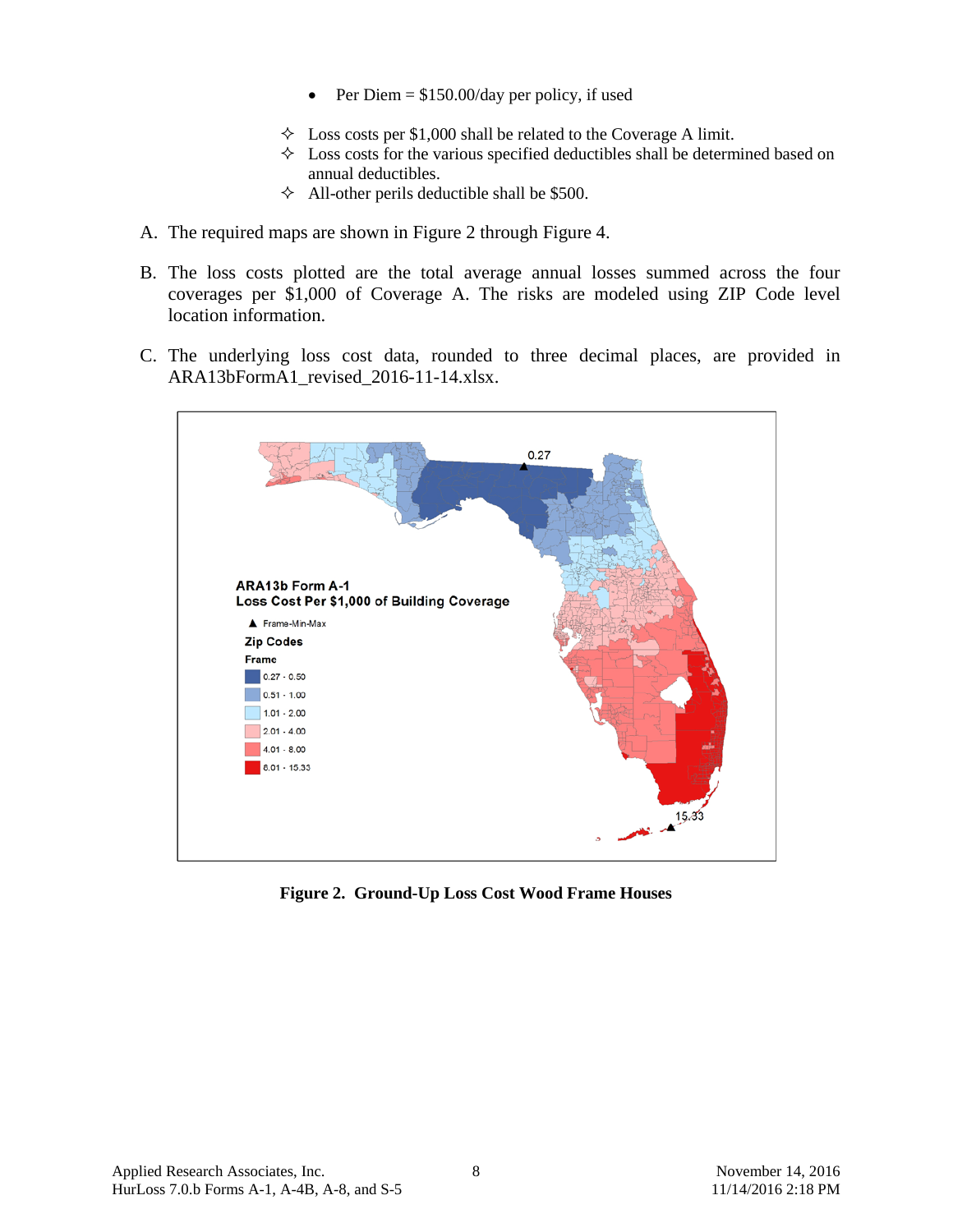

**Figure 3. Ground-Up Loss Cost for Masonry Wall Houses** 



<span id="page-8-0"></span>**Figure 4. Ground-Up Loss Cost for Mobile Homes**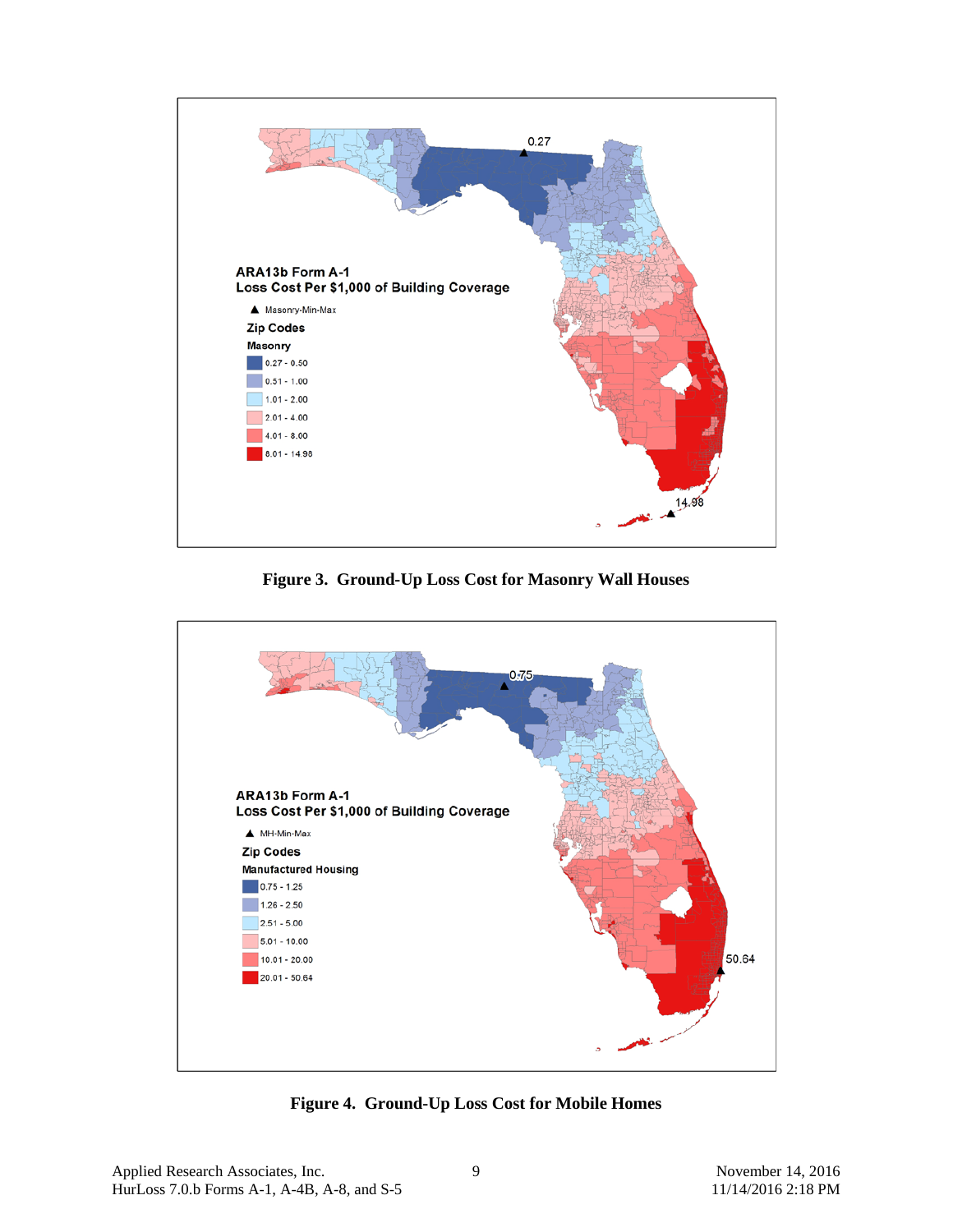## *Form A-4B: Output Ranges (2012 FHCF Exposure Data)*

- *A. Provide personal and commercial residential output ranges in the format shown in the file named "2013FormA4B.xlsx" by using an automated program or script. A hard copy of Form A-4B shall be included in the submission appendix. Provide this form in Excel format. The file name shall include the abbreviated name of the modeling organization, the standards year, and the form name. Also include Form A-4B (Output Ranges, 2012 FHCF Exposure Data) in a submission appendix.*
- *B. Provide loss costs rounded to three (3) decimal places by county. Within each county, loss costs shall be shown separately per \$1,000 of exposure for frame owners, masonry owners, frame renters, masonry renters, frame condo unit owners, masonry condo unit owners, mobile home, and commercial residential. For each of these categories using ZIP Code centroids, the output range shall show the highest loss cost, the lowest loss cost, and the weighted average loss cost. The aggregate residential exposure data for this form shall be developed from the information in the file named "hlpm2012c.exe," except for insured value and deductibles information. Insured values shall be based on the output range specifications below. Deductible amounts of 0% and as specified in the output range specifications will be assumed to be uniformly applied to all risks. When calculating the weighted average loss costs, weight the loss costs by the total insured value calculated above. Include the statewide range of loss costs (i.e., low, high, and weighted average).*
- *C. If a modeling organization has loss costs for a ZIP Code for which there is no exposure, give the loss costs zero weight (i.e., assume the exposure in that ZIP Code is zero). Provide a list in the submission document of those ZIP Codes where this occurs.*
- *D. If a modeling organization does not have loss costs for a ZIP Code for which there is some exposure, do not assume such loss costs are zero, but use only the exposures for which there are loss costs in calculating the weighted average loss costs. Provide a list in the submission document of the ZIP Codes where this occurs.*
- *E. All anomalies in loss costs that are not consistent with the requirements of Standard A-6 and have been explained in Disclosure A-6.14 shall be shaded.*

*Indicate if per diem is used in producing loss costs for Coverage D (ALE) in the personal residential output ranges. If a per diem rate is used in the submission, a rate of \$150.00 per day per policy shall be used.*

Loss costs are provided in the file named ARA13bFormA4B\_revised\_2016-11-14.xlsx. Per diem is not used in producing loss costs for Coverage D (ALE).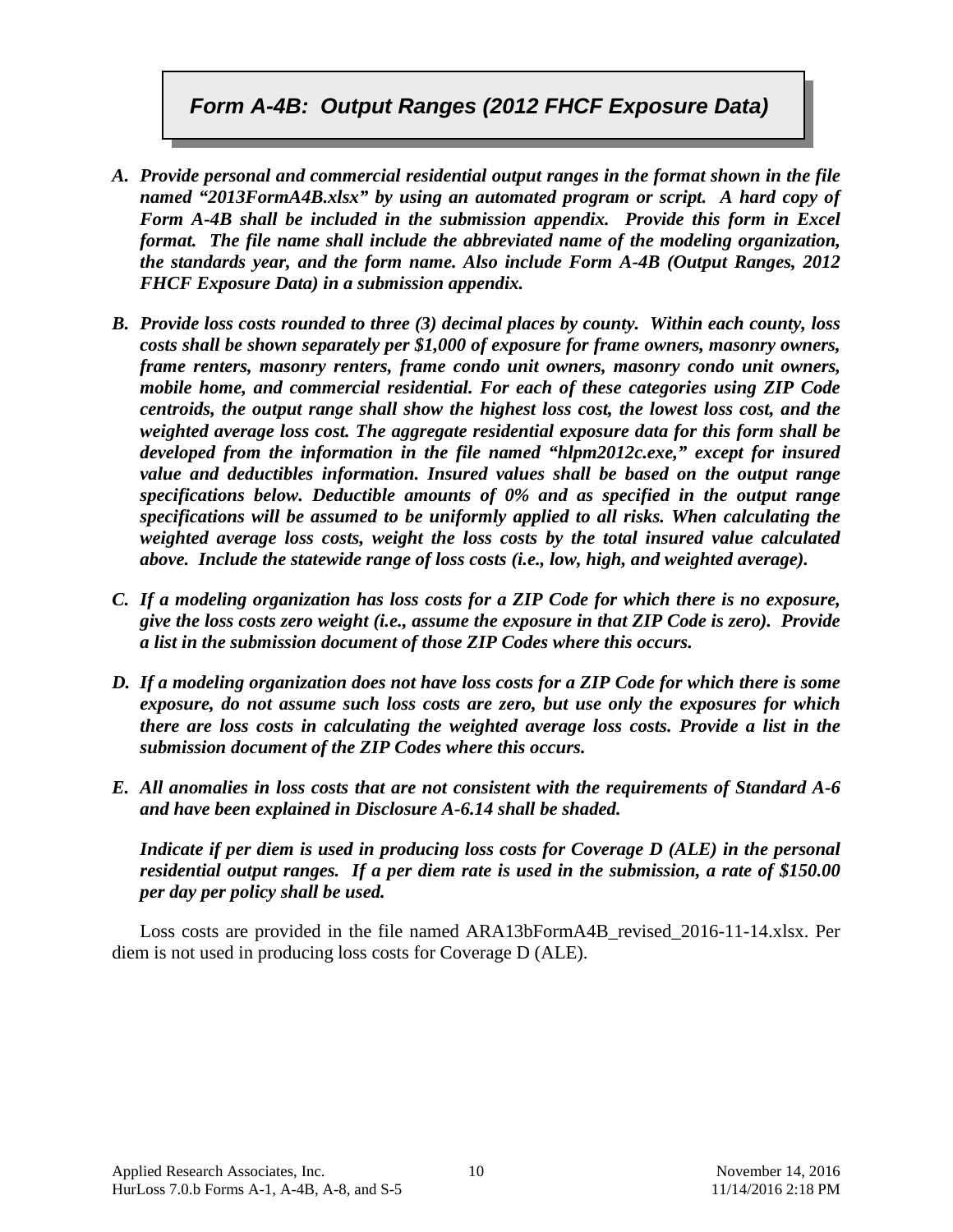## **Output Range Specifications**

| <b>Policy Type</b>       | <b>Assumptions</b>                                                                                                                                                                                                                                                                                                                                                                                                                                                                                                                                                                                                                                                                               |
|--------------------------|--------------------------------------------------------------------------------------------------------------------------------------------------------------------------------------------------------------------------------------------------------------------------------------------------------------------------------------------------------------------------------------------------------------------------------------------------------------------------------------------------------------------------------------------------------------------------------------------------------------------------------------------------------------------------------------------------|
| Owners                   | Coverage $A =$ Structure<br>Coverage A limit = $$100,000$<br>Replacement Cost included subject to Coverage A limit<br>$\bullet$<br>Ordinance or Law not included<br>Coverage $B =$ Appurtenant Structures<br>Coverage B limit = $10\%$ of Coverage A limit<br>Replacement Cost included subject to Coverage B limit<br>$\bullet$<br>Ordinance or Law not included<br>Coverage $C =$ Contents<br>Coverage C limit = $50\%$ of Coverage A limit<br>Replacement Cost included subject to Coverage C limit<br>Coverage $D = Time$ Element<br>Coverage D limit = $20\%$ of Coverage A limit<br>$\bullet$<br>• Time Element $= 12$ months<br>Per Diem = $$150.00/day$ per policy, if used<br>$\bullet$ |
|                          | $\Diamond$ Dominant Coverage = A.<br>$\div$ Loss costs per \$1,000 shall be related to the Coverage A limit.<br>$\Diamond$ Loss costs for the various specified deductibles shall be determined based on<br>annual deductibles.<br>$\div$ 2% Deductible of Coverage A.<br>$\triangle$ All-other perils deductible shall be \$500.                                                                                                                                                                                                                                                                                                                                                                |
| <b>Renters</b>           | Coverage $C =$ Contents<br>Coverage C limit = $$25,000$<br>٠<br>Replacement Cost included subject to Coverage C limit<br>Coverage $D = Time$ Element<br>Coverage D limit = $40\%$ of Coverage C limit<br>$\bullet$<br>Time Element = $12$ months<br>Per Diem = $$150.00/day$ per policy, if used<br>$\bullet$                                                                                                                                                                                                                                                                                                                                                                                    |
|                          | $\Diamond$ Dominant Coverage = C.<br>$\div$ Loss costs per \$1,000 shall be related to the Coverage A limit.<br>$\Diamond$ Loss costs for the various specified deductibles shall be determined based on<br>annual deductibles.<br>$\div$ 2 % Deductible on Coverage C.<br>$\triangle$ All-other perils deductible shall be \$500.                                                                                                                                                                                                                                                                                                                                                               |
| <b>Condo Unit Owners</b> | Coverage $A =$ Structure<br>Coverage A limit = $10\%$ of Coverage C limit<br>Replacement Cost included subject to Coverage A limit<br>Coverage $C =$ Contents<br>Coverage C limit = $$50,000$<br>Replacement Cost included subject to Coverage C limit<br>Coverage $D = Time$ Element<br>Coverage D limit = $40\%$ of Coverage C limit<br>Time Element $= 12$ months                                                                                                                                                                                                                                                                                                                             |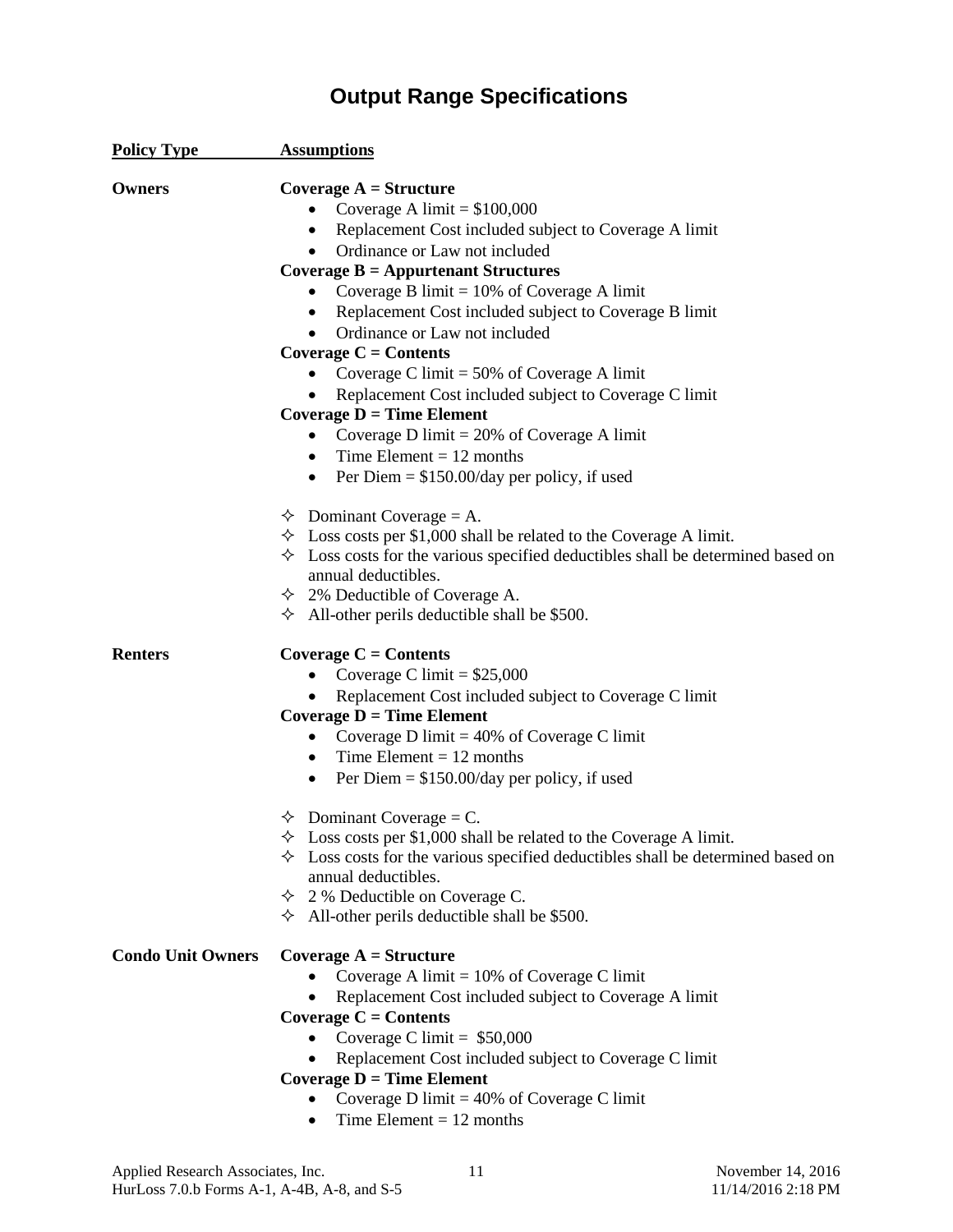- Per Diem  $= $150.00$ /day per policy, if used
- $\triangle$  Dominant Coverage = C.
- $\triangle$  Loss costs per \$1,000 shall be related to the Coverage A limit.
- $\Diamond$  Loss costs for the various specified deductibles shall be determined based on annual deductibles.
- 2% Deductible of Coverage C.
- $\triangle$  All-other perils deductible shall be \$500.

#### **Mobile Home Coverage A = Structure**

- Coverage A limit  $= $50,000$
- Replacement Cost included subject to Coverage A limit

#### **Coverage B = Appurtenant Structures**

- Coverage B limit  $= 10\%$  of Coverage A limit
- Replacement Cost included subject to Coverage B limit **Coverage C = Contents**
	- Coverage C limit  $= 50\%$  of Coverage A limit
	- Replacement Cost included subject to Coverage C limit

#### **Coverage D = Time Element**

- Coverage D limit = 20% of Coverage A limit
- Time Element  $= 12$  months
- Per Diem  $= $150.00/day$  per policy, if used
- $\triangle$  Dominant Coverage = A.
- $\Diamond$  Loss costs per \$1,000 shall be related to the Coverage A limit.
- $\Diamond$  Loss costs for the various specified deductibles shall be determined based on annual deductibles.
- $\div$  2% Deductible of Coverage A.
- $\triangle$  All-other perils deductible shall be \$500.

#### **Commercial Residential**

#### **Coverage A = Structure**

- Coverage A limit  $= $750,000$
- Replacement Cost included subject to Coverage A limit

#### **Coverage C = Contents**

- Coverage C limit  $= 5\%$  of Coverage A limit
- Replacement Cost included subject to Coverage C limit

#### **Coverage D = Time Element**

- Coverage D limit  $= 20\%$  of Coverage A limit
- Time Element  $= 12$  months
- Per Diem  $= $150.00/day$  per policy, if used
- $\triangle$  Dominant Coverage = A.
- $\Diamond$  Loss costs per \$1,000 shall be related to the Coverage A limit.
- $\Diamond$  Loss costs for the various specified deductibles shall be determined based on annual deductibles.
- 3% Deductible of Coverage A.
- $\triangle$  All-other perils deductible shall be \$500.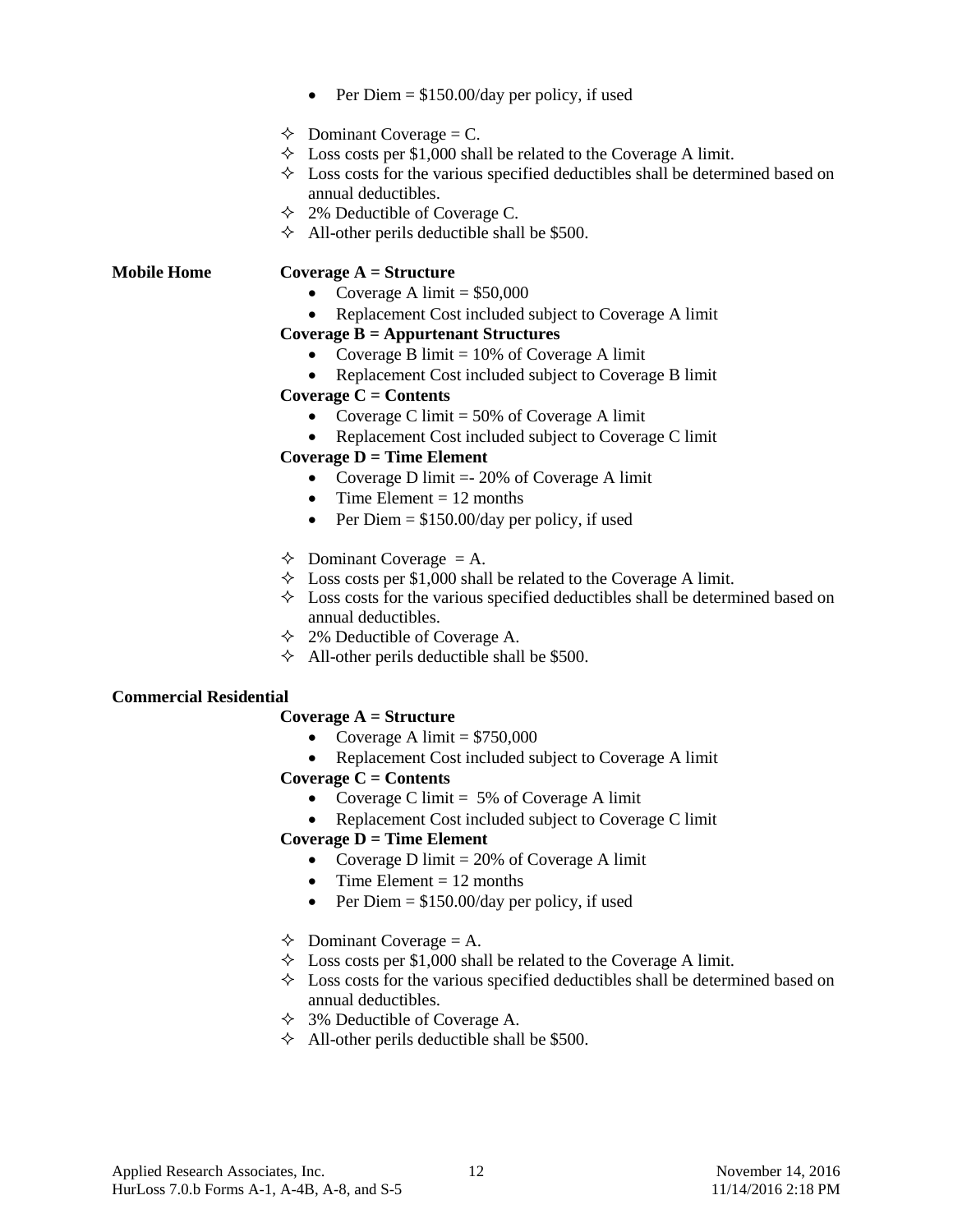#### **Form A-4B Output Ranges (2012 FHCF Exposure Data) LOSS COSTS PER \$1000 for 0% Deductible**

| <b>Modeling Organization:</b>           | ARA           |
|-----------------------------------------|---------------|
| <b>Model Name &amp; Version Number:</b> | HurLoss 7.0.b |
| <b>Model Release Date:</b>              | 11/14/2016    |

|                 |                   | Frame  | Masonry | Mobile           | Frame   | Masonry | Frame             | Masonry           | Commercial  |
|-----------------|-------------------|--------|---------|------------------|---------|---------|-------------------|-------------------|-------------|
| County          | <b>Loss Costs</b> | Owners | Owners  | Homes            | Renters | Renters | <b>Condo Unit</b> | <b>Condo Unit</b> | Residential |
| Alachua         | LOW               | 0.444  | 0.437   | 1.770            | 0.047   | 0.044   | 0.106             | 0.117             | 0.356       |
|                 | AVERAGE           | 0.732  | 0.736   | 2.426            | 0.096   | 0.095   | 0.181             | 0.176             | 0.470       |
|                 | HIGH              | 1.123  | 1.096   | 3.009            | 0.135   | 0.127   | 0.223             | 0.218             | 0.762       |
|                 |                   |        |         |                  |         |         |                   |                   |             |
| Baker           | LOW               | 0.306  | 0.302   | 1.074            | 0.056   | 0.054   | 0.000             | 0.000             | 0.000       |
|                 | AVERAGE           | 0.513  | 0.516   | 1.426            | 0.072   | 0.074   | 0.000             | 0.000             | 0.000       |
|                 | HIGH              | 0.672  | 0.661   | 1.572            | 0.081   | 0.078   | 0.000             | 0.000             | 0.000       |
|                 |                   |        |         |                  |         |         |                   |                   |             |
| Bay             | LOW               | 0.665  | 0.688   | 3.143            | 0.074   | 0.090   | 0.203             | 0.173             | 0.600       |
|                 | AVERAGE           | 1.550  | 1.439   | 4.653            | 0.202   | 0.200   | 0.504             | 0.466             | 1.350       |
|                 | <b>HIGH</b>       | 3.262  | 3.184   | 9.939            | 0.575   | 0.549   | 0.826             | 0.796             | 2.711       |
|                 |                   |        |         |                  |         |         |                   |                   |             |
| <b>Bradford</b> | LOW               | 0.431  | 0.425   | 1.664            | 0.064   | 0.063   | 0.000             | 0.000             | 0.000       |
|                 | AVERAGE           | 0.695  | 0.708   | 1.994            | 0.094   | 0.088   | 0.000             | 0.000             | 0.000       |
|                 | HIGH              | 0.873  | 0.857   | 2.123            | 0.102   | 0.093   | 0.000             | 0.000             | 0.000       |
|                 |                   |        |         |                  |         |         |                   |                   |             |
| Brevard         | LOW               | 2.307  | 2.279   | 7.122            | 0.184   | 0.139   | 0.511             | 0.412             | 1.195       |
|                 | AVERAGE           | 5.325  | 5.412   | 12.778           | 0.902   | 0.871   | 1.328             | 1.693             | 3.851       |
|                 | HIGH              | 11.800 | 11.563  | 26.140           | 2.566   | 2.496   | 3.429             | 3.348             | 6.689       |
|                 |                   |        |         |                  |         |         |                   |                   |             |
| Broward         | LOW               | 6.610  | 6.377   | 23.513           | 0.487   | 0.430   | 1.151             | 1.057             | 2.880       |
|                 | AVERAGE           | 8.737  | 8.339   | 25.901<br>31.313 | 1.355   | 1.374   | 2.193             | 2.148             | 6.121       |
|                 | HIGH              | 11.110 | 10.690  |                  | 2.064   | 1.948   | 2.956             | 2.815             | 7.762       |
| Calhoun         | LOW               | 0.399  | 0.395   | 1.517            | 0.074   | 0.087   | 0.000             | 0.000             | 0.000       |
|                 | AVERAGE           | 0.645  | 0.641   | 1.943            | 0.093   | 0.091   | 0.000             | 0.000             | 0.000       |
|                 | <b>HIGH</b>       | 0.949  | 0.932   | 2.364            | 0.120   | 0.093   | 0.000             | 0.000             | 0.000       |
|                 |                   |        |         |                  |         |         |                   |                   |             |
| Charlotte       | LOW               | 3.442  | 3.385   | 11.715           | 0.234   | 0.204   | 0.574             | 0.532             | 1.669       |
|                 | AVERAGE           | 4.975  | 4.596   | 13.687           | 0.783   | 0.708   | 1.368             | 1.047             | 3.008       |
|                 | HIGH              | 7.301  | 7.121   | 16.199           | 1.374   | 1.322   | 1.916             | 1.854             | 4.150       |
|                 |                   |        |         |                  |         |         |                   |                   |             |
| Citrus          | LOW               | 0.814  | 0.791   | 3.378            | 0.110   | 0.099   | 0.220             | 0.201             | 0.880       |
|                 | AVERAGE           | 1.456  | 1.311   | 4.413            | 0.225   | 0.202   | 0.402             | 0.406             | 1.254       |
|                 | HIGH              | 2.156  | 2.099   | 6.121            | 0.374   | 0.355   | 0.545             | 0.523             | 1.583       |
|                 |                   |        |         |                  |         |         |                   |                   |             |
| Clay            | LOW               | 0.464  | 0.460   | 1.964            | 0.056   | 0.052   | 0.107             | 0.104             | 0.416       |
|                 | AVERAGE           | 0.776  | 0.778   | 2.167            | 0.106   | 0.107   | 0.173             | 0.170             | 0.505       |
|                 | <b>HIGH</b>       | 1.166  | 1.142   | 3.017            | 0.134   | 0.127   | 0.230             | 0.221             | 0.588       |
|                 |                   |        |         |                  |         |         |                   |                   |             |
| Collier         | LOW               | 3.580  | 3.527   | 12.524           | 0.336   | 0.300   | 0.672             | 0.638             | 2.016       |
|                 | AVERAGE           | 6.326  | 6.060   | 16.888           | 1.302   | 1.207   | 1.956             | 1.829             | 4.614       |
|                 | <b>HIGH</b>       | 13.711 | 10.811  | 31.590           | 2.876   | 2.796   | 3.666             | 3.573             | 8.452       |
|                 |                   |        |         |                  |         |         |                   |                   |             |
| Columbia        | LOW               | 0.271  | 0.270   | 0.999            | 0.028   | 0.025   | 0.117             | 0.114             | 0.272       |
|                 | AVERAGE           | 0.502  | 0.498   | 1.616            | 0.061   | 0.059   | 0.121             | 0.118             | 0.278       |
|                 | HIGH              | 0.733  | 0.717   | 1.892            | 0.079   | 0.069   | 0.128             | 0.124             | 0.306       |
| DeSoto          | LOW               | 3.632  | 3.570   | 11.442           | 0.409   | 0.294   | 0.715             | 0.625             | 2.660       |
|                 | AVERAGE           | 5.338  | 5.065   | 13.463           | 0.776   | 0.676   | 1.053             | 0.896             | 2.761       |
|                 | HIGH              | 6.463  | 6.340   | 13.866           | 0.832   | 0.797   | 1.305             | 1.264             | 3.083       |
|                 |                   |        |         |                  |         |         |                   |                   |             |
| Dixie           | LOW               | 0.309  | 0.323   | 1.246            | 0.058   | 0.067   | 0.099             | 0.102             | 0.253       |
|                 | AVERAGE           | 0.532  | 0.500   | 1.569            | 0.079   | 0.074   | 0.109             | 0.111             | 0.270       |
|                 | HIGH              | 0.670  | 0.657   | 1.612            | 0.093   | 0.090   | 0.119             | 0.155             | 0.379       |
|                 |                   |        |         |                  |         |         |                   |                   |             |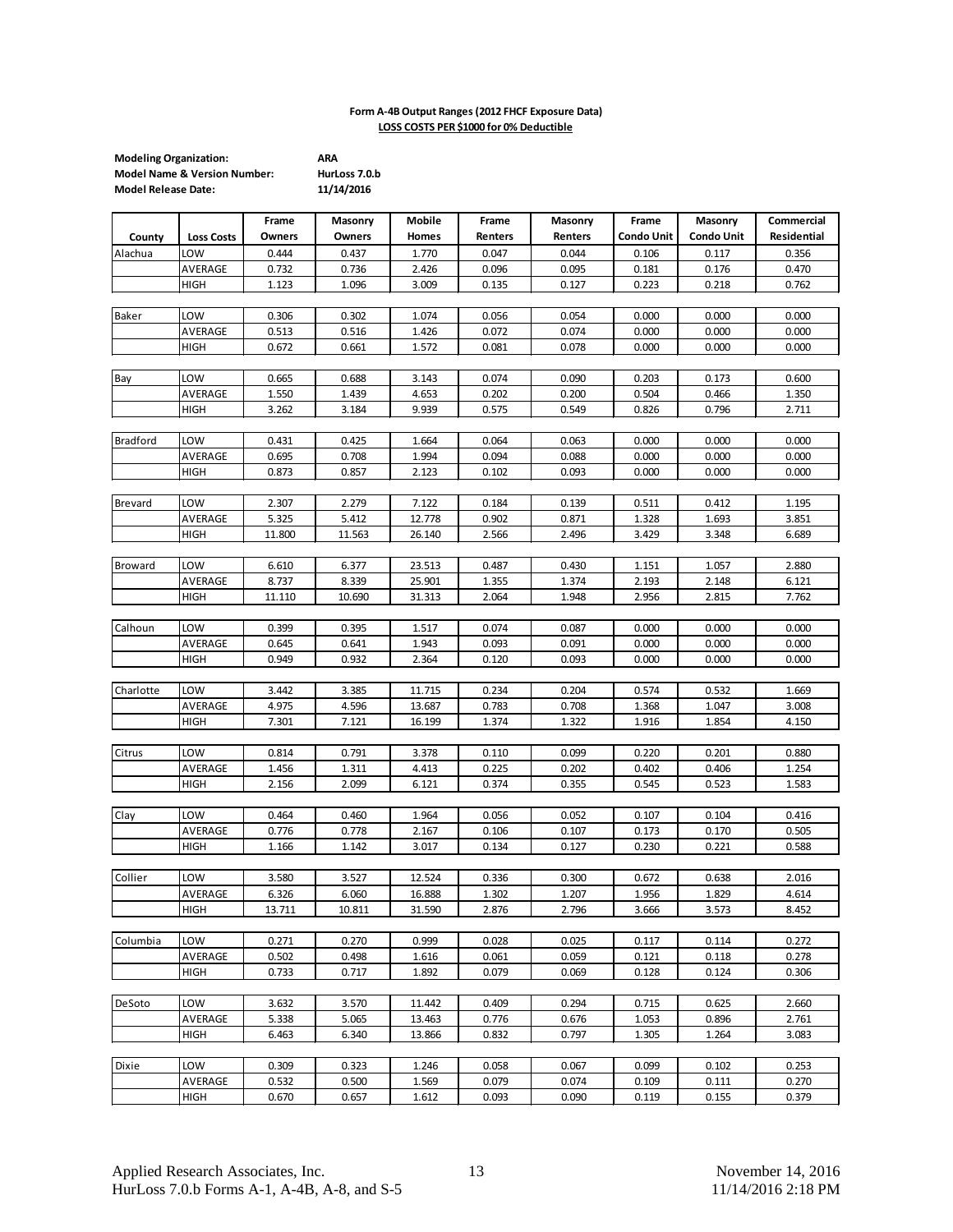|                     |                   | Frame          | Masonry        | Mobile         | Frame          | Masonry        | Frame          | Masonry           | Commercial     |
|---------------------|-------------------|----------------|----------------|----------------|----------------|----------------|----------------|-------------------|----------------|
| County              | <b>Loss Costs</b> | <b>Owners</b>  | Owners         | Homes          | Renters        | Renters        | Condo Unit     | <b>Condo Unit</b> | Residential    |
| Duval               | LOW               | 0.409          | 0.427          | 1.702          | 0.049          | 0.038          | 0.121          | 0.107             | 0.314          |
|                     | AVERAGE           | 0.895          | 0.898          | 2.344          | 0.135          | 0.131          | 0.213          | 0.213             | 0.615          |
|                     | HIGH              | 1.544          | 1.620          | 4.523          | 0.279          | 0.268          | 0.352          | 0.339             | 1.070          |
|                     |                   |                |                |                |                |                |                |                   |                |
| Escambia            | LOW               | 1.536          | 1.503          | 7.458          | 0.171          | 0.159          | 0.635          | 0.537             | 1.670          |
|                     | AVERAGE           | 3.926          | 3.994          | 10.897         | 0.939          | 0.969          | 1.597          | 1.715             | 3.944          |
|                     | HIGH              | 7.178          | 6.915          | 20.896         | 2.277          | 2.220          | 2.820          | 2.756             | 6.015          |
|                     |                   |                |                |                |                |                |                |                   |                |
| Flagler             | LOW               | 0.809          | 0.799          | 3.583          | 0.110          | 0.096          | 0.211          | 0.208             | 0.541          |
|                     | AVERAGE           | 1.274          | 1.153          | 4.393          | 0.182          | 0.164          | 0.349          | 0.288             | 0.862          |
|                     | HIGH              | 2.016          | 1.972          | 5.073          | 0.296          | 0.283          | 0.464          | 0.448             | 1.332          |
|                     |                   |                |                |                |                |                |                |                   |                |
| Franklin            | LOW               | 0.275          | 0.285          | 1.103          | 0.062          | 0.068          | 0.101          | 0.100             | 0.222          |
|                     | AVERAGE           | 0.488          | 0.511          | 1.403          | 0.092          | 0.082          | 0.114          | 0.129             | 0.231          |
|                     | HIGH              | 0.883          | 0.866          | 2.301          | 0.124          | 0.119          | 0.207          | 0.145             | 0.232          |
|                     |                   |                |                |                |                |                |                |                   |                |
| Gadsden             | LOW               | 0.223          | 0.228          | 0.818          | 0.042          | 0.042          | 0.000          | 0.097             | 0.138          |
|                     | AVERAGE           | 0.347          | 0.360          | 0.960          | 0.053          | 0.052          | 0.000          | 0.097             | 0.171          |
|                     | HIGH              | 0.490          | 0.483          | 1.131          | 0.067          | 0.066          | 0.000          | 0.097             | 0.178          |
|                     |                   |                |                |                |                |                |                |                   |                |
| Gilchrist           | LOW               | 0.446          | 0.406          | 1.904          | 0.049          | 0.055          | 0.000          | 0.145             | 0.000          |
|                     | AVERAGE           | 0.692          | 0.688          | 2.175          | 0.099          | 0.093          | 0.000          | 0.145             | 0.000          |
|                     | HIGH              | 0.882          | 0.862          | 2.313          | 0.107          | 0.101          | 0.000          | 0.145             | 0.000          |
|                     |                   |                |                |                |                |                |                |                   |                |
| Glades              | LOW               | 5.471          | 4.712          | 13.278         | 1.044          | 0.512          | 0.000          | 0.000             | 0.000          |
|                     | AVERAGE           | 7.661          | 7.484          | 19.662         | 1.044          | 0.913          | 0.000          | 0.000             | 0.000          |
|                     | HIGH              | 9.209          | 9.049          | 19.912         | 1.044          | 0.995          | 0.000          | 0.000             | 0.000          |
|                     |                   |                |                |                |                |                |                |                   |                |
| Gulf                | LOW               | 0.424          | 0.422          | 1.768          | 0.085          | 0.087          | 0.150          | 0.150             | 0.238          |
|                     | AVERAGE           | 0.608          | 0.640          | 1.840          | 0.108          | 0.105          | 0.163          | 0.156             | 0.333          |
|                     | HIGH              | 0.824          | 0.811          | 1.881          | 0.120          | 0.117          | 0.190          | 0.187             | 0.371          |
| Hamilton            | LOW               | 0.229          | 0.226          | 0.911          | 0.034          | 0.042          | 0.000          | 0.000             | 0.000          |
|                     | AVERAGE           | 0.345          | 0.347          | 0.984          | 0.046          | 0.046          | 0.000          | 0.000             | 0.000          |
|                     | HIGH              | 0.461          | 0.453          | 1.062          | 0.054          | 0.052          | 0.000          | 0.000             | 0.000          |
|                     |                   |                |                |                |                |                |                |                   |                |
| Hardee              | LOW               | 2.880          | 2.762          | 10.102         | 0.272          | 0.191          | 0.000          | 0.984             | 1.786          |
|                     | AVERAGE           | 4.550          | 4.374          | 11.094         | 0.580          | 0.542          | 0.000          | 0.984             | 1.972          |
|                     | HIGH              | 4.905          | 4.830          | 11.902         | 0.652          | 0.624          | 0.000          | 0.984             | 2.158          |
|                     |                   |                |                |                |                |                |                |                   |                |
| Hendry              | LOW               | 5.131          | 5.063          | 17.850         | 0.318          | 0.359          | 1.117          | 0.752             | 3.416          |
|                     | AVERAGE           | 6.911          | 6.756          | 18.974         | 0.883          | 0.809          | 1.509          | 1.317             | 3.939          |
|                     | <b>HIGH</b>       | 9.161          | 8.986          | 20.180         | 1.000          | 0.950          | 1.715          | 1.60/             | 4.252          |
|                     |                   |                |                |                |                |                |                |                   |                |
| Hernando            | LOW               | 1.387          | 1.285          | 4.715          | 0.159          | 0.116          | 0.458          | 0.327             | 1.096          |
|                     | AVERAGE           | 2.428          | 2.415          | 5.214          | 0.308          | 0.303          | 0.583          | 0.573             | 1.325          |
|                     | HIGH              | 3.017          | 2.962          | 6.580          | 0.450          | 0.430          | 0.714          | 0.690             | 1.704          |
|                     |                   |                |                |                |                |                |                |                   |                |
| Highlands           | LOW               | 2.695          | 2.541          | 7.784          | 0.166          | 0.154          | 0.598          | 0.440             | 1.581          |
|                     | AVERAGE           | 4.684          | 4.463          | 10.950         | 0.468          | 0.416          | 0.880          | 0.871             | 2.251          |
|                     | HIGH              | 7.667          | 7.537          | 16.039         | 0.752          | 0.714          | 1.246          | 1.255             | 3.300          |
|                     |                   |                |                |                |                |                |                |                   |                |
| Hillsborough LOW    |                   | 1.426          | 1.413          | 5.126          | 0.135          | 0.115          | 0.317          | 0.323             | 1.227          |
|                     | AVERAGE           | 3.113          | 2.969          | 7.256          | 0.401          | 0.386          | 0.691          | 0.686             | 1.827          |
|                     | HIGH              | 4.687          | 4.598          | 9.236          | 0.820          | 0.785          | 1.222          | 1.180             | 3.173          |
|                     | LOW               |                |                |                |                |                |                |                   |                |
| Holmes              | AVERAGE           | 0.596          | 0.590          | 2.727          | 0.084          | 0.120          | 0.223          | 0.000             | 0.554          |
|                     | HIGH              | 1.009<br>1.552 | 0.993<br>1.523 | 3.004<br>3.695 | 0.151<br>0.211 | 0.134<br>0.203 | 0.223<br>0.223 | 0.000<br>0.000    | 0.554<br>0.554 |
|                     |                   |                |                |                |                |                |                |                   |                |
| <b>Indian River</b> | LOW               | 4.916          | 4.825          | 15.732         | 0.328          | 0.316          | 1.018          | 0.761             | 3.105          |
|                     | AVERAGE           | 7.372          | 6.981          | 18.942         | 1.417          | 1.354          | 2.111          | 2.247             | 5.676          |
|                     | HIGH              | 12.219         | 11.943         | 26.215         | 2.751          | 2.672          | 3.648          | 3.556             | 7.103          |
|                     |                   |                |                |                |                |                |                |                   |                |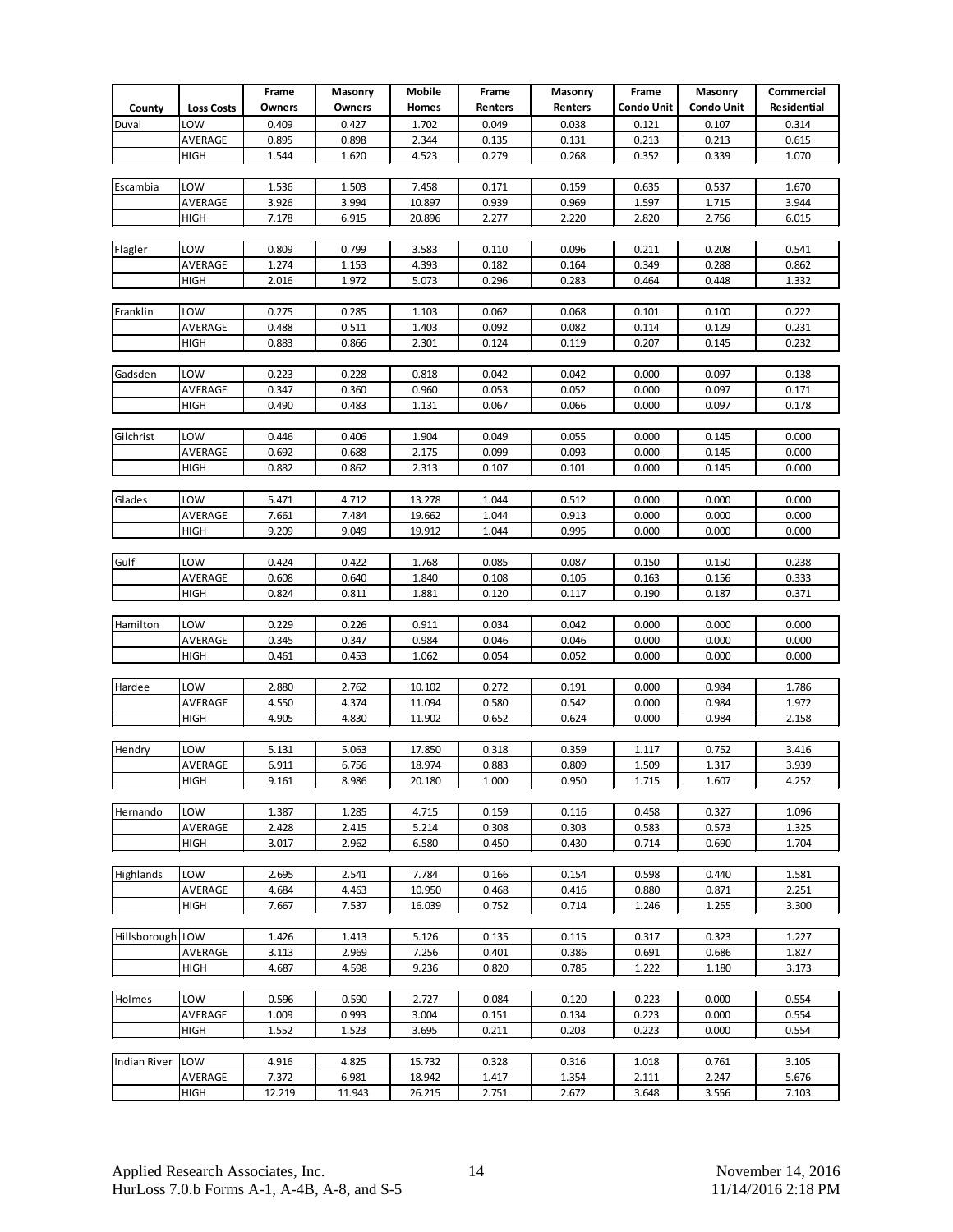|                |                   | Frame          | Masonry        | Mobile         | Frame          | Masonry        | Frame          | Masonry           | Commercial     |
|----------------|-------------------|----------------|----------------|----------------|----------------|----------------|----------------|-------------------|----------------|
| County         | <b>Loss Costs</b> | Owners         | Owners         | Homes          | Renters        | Renters        | Condo Unit     | <b>Condo Unit</b> | Residential    |
| Jackson        | LOW               | 0.361          | 0.361          | 1.573          | 0.044          | 0.049          | 0.000          | 0.112             | 0.297          |
|                | AVERAGE           | 0.666          | 0.677          | 2.057          | 0.076          | 0.074          | 0.000          | 0.141             | 0.432          |
|                | HIGH              | 1.016          | 0.998          | 2.579          | 0.106          | 0.089          | 0.000          | 0.168             | 0.484          |
|                |                   |                |                |                |                |                |                |                   |                |
| Jefferson      | LOW               | 0.199          | 0.198          | 0.750          | 0.032          | 0.033          | 0.081          | 0.000             | 0.000          |
|                | AVERAGE           | 0.281          | 0.277          | 0.763          | 0.042          | 0.041          | 0.081          | 0.000             | 0.000          |
|                | HIGH              | 0.351          | 0.346          | 0.765          | 0.052          | 0.051          | 0.081          | 0.000             | 0.000          |
|                |                   |                |                |                |                |                |                |                   |                |
| Lafayette      | LOW               | 0.268          | 0.276          | 1.023          | 0.043          | 0.052          | 0.106          | 0.000             | 0.000          |
|                | AVERAGE           | 0.386          | 0.384          | 1.077          | 0.056          | 0.055          | 0.106          | 0.000             | 0.000          |
|                | HIGH              | 0.467          | 0.460          | 1.077          | 0.058          | 0.056          | 0.106          | 0.000             | 0.000          |
|                |                   |                |                |                |                |                |                |                   |                |
| Lake           | LOW               | 1.017          | 0.958          | 3.453          | 0.092          | 0.087          | 0.275          | 0.255             | 1.038          |
|                | AVERAGE           | 2.729          | 2.766          | 6.289          | 0.264          | 0.240          | 0.638          | 0.603             | 1.574          |
|                | HIGH              | 4.058          | 4.002          | 9.445          | 0.460          | 0.441          | 0.815          | 0.792             | 2.156          |
|                |                   |                |                |                |                |                |                |                   |                |
| Lee            | LOW               | 3.749          | 3.684          | 12.857         | 0.238          | 0.210          | 0.601          | 0.559             | 1.987          |
|                | AVERAGE           | 6.227          | 5.618          | 14.548         | 1.077          | 0.941          | 1.704          | 1.518             | 3.994          |
|                | HIGH              | 9.885          | 9.650          | 21.920         | 2.262          | 2.194          | 2.992          | 2.912             | 5.905          |
|                |                   |                |                |                |                |                |                |                   |                |
| Leon           | LOW               | 0.211          | 0.216          | 0.787          | 0.035          | 0.036          | 0.075          | 0.074             | 0.086          |
|                | AVERAGE           | 0.319          | 0.319          | 0.827          | 0.046          | 0.046          | 0.085          | 0.086             | 0.147          |
|                | HIGH              | 0.403          | 0.397          | 0.905          | 0.056          | 0.056          | 0.097          | 0.099             | 0.166          |
|                |                   |                |                |                |                |                |                |                   |                |
| Levy           | LOW               | 0.504          | 0.494          | 2.286          | 0.074          | 0.058          | 0.143          | 0.162             | 0.566          |
|                | AVERAGE           | 1.017          | 1.045          | 3.422          | 0.159          | 0.160          | 0.220          | 0.217             | 0.682          |
|                | HIGH              | 1.777          | 1.731          | 5.261          | 0.290          | 0.276          | 0.252          | 0.244             | 0.888          |
|                |                   |                |                |                |                |                |                |                   |                |
| Liberty        | LOW               | 0.310          | 0.307          | 1.100          | 0.072          | 0.088          | 0.000          | 0.000             | 0.000          |
|                | AVERAGE           | 0.480          | 0.485<br>0.620 | 1.242          | 0.087          | 0.088          | 0.000          | 0.000             | 0.000          |
|                | HIGH              | 0.630          |                | 1.324          | 0.090          | 0.088          | 0.000          | 0.000             | 0.000          |
| Madison        | LOW               | 0.204          | 0.203          | 0.746          | 0.022          | 0.028          | 0.000          | 0.000             | 0.000          |
|                | AVERAGE           | 0.305          | 0.303          | 0.869          | 0.038          | 0.038          | 0.000          | 0.000             | 0.000          |
|                | HIGH              | 0.434          | 0.426          | 1.086          | 0.042          | 0.041          | 0.000          | 0.000             | 0.000          |
|                |                   |                |                |                |                |                |                |                   |                |
| Manatee        | LOW               | 2.728          | 2.678          | 10.806         | 0.193          | 0.167          | 0.435          | 0.421             | 1.506          |
|                | AVERAGE           | 5.104          | 4.475          | 12.081         | 0.861          | 0.720          | 1.540          | 1.517             | 3.921          |
|                | HIGH              | 9.597          | 9.386          | 23.379         | 1.983          | 1.920          | 2.691          | 2.618             | 5.661          |
|                |                   |                |                |                |                |                |                |                   |                |
| Marion         | LOW               | 0.684          | 0.675          | 2.814          | 0.074          | 0.044          | 0.183          | 0.152             | 0.591          |
|                | AVERAGE           | 1.425          | 1.286          | 4.185          | 0.160          | 0.150          | 0.302          | 0.334             | 0.897          |
|                | <b>HIGH</b>       | 2.159          | 2.110          | 5.950          | 0.269          | 0.254          | 0.420          | 0.402             | 1.234          |
|                |                   |                |                |                |                |                |                |                   |                |
| Martin         | LOW               | 6.313          | 6.187          | 22.098         | 0.481          | 0.466          | 1.110          | 1.033             | 3.539          |
|                | AVERAGE           | 9.995          | 9.469          | 27.126         | 2.252          | 2.160          | 3.195          | 3.564             | 7.452          |
|                | HIGH              | 15.576         | 15.209         | 36.169         | 4.052          | 3.948          | 5.195          | 5.075             | 9.632          |
|                |                   |                |                |                |                |                |                |                   |                |
| Miami-Dade LOW |                   | 4.796          | 5.426          | 16.309         | 0.582          | 0.483          | 0.973          | 0.890             | 2.844          |
|                | AVERAGE           | 9.882          | 9.251          | 33.711         | 1.923          | 1.935          | 2.773          | 2.755             | 7.419          |
|                | HIGH              | 17.059         | 16.590         | 44.733         | 4.593          | 4.421          | 5.918          | 5.712             | 13.671         |
|                |                   |                |                |                |                |                |                |                   |                |
| Monroe         | LOW               | 7.718          | 7.522          | 29.395         | 2.058          | 0.800          | 1.440          | 1.543             | 3.629          |
|                | AVERAGE           | 11.755         | 11.114         | 32.350         | 4.495          | 4.076          | 4.282          | 4.359             | 8.696          |
|                | HIGH              | 18.352         | 18.056         | 39.225         | 7.192          | 7.060          | 5.530          | 8.388             | 12.461         |
|                | LOW               |                |                |                |                |                |                |                   |                |
| Nassau         |                   | 0.356          | 0.370          | 1.440          | 0.061          | 0.042          | 0.118          | 0.114             | 0.313          |
|                | AVERAGE<br>HIGH   | 0.916<br>1.378 | 0.816<br>1.347 | 2.036<br>3.735 | 0.162<br>0.225 | 0.150<br>0.215 | 0.282<br>0.335 | 0.288<br>0.323    | 0.787<br>0.959 |
|                |                   |                |                |                |                |                |                |                   |                |
| Okaloosa       | LOW               | 0.982          | 0.967          | 4.170          | 0.168          | 0.180          | 0.347          | 0.379             | 1.068          |
|                | AVERAGE           | 2.661          | 2.778          | 6.267          | 0.530          | 0.582          | 1.036          | 1.156             | 2.947          |
|                | HIGH              | 5.071          | 4.949          | 15.531         | 1.210          | 1.168          | 1.597          | 1.549             | 4.563          |
|                |                   |                |                |                |                |                |                |                   |                |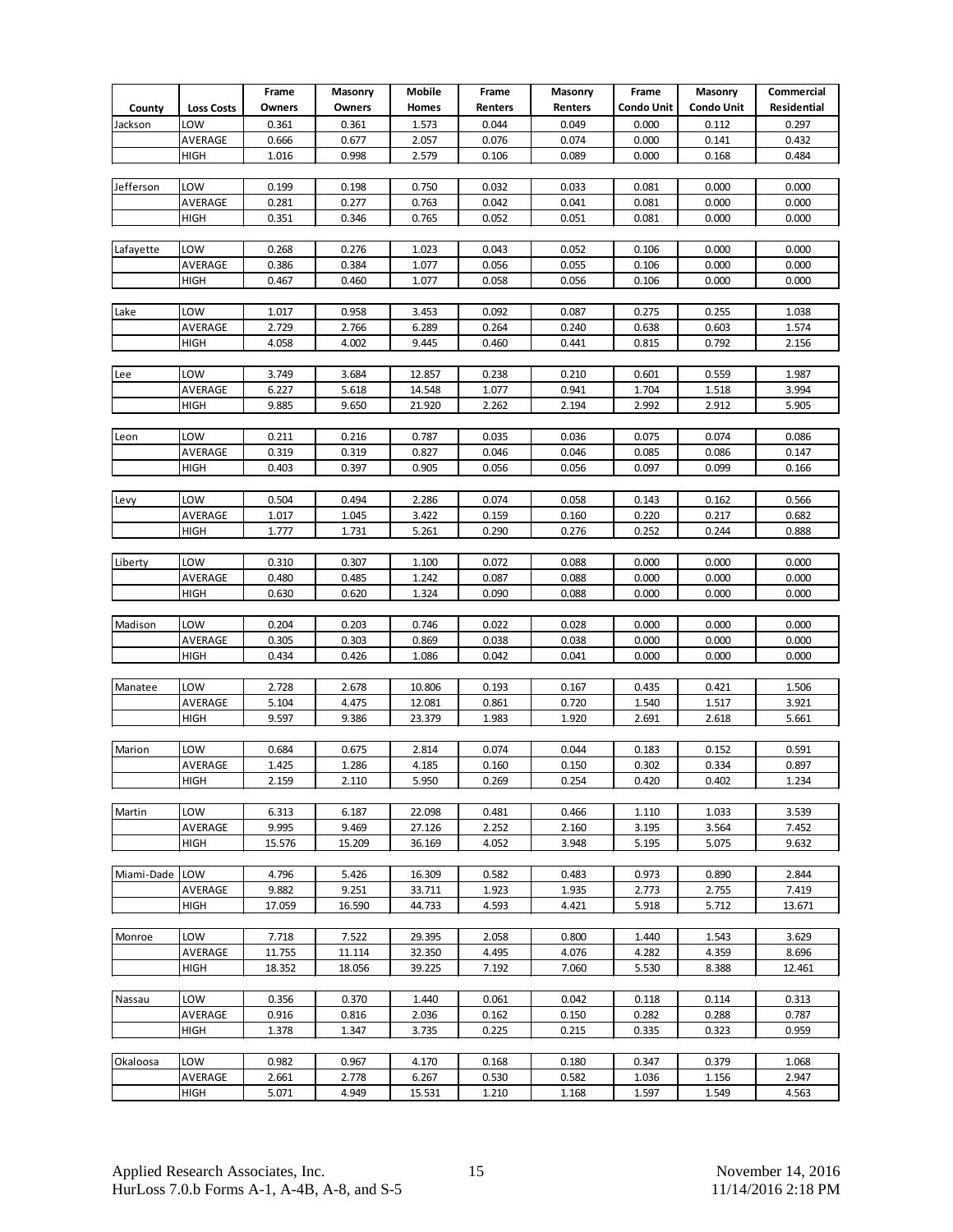|            |                   | Frame          | Masonry | Mobile | Frame   | Masonry | Frame      | Masonry           | Commercial  |
|------------|-------------------|----------------|---------|--------|---------|---------|------------|-------------------|-------------|
| County     | <b>Loss Costs</b> | Owners         | Owners  | Homes  | Renters | Renters | Condo Unit | <b>Condo Unit</b> | Residential |
| Okeechobee | LOW               | 5.378          | 5.306   | 16.998 | 0.426   | 0.314   | 0.857      | 0.802             | 3.072       |
|            | AVERAGE           | 6.875          | 6.578   | 17.009 | 0.836   | 0.752   | 1.093      | 1.338             | 3.455       |
|            | HIGH              | 8.337          | 8.178   | 17.058 | 0.934   | 0.889   | 1.472      | 1.515             | 3.772       |
|            |                   |                |         |        |         |         |            |                   |             |
| Orange     | LOW               | 1.371          | 1.359   | 4.863  | 0.081   | 0.077   | 0.277      | 0.263             | 0.763       |
|            | AVERAGE           | 2.770          | 2.788   | 6.670  | 0.271   | 0.254   | 0.514      | 0.500             | 1.361       |
|            | HIGH              | 3.746          | 3.689   | 8.280  | 0.422   | 0.409   | 0.699      | 0.679             | 1.691       |
|            |                   |                |         |        |         |         |            |                   |             |
| Osceola    | LOW               | 1.366          | 1.357   | 4.915  | 0.106   | 0.112   | 0.297      | 0.292             | 0.656       |
|            | AVERAGE           | 3.007          | 3.041   | 8.314  | 0.297   | 0.268   | 0.515      | 0.469             | 1.389       |
|            | HIGH              | 5.854          | 5.768   | 13.196 | 0.775   | 0.658   | 0.899      | 0.872             | 2.406       |
|            |                   |                |         |        |         |         |            |                   |             |
| Palm Beach | LOW               | 6.373          | 6.183   | 22.940 | 0.499   | 0.451   | 1.185      | 1.106             | 3.052       |
|            | AVERAGE           | 9.214          | 8.737   | 28.025 | 1.623   | 1.520   | 2.513      | 2.341             | 6.603       |
|            | HIGH              | 15.188         | 14.670  | 35.828 | 3.710   | 3.552   | 4.896      | 4.706             | 11.637      |
|            |                   |                |         |        |         |         |            |                   |             |
| Pasco      | LOW               | 1.369          | 1.356   | 4.927  | 0.136   | 0.126   | 0.309      | 0.310             | 1.131       |
|            | AVERAGE           | 2.552          | 2.622   | 6.454  | 0.302   | 0.317   | 0.583      | 0.663             | 1.716       |
|            | <b>HIGH</b>       | 3.501          | 3.429   | 7.563  | 0.494   | 0.472   | 0.777      | 0.751             | 2.060       |
| Pinellas   | LOW               |                |         |        |         |         |            |                   |             |
|            |                   | 1.660          | 1.639   | 6.828  | 0.152   | 0.128   | 0.357      | 0.337             | 1.181       |
|            | AVERAGE           | 4.350<br>8.254 | 4.065   | 9.494  | 0.621   | 0.648   | 1.129      | 1.149             | 2.818       |
|            | <b>HIGH</b>       |                | 8.125   | 15.532 | 1.883   | 1.827   | 2.555      | 2.490             | 5.959       |
| Polk       | LOW               | 1.424          | 1.413   | 5.150  | 0.088   | 0.084   | 0.308      | 0.303             | 1.027       |
|            | AVERAGE           | 3.151          | 3.024   | 7.911  | 0.297   | 0.308   | 0.525      | 0.598             | 1.566       |
|            | HIGH              | 5.512          | 5.443   | 12.954 | 0.673   | 0.643   | 1.151      | 1.117             | 2.224       |
|            |                   |                |         |        |         |         |            |                   |             |
| Putnam     | LOW               | 0.569          | 0.561   | 2.293  | 0.074   | 0.067   | 0.191      | 0.154             | 0.595       |
|            | AVERAGE           | 0.995          | 0.995   | 3.004  | 0.136   | 0.130   | 0.259      | 0.218             | 0.655       |
|            | <b>HIGH</b>       | 1.610          | 1.577   | 4.118  | 0.159   | 0.152   | 0.286      | 0.272             | 0.728       |
|            |                   |                |         |        |         |         |            |                   |             |
| St. Johns  | LOW               | 0.578          | 0.572   | 2.426  | 0.053   | 0.050   | 0.137      | 0.133             | 0.441       |
|            | AVERAGE           | 1.089          | 1.258   | 3.564  | 0.171   | 0.179   | 0.340      | 0.407             | 1.027       |
|            | HIGH              | 2.402          | 2.352   | 6.981  | 0.412   | 0.397   | 0.598      | 0.580             | 1.783       |
|            |                   |                |         |        |         |         |            |                   |             |
| St. Lucie  | LOW               | 5.766          | 5.365   | 17.595 | 0.646   | 0.366   | 0.996      | 0.906             | 3.360       |
|            | AVERAGE           | 8.617          | 7.826   | 21.774 | 1.755   | 1.368   | 2.610      | 2.551             | 6.219       |
|            | <b>HIGH</b>       | 15.159         | 14.823  | 32.993 | 3.925   | 3.828   | 5.035      | 4.922             | 9.243       |
|            |                   |                |         |        |         |         |            |                   |             |
| Santa Rosa | LOW               | 1.454          | 1.453   | 6.934  | 0.177   | 0.210   | 0.449      | 0.358             | 1.167       |
|            | AVERAGE           | 3.390          | 3.551   | 9.772  | 0.908   | 0.858   | 2.370      | 2.059             | 4.318       |
|            | <b>HIGH</b>       | 8.013          | 7.825   | 23.046 | 2.688   | 2.626   | 3.292      | 3.221             | 7.448       |
| Sarasota   | LOW               | 2.846          | 2.806   | 10.202 | 0.204   | 0.196   | 0.500      | 0.480             | 1.472       |
|            | AVERAGE           | 4.703          | 4.245   | 12.175 | 0.746   | 0.709   | 1.256      | 1.237             | 3.084       |
|            | <b>HIGH</b>       | 11.047         | 10.791  | 26.845 | 2.657   | 2.582   | 3.473      | 3.387             | 6.837       |
|            |                   |                |         |        |         |         |            |                   |             |
| Seminole   | LOW               | 1.268          | 1.258   | 5.405  | 0.137   | 0.117   | 0.282      | 0.281             | 0.728       |
|            | AVERAGE           | 2.471          | 2.497   | 5.844  | 0.264   | 0.253   | 0.494      | 0.488             | 1.194       |
|            | <b>HIGH</b>       | 3.333          | 3.275   | 7.002  | 0.377   | 0.362   | 0.631      | 0.602             | 1.706       |
|            |                   |                |         |        |         |         |            |                   |             |
| Sumter     | LOW               | 1.197          | 1.122   | 4.022  | 0.094   | 0.063   | 0.293      | 0.248             | 0.947       |
|            | AVERAGE           | 1.825          | 1.762   | 4.573  | 0.154   | 0.163   | 0.398      | 0.323             | 1.121       |
|            | HIGH              | 2.694          | 2.647   | 5.829  | 0.282   | 0.398   | 0.444      | 0.442             | 1.348       |
|            |                   |                |         |        |         |         |            |                   |             |
| Suwannee   | LOW               | 0.280          | 0.276   | 1.182  | 0.026   | 0.031   | 0.094      | 0.087             | 0.242       |
|            | AVERAGE           | 0.449          | 0.448   | 1.427  | 0.047   | 0.046   | 0.094      | 0.087             | 0.335       |
|            | HIGH              | 0.711          | 0.697   | 2.002  | 0.069   | 0.066   | 0.094      | 0.087             | 0.392       |
|            |                   |                |         |        |         |         |            |                   |             |
| Taylor     | LOW               | 0.210          | 0.229   | 0.746  | 0.038   | 0.045   | 0.074      | 0.089             | 0.204       |
|            | AVERAGE           | 0.342          | 0.340   | 0.966  | 0.049   | 0.048   | 0.094      | 0.098             | 0.204       |
|            | HIGH              | 0.461          | 0.454   | 1.041  | 0.063   | 0.063   | 0.114      | 0.109             | 0.204       |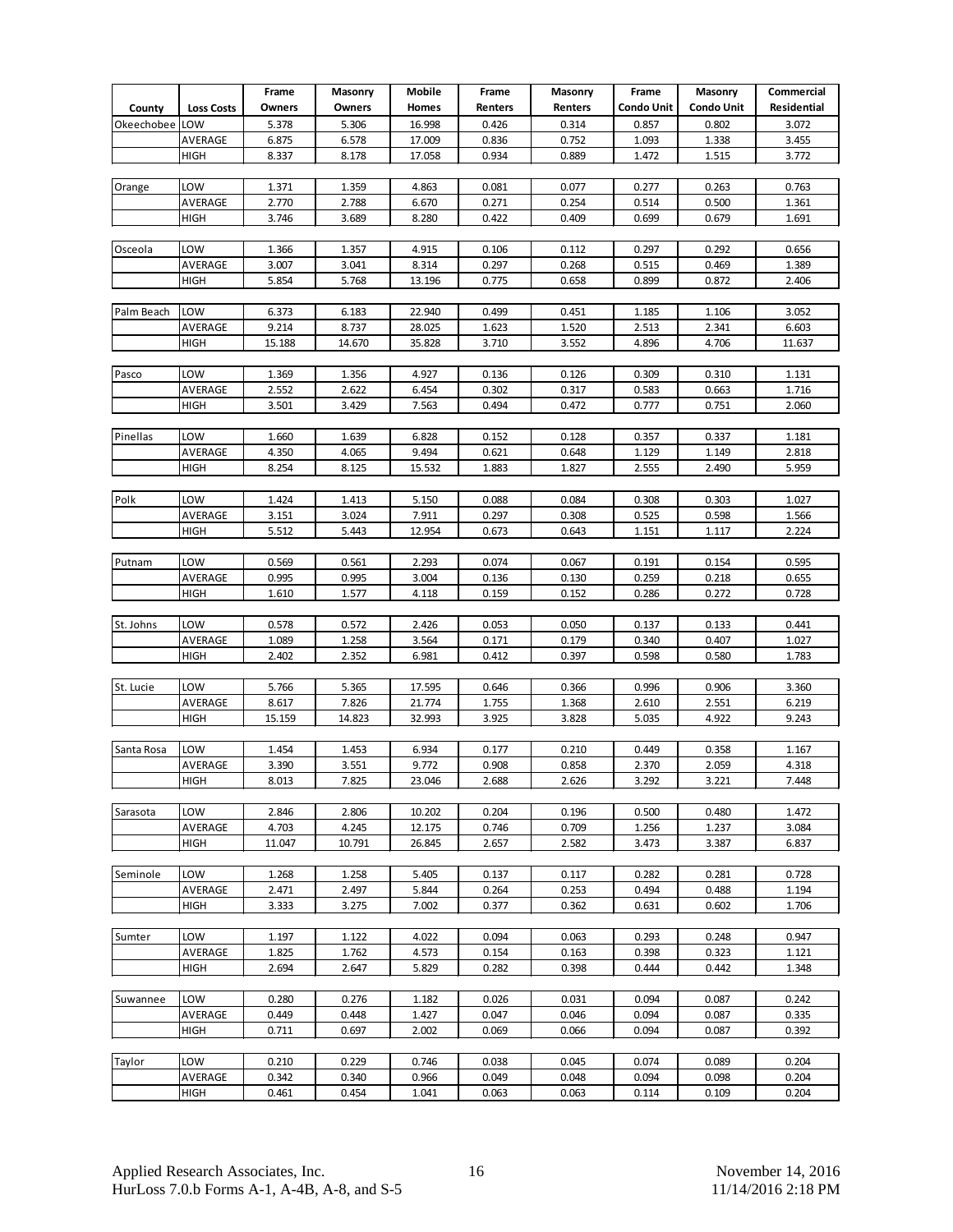|            |                   | Frame  | <b>Masonry</b> | Mobile       | Frame          | <b>Masonry</b> | Frame             | Masonry           | Commercial         |
|------------|-------------------|--------|----------------|--------------|----------------|----------------|-------------------|-------------------|--------------------|
| County     | <b>Loss Costs</b> | Owners | <b>Owners</b>  | <b>Homes</b> | <b>Renters</b> | <b>Renters</b> | <b>Condo Unit</b> | <b>Condo Unit</b> | <b>Residential</b> |
| Union      | LOW               | 0.398  | 0.394          | 1.515        | 0.057          | 0.048          | 0.117             | 0.115             | 0.360              |
|            | <b>AVERAGE</b>    | 0.583  | 0.583          | 1.692        | 0.081          | 0.077          | 0.117             | 0.115             | 0.360              |
|            | <b>HIGH</b>       | 0.716  | 0.703          | 1.716        | 0.084          | 0.082          | 0.117             | 0.115             | 0.360              |
|            |                   |        |                |              |                |                |                   |                   |                    |
| Volusia    | LOW               | 0.973  | 0.963          | 3.303        | 0.116          | 0.097          | 0.270             | 0.265             | 0.545              |
|            | AVERAGE           | 2.589  | 2.470          | 5.592        | 0.292          | 0.294          | 0.747             | 0.828             | 1.699              |
|            | <b>HIGH</b>       | 5.292  | 5.222          | 12.158       | 0.928          | 0.898          | 1.375             | 1.340             | 3.254              |
|            |                   |        |                |              |                |                |                   |                   |                    |
| Wakulla    | LOW               | 0.229  | 0.228          | 0.862        | 0.039          | 0.043          | 0.085             | 0.087             | 0.151              |
|            | AVERAGE           | 0.324  | 0.336          | 0.892        | 0.051          | 0.049          | 0.103             | 0.115             | 0.246              |
|            | <b>HIGH</b>       | 0.579  | 0.568          | 1.480        | 0.064          | 0.066          | 0.124             | 0.121             | 0.280              |
|            |                   |        |                |              |                |                |                   |                   |                    |
| Walton     | LOW               | 0.892  | 0.885          | 3.948        | 0.092          | 0.084          | 0.242             | 0.231             | 0.874              |
|            | <b>AVERAGE</b>    | 2.283  | 2.088          | 5.879        | 0.370          | 0.358          | 0.940             | 0.799             | 2.789              |
|            | <b>HIGH</b>       | 4.537  | 4.427          | 14.109       | 0.978          | 0.939          | 1.325             | 1.281             | 4.050              |
|            |                   |        |                |              |                |                |                   |                   |                    |
| Washington | LOW               | 0.691  | 0.681          | 2.891        | 0.087          | 0.084          | 0.263             | 0.000             | 0.608              |
|            | <b>AVERAGE</b>    | 1.074  | 1.090          | 3.334        | 0.145          | 0.136          | 0.263             | 0.000             | 0.660              |
|            | <b>HIGH</b>       | 1.548  | 1.464          | 3.636        | 0.226          | 0.219          | 0.263             | 0.000             | 0.761              |
|            |                   |        |                |              |                |                |                   |                   |                    |
| Statewide  | LOW               | 0.199  | 0.198          | 0.746        | 0.022          | 0.025          | 0.074             | 0.074             | 0.086              |
|            | <b>AVERAGE</b>    | 2.933  | 4.981          | 8.855        | 0.461          | 0.773          | 0.946             | 1.734             | 4.548              |
|            | <b>HIGH</b>       | 18.352 | 18.056         | 44.733       | 7.192          | 7.060          | 5.918             | 8.388             | 13.671             |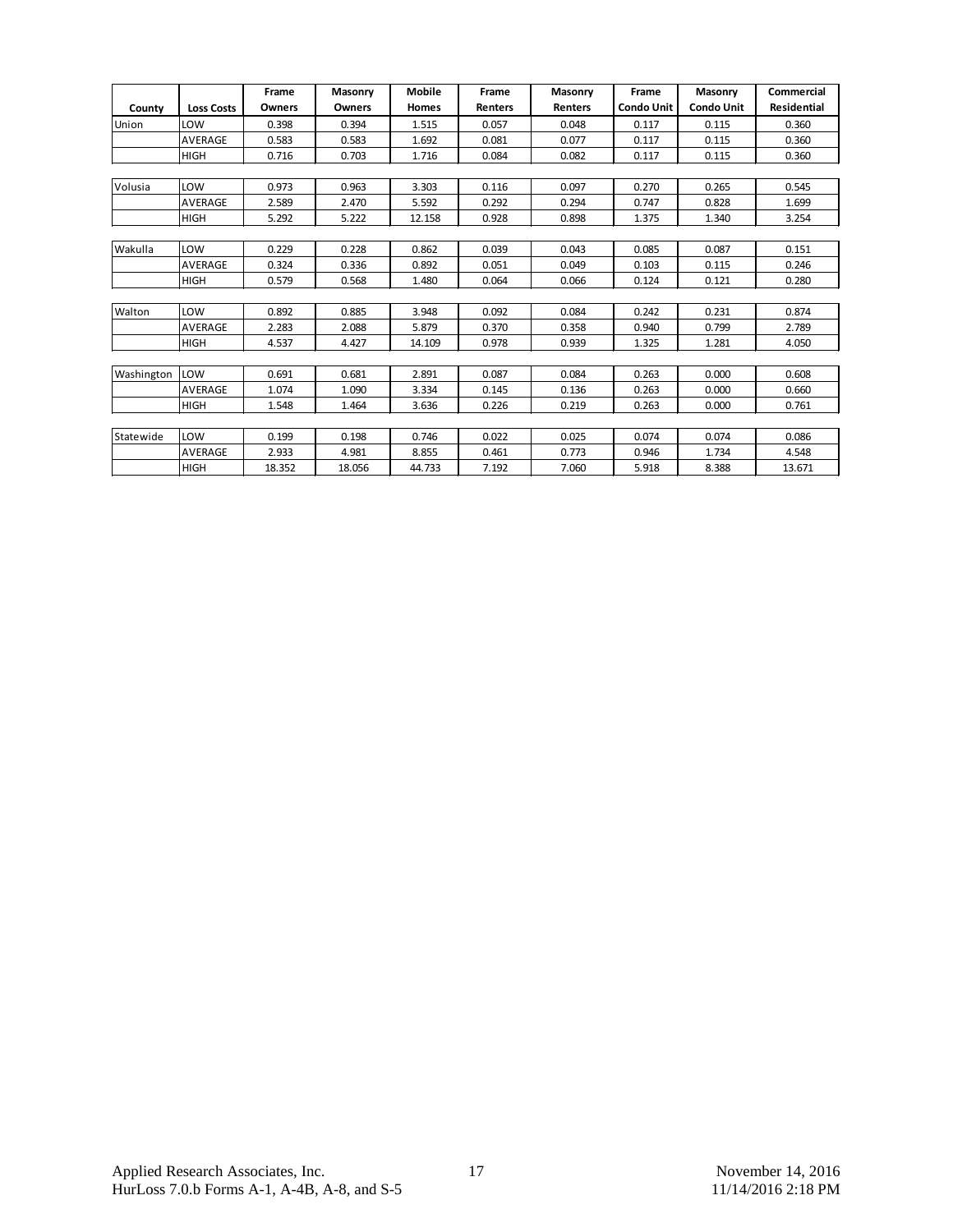#### **Form A-4B Output Ranges (2012 FHCF Exposure Data) LOSS COSTS PER \$1000 with Specified Deductibles**

| <b>Modeling Organization:</b>           | ARA           |
|-----------------------------------------|---------------|
| <b>Model Name &amp; Version Number:</b> | HurLoss 7.0.b |
| <b>Model Release Date:</b>              | 11/14/2016    |

| Owners<br><b>Condo Unit</b><br><b>Condo Unit</b><br>Residential<br>Owners<br>Homes<br>Renters<br>Renters<br>County<br><b>Loss Costs</b><br>LOW<br>0.008<br>0.150<br>0.161<br>1.221<br>0.003<br>0.002<br>0.008<br>0.245<br>Alachua<br>AVERAGE<br>0.376<br>0.373<br>1.778<br>0.027<br>0.025<br>0.042<br>0.039<br>0.344<br>0.624<br>0.688<br>0.663<br>2.320<br>0.082<br>0.077<br>0.109<br>0.102<br>HIGH<br>Baker<br>LOW<br>0.080<br>0.078<br>0.668<br>0.001<br>0.002<br>0.000<br>0.000<br>0.000<br>AVERAGE<br>0.221<br>0.222<br>0.941<br>0.012<br>0.015<br>0.000<br>0.000<br>0.000<br>HIGH<br>0.329<br>0.319<br>1.052<br>0.019<br>0.017<br>0.000<br>0.000<br>0.000<br>LOW<br>0.255<br>0.248<br>2.241<br>0.004<br>0.006<br>0.011<br>0.009<br>0.357<br>Bay<br>AVERAGE<br>0.901<br>0.813<br>3.569<br>0.089<br>0.088<br>0.222<br>0.201<br>1.033<br>2.251<br>0.384<br>2.286<br>HIGH<br>2.177<br>8.325<br>0.403<br>0.505<br>0.480<br><b>Bradford</b><br>LOW<br>0.142<br>0.138<br>1.106<br>0.006<br>0.005<br>0.000<br>0.000<br>0.000<br>AVERAGE<br>0.333<br>0.340<br>0.022<br>0.000<br>0.000<br>0.000<br>1.373<br>0.025<br>0.455<br>0.441<br>1.476<br>0.028<br>0.026<br>0.000<br>0.000<br>0.000<br>HIGH<br>Brevard<br>LOW<br>1.366<br>1.339<br>5.635<br>0.055<br>0.045<br>0.139<br>0.783<br>0.072<br>AVERAGE<br>3.936<br>3.989<br>10.850<br>0.629<br>0.608<br>0.793<br>1.092<br>3.192<br>9.637<br><b>HIGH</b><br>9.405<br>23.474<br>2.115<br>2.058<br>2.616<br>2.541<br>5.775<br>4.945<br>LOW<br>4.708<br>21.063<br>0.160<br>0.133<br>0.312<br>2.010<br>Broward<br>0.400<br>AVERAGE<br>6.882<br>6.486<br>23.400<br>0.906<br>0.918<br>1.361<br>1.314<br>5.188<br>8.966<br>8.560<br>28.657<br>1.576<br>1.468<br>2.094<br>1.952<br>6.481<br>HIGH<br>Calhoun<br>LOW<br>0.099<br>0.097<br>0.930<br>0.002<br>0.005<br>0.000<br>0.000<br>0.000<br>0.269<br>AVERAGE<br>0.264<br>1.272<br>0.011<br>0.009<br>0.000<br>0.000<br>0.000<br>0.481<br>0.466<br>1.615<br>0.022<br>0.020<br>HIGH<br>0.000<br>0.000<br>0.000<br>Charlotte<br>LOW<br>2.361<br>2.304<br>10.094<br>0.060<br>0.048<br>0.160<br>0.134<br>1.172<br>AVERAGE<br>3.755<br>3.401<br>0.521<br>11.943<br>0.461<br>0.850<br>0.565<br>2.476<br>5.829<br>5.652<br>14.407<br>1.041<br>0.997<br>1.280<br>3.535<br>HIGH<br>1.337<br>Citrus<br>LOW<br>0.377<br>0.323<br>2.539<br>0.016<br>0.003<br>0.043<br>0.037<br>0.670<br>0.907<br>AVERAGE<br>0.781<br>3.511<br>0.101<br>0.082<br>0.181<br>0.185<br>1.010<br><b>HIGH</b><br>1.505<br>1.450<br>5.101<br>0.267<br>0.253<br>0.341<br>0.322<br>1.309<br>LOW<br>1.340<br>0.003<br>0.004<br>0.291<br>Clay<br>0.153<br>0.149<br>0.008<br>0.012<br>AVERAGE<br>0.390<br>0.390<br>1.504<br>0.038<br>0.037<br>0.046<br>0.040<br>0.364<br>2.227<br><b>HIGH</b><br>0.680<br>0.657<br>0.073<br>0.068<br>0.096<br>0.090<br>0.458<br>Collier<br>LOW<br>2.355<br>2.304<br>10.753<br>0.091<br>0.046<br>0.155<br>0.136<br>1.400<br>AVERAGE<br>4.916<br>4.663<br>15.034<br>0.940<br>0.860<br>1.320<br>1.192<br>3.901<br>29.127<br>7.399<br><b>HIGH</b><br>11.614<br>8.904<br>2.407<br>2.338<br>2.918<br>2.831<br>Columbia<br>LOW<br>0.066<br>0.064<br>0.626<br>0.001<br>0.001<br>0.012<br>0.009<br>0.185<br>AVERAGE<br>0.242<br>0.237<br>1.138<br>0.014<br>0.015<br>0.024<br>0.018<br>0.192<br><b>HIGH</b><br>0.408<br>0.394<br>1.371<br>0.036<br>0.030<br>0.043<br>0.030<br>0.221 |        |     | Frame | Masonry | Mobile | Frame | Masonry | Frame | Masonry | Commercial |
|-----------------------------------------------------------------------------------------------------------------------------------------------------------------------------------------------------------------------------------------------------------------------------------------------------------------------------------------------------------------------------------------------------------------------------------------------------------------------------------------------------------------------------------------------------------------------------------------------------------------------------------------------------------------------------------------------------------------------------------------------------------------------------------------------------------------------------------------------------------------------------------------------------------------------------------------------------------------------------------------------------------------------------------------------------------------------------------------------------------------------------------------------------------------------------------------------------------------------------------------------------------------------------------------------------------------------------------------------------------------------------------------------------------------------------------------------------------------------------------------------------------------------------------------------------------------------------------------------------------------------------------------------------------------------------------------------------------------------------------------------------------------------------------------------------------------------------------------------------------------------------------------------------------------------------------------------------------------------------------------------------------------------------------------------------------------------------------------------------------------------------------------------------------------------------------------------------------------------------------------------------------------------------------------------------------------------------------------------------------------------------------------------------------------------------------------------------------------------------------------------------------------------------------------------------------------------------------------------------------------------------------------------------------------------------------------------------------------------------------------------------------------------------------------------------------------------------------------------------------------------------------------------------------------------------------------------------------------------------------------------------------------------------------------------------------------------------------------------------------------------------------------------------------------------------------------------------------------------------------------------------------------------------------------------------------------------------------------------------|--------|-----|-------|---------|--------|-------|---------|-------|---------|------------|
|                                                                                                                                                                                                                                                                                                                                                                                                                                                                                                                                                                                                                                                                                                                                                                                                                                                                                                                                                                                                                                                                                                                                                                                                                                                                                                                                                                                                                                                                                                                                                                                                                                                                                                                                                                                                                                                                                                                                                                                                                                                                                                                                                                                                                                                                                                                                                                                                                                                                                                                                                                                                                                                                                                                                                                                                                                                                                                                                                                                                                                                                                                                                                                                                                                                                                                                                                     |        |     |       |         |        |       |         |       |         |            |
|                                                                                                                                                                                                                                                                                                                                                                                                                                                                                                                                                                                                                                                                                                                                                                                                                                                                                                                                                                                                                                                                                                                                                                                                                                                                                                                                                                                                                                                                                                                                                                                                                                                                                                                                                                                                                                                                                                                                                                                                                                                                                                                                                                                                                                                                                                                                                                                                                                                                                                                                                                                                                                                                                                                                                                                                                                                                                                                                                                                                                                                                                                                                                                                                                                                                                                                                                     |        |     |       |         |        |       |         |       |         |            |
|                                                                                                                                                                                                                                                                                                                                                                                                                                                                                                                                                                                                                                                                                                                                                                                                                                                                                                                                                                                                                                                                                                                                                                                                                                                                                                                                                                                                                                                                                                                                                                                                                                                                                                                                                                                                                                                                                                                                                                                                                                                                                                                                                                                                                                                                                                                                                                                                                                                                                                                                                                                                                                                                                                                                                                                                                                                                                                                                                                                                                                                                                                                                                                                                                                                                                                                                                     |        |     |       |         |        |       |         |       |         |            |
|                                                                                                                                                                                                                                                                                                                                                                                                                                                                                                                                                                                                                                                                                                                                                                                                                                                                                                                                                                                                                                                                                                                                                                                                                                                                                                                                                                                                                                                                                                                                                                                                                                                                                                                                                                                                                                                                                                                                                                                                                                                                                                                                                                                                                                                                                                                                                                                                                                                                                                                                                                                                                                                                                                                                                                                                                                                                                                                                                                                                                                                                                                                                                                                                                                                                                                                                                     |        |     |       |         |        |       |         |       |         |            |
|                                                                                                                                                                                                                                                                                                                                                                                                                                                                                                                                                                                                                                                                                                                                                                                                                                                                                                                                                                                                                                                                                                                                                                                                                                                                                                                                                                                                                                                                                                                                                                                                                                                                                                                                                                                                                                                                                                                                                                                                                                                                                                                                                                                                                                                                                                                                                                                                                                                                                                                                                                                                                                                                                                                                                                                                                                                                                                                                                                                                                                                                                                                                                                                                                                                                                                                                                     |        |     |       |         |        |       |         |       |         |            |
|                                                                                                                                                                                                                                                                                                                                                                                                                                                                                                                                                                                                                                                                                                                                                                                                                                                                                                                                                                                                                                                                                                                                                                                                                                                                                                                                                                                                                                                                                                                                                                                                                                                                                                                                                                                                                                                                                                                                                                                                                                                                                                                                                                                                                                                                                                                                                                                                                                                                                                                                                                                                                                                                                                                                                                                                                                                                                                                                                                                                                                                                                                                                                                                                                                                                                                                                                     |        |     |       |         |        |       |         |       |         |            |
|                                                                                                                                                                                                                                                                                                                                                                                                                                                                                                                                                                                                                                                                                                                                                                                                                                                                                                                                                                                                                                                                                                                                                                                                                                                                                                                                                                                                                                                                                                                                                                                                                                                                                                                                                                                                                                                                                                                                                                                                                                                                                                                                                                                                                                                                                                                                                                                                                                                                                                                                                                                                                                                                                                                                                                                                                                                                                                                                                                                                                                                                                                                                                                                                                                                                                                                                                     |        |     |       |         |        |       |         |       |         |            |
|                                                                                                                                                                                                                                                                                                                                                                                                                                                                                                                                                                                                                                                                                                                                                                                                                                                                                                                                                                                                                                                                                                                                                                                                                                                                                                                                                                                                                                                                                                                                                                                                                                                                                                                                                                                                                                                                                                                                                                                                                                                                                                                                                                                                                                                                                                                                                                                                                                                                                                                                                                                                                                                                                                                                                                                                                                                                                                                                                                                                                                                                                                                                                                                                                                                                                                                                                     |        |     |       |         |        |       |         |       |         |            |
|                                                                                                                                                                                                                                                                                                                                                                                                                                                                                                                                                                                                                                                                                                                                                                                                                                                                                                                                                                                                                                                                                                                                                                                                                                                                                                                                                                                                                                                                                                                                                                                                                                                                                                                                                                                                                                                                                                                                                                                                                                                                                                                                                                                                                                                                                                                                                                                                                                                                                                                                                                                                                                                                                                                                                                                                                                                                                                                                                                                                                                                                                                                                                                                                                                                                                                                                                     |        |     |       |         |        |       |         |       |         |            |
|                                                                                                                                                                                                                                                                                                                                                                                                                                                                                                                                                                                                                                                                                                                                                                                                                                                                                                                                                                                                                                                                                                                                                                                                                                                                                                                                                                                                                                                                                                                                                                                                                                                                                                                                                                                                                                                                                                                                                                                                                                                                                                                                                                                                                                                                                                                                                                                                                                                                                                                                                                                                                                                                                                                                                                                                                                                                                                                                                                                                                                                                                                                                                                                                                                                                                                                                                     |        |     |       |         |        |       |         |       |         |            |
|                                                                                                                                                                                                                                                                                                                                                                                                                                                                                                                                                                                                                                                                                                                                                                                                                                                                                                                                                                                                                                                                                                                                                                                                                                                                                                                                                                                                                                                                                                                                                                                                                                                                                                                                                                                                                                                                                                                                                                                                                                                                                                                                                                                                                                                                                                                                                                                                                                                                                                                                                                                                                                                                                                                                                                                                                                                                                                                                                                                                                                                                                                                                                                                                                                                                                                                                                     |        |     |       |         |        |       |         |       |         |            |
|                                                                                                                                                                                                                                                                                                                                                                                                                                                                                                                                                                                                                                                                                                                                                                                                                                                                                                                                                                                                                                                                                                                                                                                                                                                                                                                                                                                                                                                                                                                                                                                                                                                                                                                                                                                                                                                                                                                                                                                                                                                                                                                                                                                                                                                                                                                                                                                                                                                                                                                                                                                                                                                                                                                                                                                                                                                                                                                                                                                                                                                                                                                                                                                                                                                                                                                                                     |        |     |       |         |        |       |         |       |         |            |
|                                                                                                                                                                                                                                                                                                                                                                                                                                                                                                                                                                                                                                                                                                                                                                                                                                                                                                                                                                                                                                                                                                                                                                                                                                                                                                                                                                                                                                                                                                                                                                                                                                                                                                                                                                                                                                                                                                                                                                                                                                                                                                                                                                                                                                                                                                                                                                                                                                                                                                                                                                                                                                                                                                                                                                                                                                                                                                                                                                                                                                                                                                                                                                                                                                                                                                                                                     |        |     |       |         |        |       |         |       |         |            |
|                                                                                                                                                                                                                                                                                                                                                                                                                                                                                                                                                                                                                                                                                                                                                                                                                                                                                                                                                                                                                                                                                                                                                                                                                                                                                                                                                                                                                                                                                                                                                                                                                                                                                                                                                                                                                                                                                                                                                                                                                                                                                                                                                                                                                                                                                                                                                                                                                                                                                                                                                                                                                                                                                                                                                                                                                                                                                                                                                                                                                                                                                                                                                                                                                                                                                                                                                     |        |     |       |         |        |       |         |       |         |            |
|                                                                                                                                                                                                                                                                                                                                                                                                                                                                                                                                                                                                                                                                                                                                                                                                                                                                                                                                                                                                                                                                                                                                                                                                                                                                                                                                                                                                                                                                                                                                                                                                                                                                                                                                                                                                                                                                                                                                                                                                                                                                                                                                                                                                                                                                                                                                                                                                                                                                                                                                                                                                                                                                                                                                                                                                                                                                                                                                                                                                                                                                                                                                                                                                                                                                                                                                                     |        |     |       |         |        |       |         |       |         |            |
|                                                                                                                                                                                                                                                                                                                                                                                                                                                                                                                                                                                                                                                                                                                                                                                                                                                                                                                                                                                                                                                                                                                                                                                                                                                                                                                                                                                                                                                                                                                                                                                                                                                                                                                                                                                                                                                                                                                                                                                                                                                                                                                                                                                                                                                                                                                                                                                                                                                                                                                                                                                                                                                                                                                                                                                                                                                                                                                                                                                                                                                                                                                                                                                                                                                                                                                                                     |        |     |       |         |        |       |         |       |         |            |
|                                                                                                                                                                                                                                                                                                                                                                                                                                                                                                                                                                                                                                                                                                                                                                                                                                                                                                                                                                                                                                                                                                                                                                                                                                                                                                                                                                                                                                                                                                                                                                                                                                                                                                                                                                                                                                                                                                                                                                                                                                                                                                                                                                                                                                                                                                                                                                                                                                                                                                                                                                                                                                                                                                                                                                                                                                                                                                                                                                                                                                                                                                                                                                                                                                                                                                                                                     |        |     |       |         |        |       |         |       |         |            |
|                                                                                                                                                                                                                                                                                                                                                                                                                                                                                                                                                                                                                                                                                                                                                                                                                                                                                                                                                                                                                                                                                                                                                                                                                                                                                                                                                                                                                                                                                                                                                                                                                                                                                                                                                                                                                                                                                                                                                                                                                                                                                                                                                                                                                                                                                                                                                                                                                                                                                                                                                                                                                                                                                                                                                                                                                                                                                                                                                                                                                                                                                                                                                                                                                                                                                                                                                     |        |     |       |         |        |       |         |       |         |            |
|                                                                                                                                                                                                                                                                                                                                                                                                                                                                                                                                                                                                                                                                                                                                                                                                                                                                                                                                                                                                                                                                                                                                                                                                                                                                                                                                                                                                                                                                                                                                                                                                                                                                                                                                                                                                                                                                                                                                                                                                                                                                                                                                                                                                                                                                                                                                                                                                                                                                                                                                                                                                                                                                                                                                                                                                                                                                                                                                                                                                                                                                                                                                                                                                                                                                                                                                                     |        |     |       |         |        |       |         |       |         |            |
|                                                                                                                                                                                                                                                                                                                                                                                                                                                                                                                                                                                                                                                                                                                                                                                                                                                                                                                                                                                                                                                                                                                                                                                                                                                                                                                                                                                                                                                                                                                                                                                                                                                                                                                                                                                                                                                                                                                                                                                                                                                                                                                                                                                                                                                                                                                                                                                                                                                                                                                                                                                                                                                                                                                                                                                                                                                                                                                                                                                                                                                                                                                                                                                                                                                                                                                                                     |        |     |       |         |        |       |         |       |         |            |
|                                                                                                                                                                                                                                                                                                                                                                                                                                                                                                                                                                                                                                                                                                                                                                                                                                                                                                                                                                                                                                                                                                                                                                                                                                                                                                                                                                                                                                                                                                                                                                                                                                                                                                                                                                                                                                                                                                                                                                                                                                                                                                                                                                                                                                                                                                                                                                                                                                                                                                                                                                                                                                                                                                                                                                                                                                                                                                                                                                                                                                                                                                                                                                                                                                                                                                                                                     |        |     |       |         |        |       |         |       |         |            |
|                                                                                                                                                                                                                                                                                                                                                                                                                                                                                                                                                                                                                                                                                                                                                                                                                                                                                                                                                                                                                                                                                                                                                                                                                                                                                                                                                                                                                                                                                                                                                                                                                                                                                                                                                                                                                                                                                                                                                                                                                                                                                                                                                                                                                                                                                                                                                                                                                                                                                                                                                                                                                                                                                                                                                                                                                                                                                                                                                                                                                                                                                                                                                                                                                                                                                                                                                     |        |     |       |         |        |       |         |       |         |            |
|                                                                                                                                                                                                                                                                                                                                                                                                                                                                                                                                                                                                                                                                                                                                                                                                                                                                                                                                                                                                                                                                                                                                                                                                                                                                                                                                                                                                                                                                                                                                                                                                                                                                                                                                                                                                                                                                                                                                                                                                                                                                                                                                                                                                                                                                                                                                                                                                                                                                                                                                                                                                                                                                                                                                                                                                                                                                                                                                                                                                                                                                                                                                                                                                                                                                                                                                                     |        |     |       |         |        |       |         |       |         |            |
|                                                                                                                                                                                                                                                                                                                                                                                                                                                                                                                                                                                                                                                                                                                                                                                                                                                                                                                                                                                                                                                                                                                                                                                                                                                                                                                                                                                                                                                                                                                                                                                                                                                                                                                                                                                                                                                                                                                                                                                                                                                                                                                                                                                                                                                                                                                                                                                                                                                                                                                                                                                                                                                                                                                                                                                                                                                                                                                                                                                                                                                                                                                                                                                                                                                                                                                                                     |        |     |       |         |        |       |         |       |         |            |
|                                                                                                                                                                                                                                                                                                                                                                                                                                                                                                                                                                                                                                                                                                                                                                                                                                                                                                                                                                                                                                                                                                                                                                                                                                                                                                                                                                                                                                                                                                                                                                                                                                                                                                                                                                                                                                                                                                                                                                                                                                                                                                                                                                                                                                                                                                                                                                                                                                                                                                                                                                                                                                                                                                                                                                                                                                                                                                                                                                                                                                                                                                                                                                                                                                                                                                                                                     |        |     |       |         |        |       |         |       |         |            |
|                                                                                                                                                                                                                                                                                                                                                                                                                                                                                                                                                                                                                                                                                                                                                                                                                                                                                                                                                                                                                                                                                                                                                                                                                                                                                                                                                                                                                                                                                                                                                                                                                                                                                                                                                                                                                                                                                                                                                                                                                                                                                                                                                                                                                                                                                                                                                                                                                                                                                                                                                                                                                                                                                                                                                                                                                                                                                                                                                                                                                                                                                                                                                                                                                                                                                                                                                     |        |     |       |         |        |       |         |       |         |            |
|                                                                                                                                                                                                                                                                                                                                                                                                                                                                                                                                                                                                                                                                                                                                                                                                                                                                                                                                                                                                                                                                                                                                                                                                                                                                                                                                                                                                                                                                                                                                                                                                                                                                                                                                                                                                                                                                                                                                                                                                                                                                                                                                                                                                                                                                                                                                                                                                                                                                                                                                                                                                                                                                                                                                                                                                                                                                                                                                                                                                                                                                                                                                                                                                                                                                                                                                                     |        |     |       |         |        |       |         |       |         |            |
|                                                                                                                                                                                                                                                                                                                                                                                                                                                                                                                                                                                                                                                                                                                                                                                                                                                                                                                                                                                                                                                                                                                                                                                                                                                                                                                                                                                                                                                                                                                                                                                                                                                                                                                                                                                                                                                                                                                                                                                                                                                                                                                                                                                                                                                                                                                                                                                                                                                                                                                                                                                                                                                                                                                                                                                                                                                                                                                                                                                                                                                                                                                                                                                                                                                                                                                                                     |        |     |       |         |        |       |         |       |         |            |
|                                                                                                                                                                                                                                                                                                                                                                                                                                                                                                                                                                                                                                                                                                                                                                                                                                                                                                                                                                                                                                                                                                                                                                                                                                                                                                                                                                                                                                                                                                                                                                                                                                                                                                                                                                                                                                                                                                                                                                                                                                                                                                                                                                                                                                                                                                                                                                                                                                                                                                                                                                                                                                                                                                                                                                                                                                                                                                                                                                                                                                                                                                                                                                                                                                                                                                                                                     |        |     |       |         |        |       |         |       |         |            |
|                                                                                                                                                                                                                                                                                                                                                                                                                                                                                                                                                                                                                                                                                                                                                                                                                                                                                                                                                                                                                                                                                                                                                                                                                                                                                                                                                                                                                                                                                                                                                                                                                                                                                                                                                                                                                                                                                                                                                                                                                                                                                                                                                                                                                                                                                                                                                                                                                                                                                                                                                                                                                                                                                                                                                                                                                                                                                                                                                                                                                                                                                                                                                                                                                                                                                                                                                     |        |     |       |         |        |       |         |       |         |            |
|                                                                                                                                                                                                                                                                                                                                                                                                                                                                                                                                                                                                                                                                                                                                                                                                                                                                                                                                                                                                                                                                                                                                                                                                                                                                                                                                                                                                                                                                                                                                                                                                                                                                                                                                                                                                                                                                                                                                                                                                                                                                                                                                                                                                                                                                                                                                                                                                                                                                                                                                                                                                                                                                                                                                                                                                                                                                                                                                                                                                                                                                                                                                                                                                                                                                                                                                                     |        |     |       |         |        |       |         |       |         |            |
|                                                                                                                                                                                                                                                                                                                                                                                                                                                                                                                                                                                                                                                                                                                                                                                                                                                                                                                                                                                                                                                                                                                                                                                                                                                                                                                                                                                                                                                                                                                                                                                                                                                                                                                                                                                                                                                                                                                                                                                                                                                                                                                                                                                                                                                                                                                                                                                                                                                                                                                                                                                                                                                                                                                                                                                                                                                                                                                                                                                                                                                                                                                                                                                                                                                                                                                                                     |        |     |       |         |        |       |         |       |         |            |
|                                                                                                                                                                                                                                                                                                                                                                                                                                                                                                                                                                                                                                                                                                                                                                                                                                                                                                                                                                                                                                                                                                                                                                                                                                                                                                                                                                                                                                                                                                                                                                                                                                                                                                                                                                                                                                                                                                                                                                                                                                                                                                                                                                                                                                                                                                                                                                                                                                                                                                                                                                                                                                                                                                                                                                                                                                                                                                                                                                                                                                                                                                                                                                                                                                                                                                                                                     |        |     |       |         |        |       |         |       |         |            |
|                                                                                                                                                                                                                                                                                                                                                                                                                                                                                                                                                                                                                                                                                                                                                                                                                                                                                                                                                                                                                                                                                                                                                                                                                                                                                                                                                                                                                                                                                                                                                                                                                                                                                                                                                                                                                                                                                                                                                                                                                                                                                                                                                                                                                                                                                                                                                                                                                                                                                                                                                                                                                                                                                                                                                                                                                                                                                                                                                                                                                                                                                                                                                                                                                                                                                                                                                     |        |     |       |         |        |       |         |       |         |            |
|                                                                                                                                                                                                                                                                                                                                                                                                                                                                                                                                                                                                                                                                                                                                                                                                                                                                                                                                                                                                                                                                                                                                                                                                                                                                                                                                                                                                                                                                                                                                                                                                                                                                                                                                                                                                                                                                                                                                                                                                                                                                                                                                                                                                                                                                                                                                                                                                                                                                                                                                                                                                                                                                                                                                                                                                                                                                                                                                                                                                                                                                                                                                                                                                                                                                                                                                                     |        |     |       |         |        |       |         |       |         |            |
|                                                                                                                                                                                                                                                                                                                                                                                                                                                                                                                                                                                                                                                                                                                                                                                                                                                                                                                                                                                                                                                                                                                                                                                                                                                                                                                                                                                                                                                                                                                                                                                                                                                                                                                                                                                                                                                                                                                                                                                                                                                                                                                                                                                                                                                                                                                                                                                                                                                                                                                                                                                                                                                                                                                                                                                                                                                                                                                                                                                                                                                                                                                                                                                                                                                                                                                                                     |        |     |       |         |        |       |         |       |         |            |
|                                                                                                                                                                                                                                                                                                                                                                                                                                                                                                                                                                                                                                                                                                                                                                                                                                                                                                                                                                                                                                                                                                                                                                                                                                                                                                                                                                                                                                                                                                                                                                                                                                                                                                                                                                                                                                                                                                                                                                                                                                                                                                                                                                                                                                                                                                                                                                                                                                                                                                                                                                                                                                                                                                                                                                                                                                                                                                                                                                                                                                                                                                                                                                                                                                                                                                                                                     |        |     |       |         |        |       |         |       |         |            |
|                                                                                                                                                                                                                                                                                                                                                                                                                                                                                                                                                                                                                                                                                                                                                                                                                                                                                                                                                                                                                                                                                                                                                                                                                                                                                                                                                                                                                                                                                                                                                                                                                                                                                                                                                                                                                                                                                                                                                                                                                                                                                                                                                                                                                                                                                                                                                                                                                                                                                                                                                                                                                                                                                                                                                                                                                                                                                                                                                                                                                                                                                                                                                                                                                                                                                                                                                     |        |     |       |         |        |       |         |       |         |            |
|                                                                                                                                                                                                                                                                                                                                                                                                                                                                                                                                                                                                                                                                                                                                                                                                                                                                                                                                                                                                                                                                                                                                                                                                                                                                                                                                                                                                                                                                                                                                                                                                                                                                                                                                                                                                                                                                                                                                                                                                                                                                                                                                                                                                                                                                                                                                                                                                                                                                                                                                                                                                                                                                                                                                                                                                                                                                                                                                                                                                                                                                                                                                                                                                                                                                                                                                                     |        |     |       |         |        |       |         |       |         |            |
|                                                                                                                                                                                                                                                                                                                                                                                                                                                                                                                                                                                                                                                                                                                                                                                                                                                                                                                                                                                                                                                                                                                                                                                                                                                                                                                                                                                                                                                                                                                                                                                                                                                                                                                                                                                                                                                                                                                                                                                                                                                                                                                                                                                                                                                                                                                                                                                                                                                                                                                                                                                                                                                                                                                                                                                                                                                                                                                                                                                                                                                                                                                                                                                                                                                                                                                                                     |        |     |       |         |        |       |         |       |         |            |
|                                                                                                                                                                                                                                                                                                                                                                                                                                                                                                                                                                                                                                                                                                                                                                                                                                                                                                                                                                                                                                                                                                                                                                                                                                                                                                                                                                                                                                                                                                                                                                                                                                                                                                                                                                                                                                                                                                                                                                                                                                                                                                                                                                                                                                                                                                                                                                                                                                                                                                                                                                                                                                                                                                                                                                                                                                                                                                                                                                                                                                                                                                                                                                                                                                                                                                                                                     |        |     |       |         |        |       |         |       |         |            |
|                                                                                                                                                                                                                                                                                                                                                                                                                                                                                                                                                                                                                                                                                                                                                                                                                                                                                                                                                                                                                                                                                                                                                                                                                                                                                                                                                                                                                                                                                                                                                                                                                                                                                                                                                                                                                                                                                                                                                                                                                                                                                                                                                                                                                                                                                                                                                                                                                                                                                                                                                                                                                                                                                                                                                                                                                                                                                                                                                                                                                                                                                                                                                                                                                                                                                                                                                     |        |     |       |         |        |       |         |       |         |            |
|                                                                                                                                                                                                                                                                                                                                                                                                                                                                                                                                                                                                                                                                                                                                                                                                                                                                                                                                                                                                                                                                                                                                                                                                                                                                                                                                                                                                                                                                                                                                                                                                                                                                                                                                                                                                                                                                                                                                                                                                                                                                                                                                                                                                                                                                                                                                                                                                                                                                                                                                                                                                                                                                                                                                                                                                                                                                                                                                                                                                                                                                                                                                                                                                                                                                                                                                                     |        |     |       |         |        |       |         |       |         |            |
|                                                                                                                                                                                                                                                                                                                                                                                                                                                                                                                                                                                                                                                                                                                                                                                                                                                                                                                                                                                                                                                                                                                                                                                                                                                                                                                                                                                                                                                                                                                                                                                                                                                                                                                                                                                                                                                                                                                                                                                                                                                                                                                                                                                                                                                                                                                                                                                                                                                                                                                                                                                                                                                                                                                                                                                                                                                                                                                                                                                                                                                                                                                                                                                                                                                                                                                                                     |        |     |       |         |        |       |         |       |         |            |
|                                                                                                                                                                                                                                                                                                                                                                                                                                                                                                                                                                                                                                                                                                                                                                                                                                                                                                                                                                                                                                                                                                                                                                                                                                                                                                                                                                                                                                                                                                                                                                                                                                                                                                                                                                                                                                                                                                                                                                                                                                                                                                                                                                                                                                                                                                                                                                                                                                                                                                                                                                                                                                                                                                                                                                                                                                                                                                                                                                                                                                                                                                                                                                                                                                                                                                                                                     |        |     |       |         |        |       |         |       |         |            |
|                                                                                                                                                                                                                                                                                                                                                                                                                                                                                                                                                                                                                                                                                                                                                                                                                                                                                                                                                                                                                                                                                                                                                                                                                                                                                                                                                                                                                                                                                                                                                                                                                                                                                                                                                                                                                                                                                                                                                                                                                                                                                                                                                                                                                                                                                                                                                                                                                                                                                                                                                                                                                                                                                                                                                                                                                                                                                                                                                                                                                                                                                                                                                                                                                                                                                                                                                     |        |     |       |         |        |       |         |       |         |            |
|                                                                                                                                                                                                                                                                                                                                                                                                                                                                                                                                                                                                                                                                                                                                                                                                                                                                                                                                                                                                                                                                                                                                                                                                                                                                                                                                                                                                                                                                                                                                                                                                                                                                                                                                                                                                                                                                                                                                                                                                                                                                                                                                                                                                                                                                                                                                                                                                                                                                                                                                                                                                                                                                                                                                                                                                                                                                                                                                                                                                                                                                                                                                                                                                                                                                                                                                                     |        |     |       |         |        |       |         |       |         |            |
|                                                                                                                                                                                                                                                                                                                                                                                                                                                                                                                                                                                                                                                                                                                                                                                                                                                                                                                                                                                                                                                                                                                                                                                                                                                                                                                                                                                                                                                                                                                                                                                                                                                                                                                                                                                                                                                                                                                                                                                                                                                                                                                                                                                                                                                                                                                                                                                                                                                                                                                                                                                                                                                                                                                                                                                                                                                                                                                                                                                                                                                                                                                                                                                                                                                                                                                                                     | DeSoto | LOW | 2.501 | 2.440   | 9.736  | 0.236 | 0.148   | 0.284 | 0.232   | 2.124      |
| AVERAGE<br>3.961<br>3.723<br>11.518<br>0.536<br>0.453<br>0.563<br>0.440<br>2.251                                                                                                                                                                                                                                                                                                                                                                                                                                                                                                                                                                                                                                                                                                                                                                                                                                                                                                                                                                                                                                                                                                                                                                                                                                                                                                                                                                                                                                                                                                                                                                                                                                                                                                                                                                                                                                                                                                                                                                                                                                                                                                                                                                                                                                                                                                                                                                                                                                                                                                                                                                                                                                                                                                                                                                                                                                                                                                                                                                                                                                                                                                                                                                                                                                                                    |        |     |       |         |        |       |         |       |         |            |
| HIGH<br>4.905<br>4.785<br>11.874<br>0.583<br>0.555<br>0.792<br>0.754<br>2.541                                                                                                                                                                                                                                                                                                                                                                                                                                                                                                                                                                                                                                                                                                                                                                                                                                                                                                                                                                                                                                                                                                                                                                                                                                                                                                                                                                                                                                                                                                                                                                                                                                                                                                                                                                                                                                                                                                                                                                                                                                                                                                                                                                                                                                                                                                                                                                                                                                                                                                                                                                                                                                                                                                                                                                                                                                                                                                                                                                                                                                                                                                                                                                                                                                                                       |        |     |       |         |        |       |         |       |         |            |
|                                                                                                                                                                                                                                                                                                                                                                                                                                                                                                                                                                                                                                                                                                                                                                                                                                                                                                                                                                                                                                                                                                                                                                                                                                                                                                                                                                                                                                                                                                                                                                                                                                                                                                                                                                                                                                                                                                                                                                                                                                                                                                                                                                                                                                                                                                                                                                                                                                                                                                                                                                                                                                                                                                                                                                                                                                                                                                                                                                                                                                                                                                                                                                                                                                                                                                                                                     |        |     |       |         |        |       |         |       |         |            |
| Dixie<br>LOW<br>0.100<br>0.112<br>0.859<br>0.006<br>0.014<br>0.006<br>0.009<br>0.173                                                                                                                                                                                                                                                                                                                                                                                                                                                                                                                                                                                                                                                                                                                                                                                                                                                                                                                                                                                                                                                                                                                                                                                                                                                                                                                                                                                                                                                                                                                                                                                                                                                                                                                                                                                                                                                                                                                                                                                                                                                                                                                                                                                                                                                                                                                                                                                                                                                                                                                                                                                                                                                                                                                                                                                                                                                                                                                                                                                                                                                                                                                                                                                                                                                                |        |     |       |         |        |       |         |       |         |            |
| AVERAGE<br>0.265<br>0.241<br>1.127<br>0.022<br>0.019<br>0.014<br>0.188<br>0.013                                                                                                                                                                                                                                                                                                                                                                                                                                                                                                                                                                                                                                                                                                                                                                                                                                                                                                                                                                                                                                                                                                                                                                                                                                                                                                                                                                                                                                                                                                                                                                                                                                                                                                                                                                                                                                                                                                                                                                                                                                                                                                                                                                                                                                                                                                                                                                                                                                                                                                                                                                                                                                                                                                                                                                                                                                                                                                                                                                                                                                                                                                                                                                                                                                                                     |        |     |       |         |        |       |         |       |         |            |
| 0.362<br>0.350<br>0.031<br>0.029<br>0.018<br>0.040<br>0.284<br>HIGH<br>1.162                                                                                                                                                                                                                                                                                                                                                                                                                                                                                                                                                                                                                                                                                                                                                                                                                                                                                                                                                                                                                                                                                                                                                                                                                                                                                                                                                                                                                                                                                                                                                                                                                                                                                                                                                                                                                                                                                                                                                                                                                                                                                                                                                                                                                                                                                                                                                                                                                                                                                                                                                                                                                                                                                                                                                                                                                                                                                                                                                                                                                                                                                                                                                                                                                                                                        |        |     |       |         |        |       |         |       |         |            |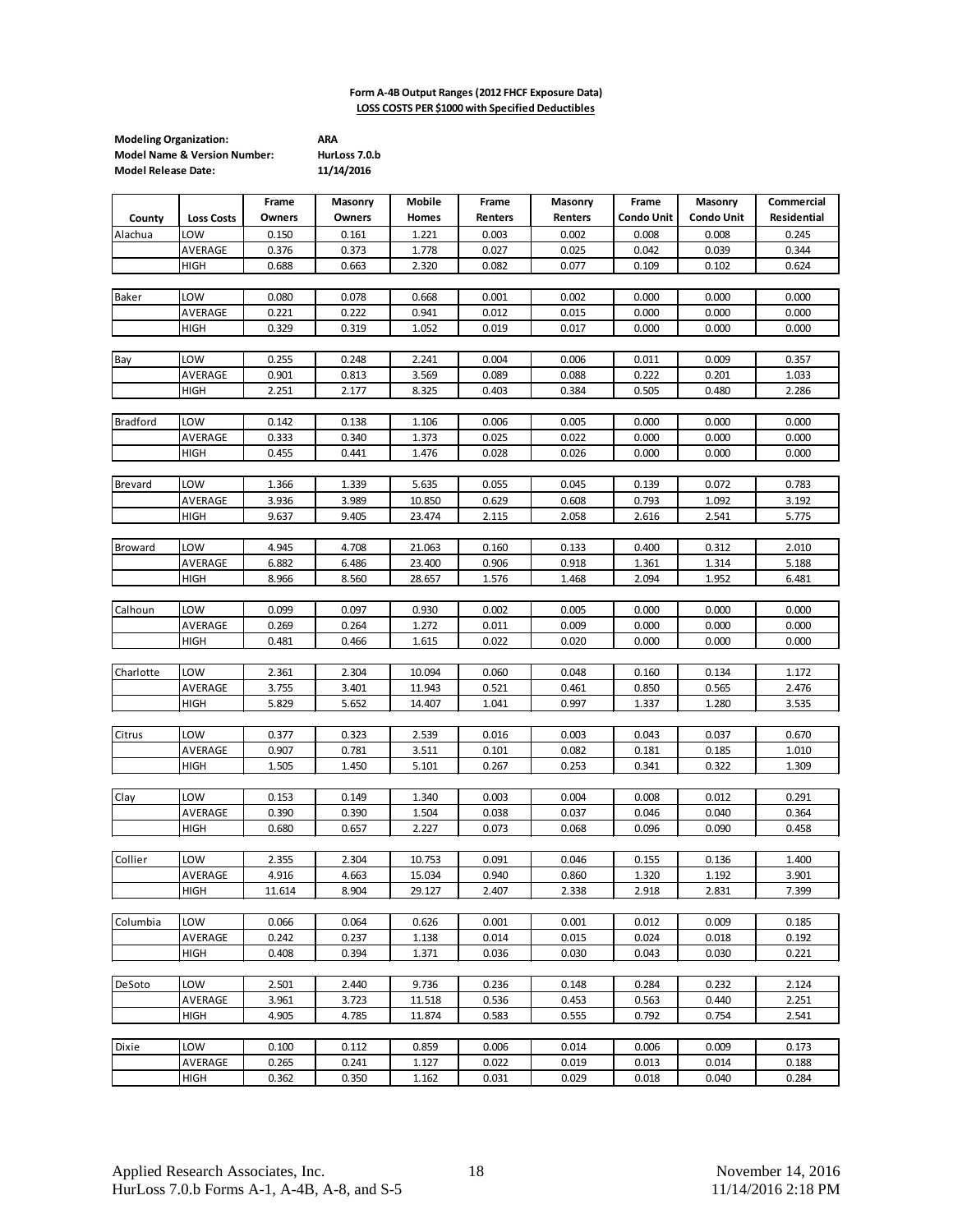|                     |                   | Frame          | Masonry        | Mobile | Frame   | Masonry        | Frame             | Masonry           | Commercial  |
|---------------------|-------------------|----------------|----------------|--------|---------|----------------|-------------------|-------------------|-------------|
| County              | <b>Loss Costs</b> | Owners         | Owners         | Homes  | Renters | <b>Renters</b> | <b>Condo Unit</b> | <b>Condo Unit</b> | Residential |
| Duval               | LOW               | 0.129          | 0.146          | 1.145  | 0.004   | 0.004          | 0.007             | 0.008             | 0.190       |
|                     | AVERAGE           | 0.495          | 0.497          | 1.690  | 0.062   | 0.063          | 0.068             | 0.076             | 0.462       |
|                     | HIGH              | 0.981          | 1.046          | 3.582  | 0.201   | 0.193          | 0.196             | 0.186             | 0.878       |
|                     |                   |                |                |        |         |                |                   |                   |             |
| Escambia            | LOW               | 0.858          | 0.826          | 6.062  | 0.054   | 0.045          | 0.291             | 0.210             | 1.117       |
|                     | AVERAGE           | 2.873          | 2.930          | 9.287  | 0.680   | 0.716          | 1.134             | 1.256             | 3.303       |
|                     | HIGH              | 5.720          | 5.606          | 18.733 | 1.938   | 1.895          | 2.274             | 2.217             | 5.208       |
|                     |                   |                |                |        |         |                |                   |                   |             |
| Flagler             | LOW               | 0.324          | 0.315          | 2.608  | 0.006   | 0.004          | 0.016             | 0.014             | 0.342       |
|                     | AVERAGE           | 0.683          | 0.587          | 3.291  | 0.062   | 0.048          | 0.112             | 0.073             | 0.637       |
|                     | HIGH              | 1.237          | 1.196          | 3.886  | 0.156   | 0.147          | 0.203             | 0.191             | 1.085       |
|                     |                   |                |                |        |         |                |                   |                   |             |
| Franklin            | LOW               | 0.064          | 0.068          | 0.693  | 0.005   | 0.009          | 0.003             | 0.003             | 0.141       |
|                     | AVERAGE           | 0.204          | 0.221          | 0.927  | 0.026   | 0.020          | 0.010             | 0.015             | 0.153       |
|                     | HIGH              | 0.468          | 0.453          | 1.645  | 0.052   | 0.049          | 0.067             | 0.028             | 0.154       |
|                     |                   |                |                |        |         |                |                   |                   |             |
| Gadsden             | LOW               | 0.040          | 0.045          | 0.467  | 0.000   | 0.001          | 0.000             | 0.006             | 0.084       |
|                     | AVERAGE           | 0.115          | 0.122          | 0.559  | 0.004   | 0.004          | 0.000             | 0.006             | 0.102       |
|                     | <b>HIGH</b>       | 0.204          | 0.198          | 0.680  | 0.005   | 0.004          | 0.000             | 0.006             | 0.110       |
| Gilchrist           |                   |                |                |        |         |                |                   |                   |             |
|                     | LOW               | 0.206          | 0.171          | 1.395  | 0.016   | 0.020          | 0.000             | 0.050             | 0.000       |
|                     | AVERAGE           | 0.389          | 0.383          | 1.626  | 0.052   | 0.048          | 0.000             | 0.050             | 0.000       |
|                     | <b>HIGH</b>       | 0.523          | 0.505          | 1.743  | 0.058   | 0.054          | 0.000             | 0.050             | 0.000       |
| Glades              | LOW               | 3.916          | 3.216          | 11.060 | 0.680   | 0.284          | 0.000             | 0.000             | 0.000       |
|                     | AVERAGE           | 5.755          | 5.573          | 17.024 | 0.680   | 0.578          | 0.000             | 0.000             | 0.000       |
|                     | HIGH              | 7.094          | 6.936          | 17.258 | 0.680   | 0.645          | 0.000             | 0.000             | 0.000       |
|                     |                   |                |                |        |         |                |                   |                   |             |
| Gulf                | LOW               | 0.110          | 0.108          | 1.151  | 0.003   | 0.004          | 0.003             | 0.005             | 0.131       |
|                     | AVERAGE           | 0.241          | 0.262          | 1.197  | 0.015   | 0.013          | 0.013             | 0.009             | 0.219       |
|                     | <b>HIGH</b>       | 0.379          | 0.368          | 1.223  | 0.018   | 0.017          | 0.025             | 0.024             | 0.269       |
|                     |                   |                |                |        |         |                |                   |                   |             |
| Hamilton            | LOW               | 0.070          | 0.067          | 0.580  | 0.004   | 0.008          | 0.000             | 0.000             | 0.000       |
|                     | AVERAGE           | 0.142          | 0.142          | 0.632  | 0.010   | 0.009          | 0.000             | 0.000             | 0.000       |
|                     | HIGH              | 0.212          | 0.205          | 0.687  | 0.011   | 0.010          | 0.000             | 0.000             | 0.000       |
|                     |                   |                |                |        |         |                |                   |                   |             |
| Hardee              | LOW               | 1.815          | 1.717          | 8.368  | 0.142   | 0.081          | 0.000             | 0.509             | 1.264       |
|                     | AVERAGE           | 3.237          | 3.079          | 9.198  | 0.365   | 0.337          | 0.000             | 0.509             | 1.460       |
|                     | <b>HIGH</b>       | 3.543          | 3.475          | 9.999  | 0.424   | 0.404          | 0.000             | 0.509             | 1.656       |
|                     |                   |                |                |        |         |                |                   |                   |             |
| Hendry              | LOW               | 3.570          | 3.502          | 15.488 | 0.139   | 0.156          | 0.474             | 0.182             | 2.622       |
|                     | AVERAGE           | 5.164          | 4.990          | 16.486 | 0.568   | 0.505          | 0.809             | 0.647             | 3.143       |
|                     | <b>HIGH</b>       | 7.055          | 6.883          | 17.555 | 0.660   | 0.62/          | 0.919             | 0.866             | 3.456       |
|                     |                   |                |                |        |         |                |                   |                   |             |
| Hernando            | LOW               | 0.784          | 0.690          | 3.709  | 0.038   | 0.014          | 0.167             | 0.095             | 0.828       |
|                     | AVERAGE           | 1.668          | 1.663          | 4.193  | 0.151   | 0.159          | 0.271             | 0.266             | 1.056       |
|                     | <b>HIGH</b>       | 2.191          | 2.138          | 5.463  | 0.286   | 0.270          | 0.397             | 0.376             | 1.398       |
|                     |                   |                |                |        |         |                |                   |                   |             |
| Highlands           | LOW               | 1.580          | 1.439          | 6.032  | 0.036   | 0.012          | 0.181             | 0.069             | 1.183       |
|                     | AVERAGE           | 3.241          | 3.043          | 8.915  | 0.253   | 0.211          | 0.384             | 0.370             | 1.754       |
|                     | HIGH              | 5.735          | 5.608          | 13.585 | 0.456   | 0.429          | 0.651             | 0.616             | 2.640       |
| Hillsborough LOW    |                   |                |                | 3.992  | 0.019   | 0.017          | 0.029             | 0.039             | 0.887       |
|                     | AVERAGE           | 0.745<br>2.179 | 0.733<br>2.043 | 5.907  | 0.206   | 0.197          | 0.316             | 0.305             | 1.456       |
|                     | <b>HIGH</b>       | 3.566          | 3.480          | 7.745  | 0.557   | 0.530          | 0.751             | 0.715             | 2.733       |
|                     |                   |                |                |        |         |                |                   |                   |             |
| Holmes              | LOW               | 0.205          | 0.200          | 1.890  | 0.010   | 0.026          | 0.043             | 0.000             | 0.387       |
|                     | AVERAGE           | 0.495          | 0.483          | 2.115  | 0.034   | 0.029          | 0.043             | 0.000             | 0.387       |
|                     | <b>HIGH</b>       | 0.856          | 0.830          | 2.685  | 0.052   | 0.048          | 0.043             | 0.000             | 0.387       |
|                     |                   |                |                |        |         |                |                   |                   |             |
| <b>Indian River</b> | LOW               | 3.475          | 3.385          | 13.639 | 0.098   | 0.090          | 0.435             | 0.216             | 2.258       |
|                     | AVERAGE           | 5.723          | 5.326          | 16.673 | 1.046   | 1.004          | 1.405             | 1.512             | 4.827       |
|                     | HIGH              | 10.070         | 9.799          | 23.619 | 2.283   | 2.217          | 2.820             | 2.733             | 6.156       |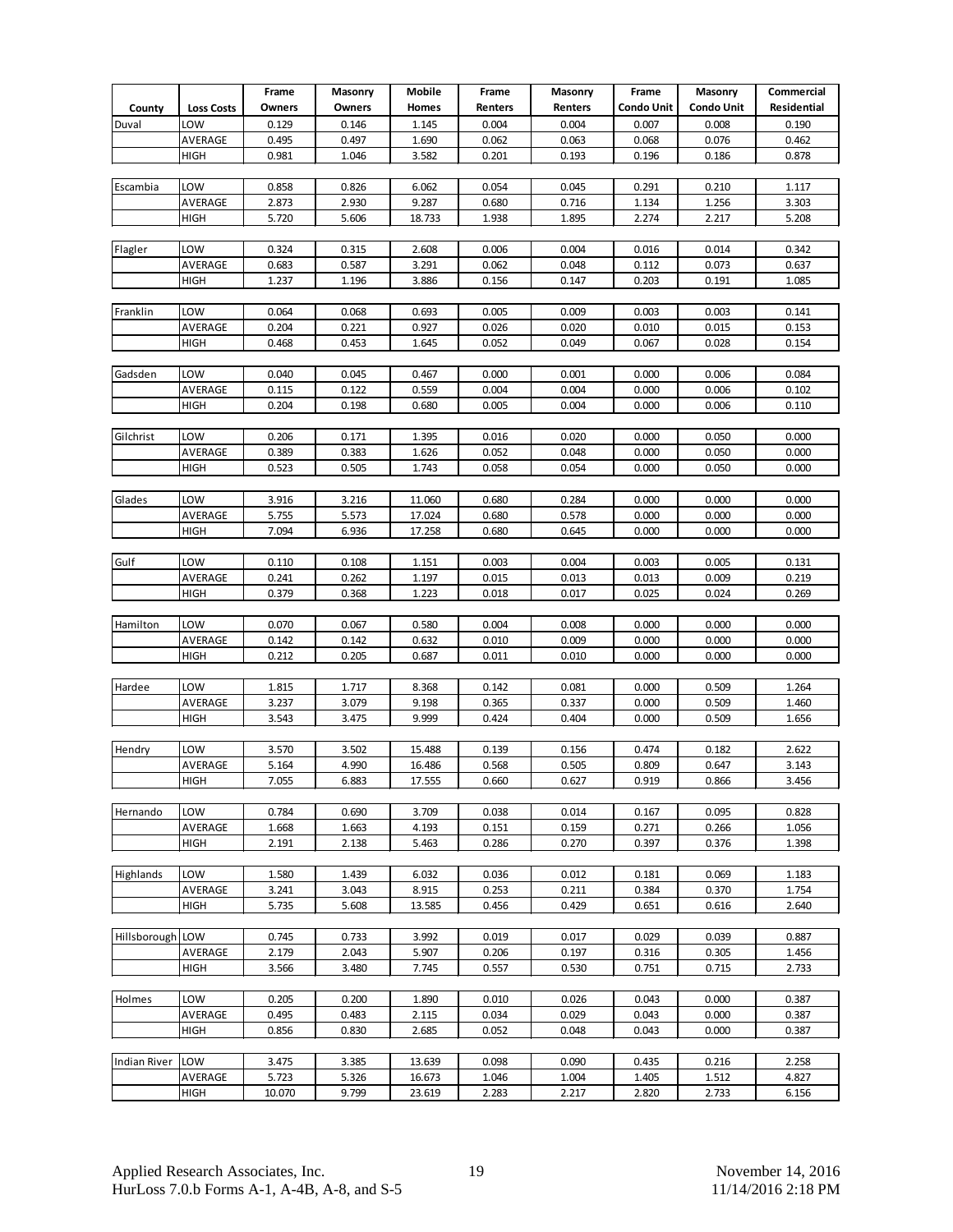|                |                   | Frame         | Masonry | Mobile | Frame   | Masonry | Frame      | Masonry           | Commercial  |
|----------------|-------------------|---------------|---------|--------|---------|---------|------------|-------------------|-------------|
| County         | <b>Loss Costs</b> | <b>Owners</b> | Owners  | Homes  | Renters | Renters | Condo Unit | <b>Condo Unit</b> | Residential |
| Jackson        | LOW               | 0.107         | 0.107   | 0.997  | 0.004   | 0.008   | 0.000      | 0.017             | 0.186       |
|                | AVERAGE           | 0.296         | 0.301   | 1.372  | 0.015   | 0.014   | 0.000      | 0.025             | 0.292       |
|                | HIGH              | 0.527         | 0.511   | 1.783  | 0.026   | 0.024   | 0.000      | 0.035             | 0.336       |
|                |                   |               |         |        |         |         |            |                   |             |
| Jefferson      | LOW               | 0.045         | 0.044   | 0.457  | 0.002   | 0.001   | 0.008      | 0.000             | 0.000       |
|                | AVERAGE           | 0.103         | 0.099   | 0.463  | 0.006   | 0.006   | 0.008      | 0.000             | 0.000       |
|                | HIGH              | 0.147         | 0.143   | 0.463  | 0.008   | 0.007   | 0.008      | 0.000             | 0.000       |
|                |                   |               |         |        |         |         |            |                   |             |
| Lafayette      | LOW               | 0.091         | 0.089   | 0.673  | 0.005   | 0.009   | 0.018      | 0.000             | 0.000       |
|                | AVERAGE           | 0.168         | 0.166   | 0.716  | 0.012   | 0.011   | 0.018      | 0.000             | 0.000       |
|                | HIGH              | 0.224         | 0.217   | 0.716  | 0.013   | 0.012   | 0.018      | 0.000             | 0.000       |
|                |                   |               |         |        |         |         |            |                   |             |
| Lake           | LOW               | 0.436         | 0.386   | 2.423  | 0.008   | 0.015   | 0.034      | 0.031             | 0.776       |
|                | AVERAGE           | 1.792         | 1.804   | 4.926  | 0.132   | 0.116   | 0.284      | 0.257             | 1.221       |
|                | HIGH              | 2.845         | 2.797   | 7.714  | 0.273   | 0.260   | 0.400      | 0.380             | 1.790       |
|                |                   |               |         |        |         |         |            |                   |             |
| Lee            | LOW               | 2.585         | 2.521   | 11.121 | 0.067   | 0.050   | 0.164      | 0.137             | 1.419       |
|                | AVERAGE           | 4.845         | 4.269   | 12.757 | 0.773   | 0.659   | 1.125      | 0.946             | 3.347       |
|                | HIGH              | 8.191         | 7.960   | 19.739 | 1.880   | 1.822   | 2.327      | 2.253             | 5.140       |
|                |                   |               |         |        |         |         |            |                   |             |
| Leon           | LOW               | 0.045         | 0.044   | 0.448  | 0.000   | 0.001   | 0.001      | 0.001             | 0.039       |
|                | AVERAGE           | 0.116         | 0.115   | 0.488  | 0.005   | 0.005   | 0.006      | 0.006             | 0.091       |
|                | HIGH              | 0.171         | 0.165   | 0.551  | 0.008   | 0.008   | 0.011      | 0.010             | 0.116       |
|                |                   |               |         |        |         |         |            |                   |             |
| Levy           | LOW               | 0.231         | 0.222   | 1.731  | 0.026   | 0.022   | 0.031      | 0.047             | 0.422       |
|                | AVERAGE           | 0.622         | 0.639   | 2.698  | 0.094   | 0.096   | 0.086      | 0.083             | 0.530       |
|                | HIGH              | 1.211         | 1.167   | 4.309  | 0.204   | 0.195   | 0.112      | 0.105             | 0.708       |
|                |                   |               |         |        |         |         |            |                   |             |
| Liberty        | LOW               | 0.064         | 0.062   | 0.639  | 0.002   | 0.006   | 0.000      | 0.000             | 0.000       |
|                | AVERAGE           | 0.167         | 0.169   | 0.735  | 0.006   | 0.006   | 0.000      | 0.000             | 0.000       |
|                | HIGH              | 0.262         | 0.255   | 0.790  | 0.006   | 0.006   | 0.000      | 0.000             | 0.000       |
| Madison        | LOW               | 0.051         | 0.050   | 0.453  | 0.001   | 0.002   | 0.000      | 0.000             | 0.000       |
|                | AVERAGE           | 0.121         | 0.119   | 0.550  | 0.006   | 0.006   | 0.000      | 0.000             | 0.000       |
|                | HIGH              | 0.211         | 0.204   | 0.722  | 0.014   | 0.012   | 0.000      | 0.000             | 0.000       |
|                |                   |               |         |        |         |         |            |                   |             |
| Manatee        | LOW               | 1.811         | 1.763   | 9.273  | 0.051   | 0.049   | 0.123      | 0.110             | 1.050       |
|                | AVERAGE           | 3.911         | 3.346   | 10.478 | 0.610   | 0.491   | 1.026      | 1.000             | 3.322       |
|                | HIGH              | 7.889         | 7.681   | 21.281 | 1.608   | 1.556   | 2.029      | 1.960             | 4.972       |
|                |                   |               |         |        |         |         |            |                   |             |
| Marion         | LOW               | 0.248         | 0.219   | 1.952  | 0.008   | 0.002   | 0.028      | 0.023             | 0.409       |
|                | AVERAGE           | 0.856         | 0.746   | 3.206  | 0.068   | 0.062   | 0.094      | 0.152             | 0.682       |
|                | <b>HIGH</b>       | 1.3/4         | 1.329   | 4.68/  | 0.1/6   | 0.166   | 0.231      | 0.21/             | 0.96/       |
|                |                   |               |         |        |         |         |            |                   |             |
| Martin         | LOW               | 4.643         | 4.518   | 19.761 | 0.150   | 0.141   | 0.375      | 0.327             | 2.543       |
|                | AVERAGE           | 8.098         | 7.570   | 24.612 | 1.751   | 1.679   | 2.312      | 2.673             | 6.448       |
|                | HIGH              | 13.211        | 12.851  | 33.379 | 3.464   | 3.375   | 4.214      | 4.100             | 8.480       |
|                |                   |               |         |        |         |         |            |                   |             |
| Miami-Dade LOW |                   | 3.316         | 3.894   | 14.179 | 0.276   | 0.180   | 0.343      | 0.272             | 1.969       |
|                | AVERAGE           | 8.012         | 7.394   | 31.170 | 1.456   | 1.461   | 1.912      | 1.891             | 6.367       |
|                | HIGH              | 14.619        | 14.161  | 41.824 | 3.943   | 3.788   | 4.860      | 4.661             | 11.954      |
|                |                   |               |         |        |         |         |            |                   |             |
| Monroe         | LOW               | 6.195         | 5.999   | 27.261 | 1.508   | 0.353   | 0.818      | 0.676             | 2.794       |
|                | AVERAGE           | 10.041        | 9.370   | 30.100 | 3.960   | 3.531   | 3.486      | 3.446             | 7.652       |
|                | HIGH              | 16.447        | 16.144  | 36.795 | 6.531   | 6.412   | 4.680      | 7.417             | 11.257      |
|                |                   |               |         |        |         |         |            |                   |             |
| Nassau         | LOW               | 0.104         | 0.117   | 0.948  | 0.002   | 0.006   | 0.029      | 0.022             | 0.224       |
|                | AVERAGE           | 0.536         | 0.456   | 1.465  | 0.103   | 0.092   | 0.156      | 0.156             | 0.611       |
|                | HIGH              | 0.882         | 0.854   | 2.921  | 0.160   | 0.154   | 0.198      | 0.189             | 0.796       |
|                |                   |               |         |        |         |         |            |                   |             |
| Okaloosa       | LOW               | 0.440         | 0.428   | 3.095  | 0.021   | 0.017   | 0.054      | 0.089             | 0.646       |
|                | AVERAGE           | 1.765         | 1.867   | 4.970  | 0.320   | 0.373   | 0.636      | 0.749             | 2.404       |
|                | HIGH              | 3.778         | 3.659   | 13.531 | 0.950   | 0.919   | 1.148      | 1.106             | 3.950       |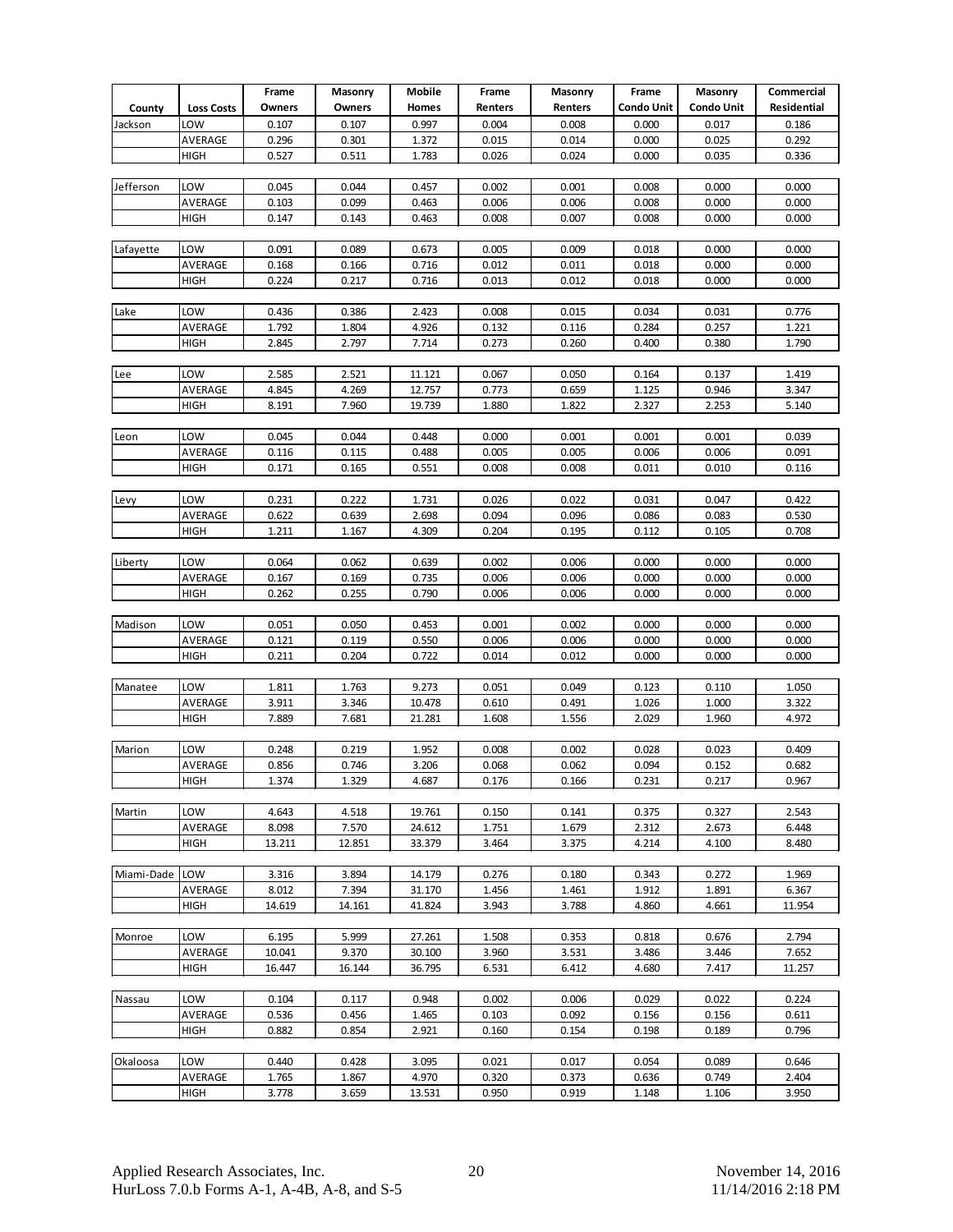|            |                   | Frame          | Masonry        | Mobile         | Frame          | Masonry        | Frame          | Masonry           | Commercial     |
|------------|-------------------|----------------|----------------|----------------|----------------|----------------|----------------|-------------------|----------------|
| County     | <b>Loss Costs</b> | Owners         | Owners         | Homes          | Renters        | Renters        | Condo Unit     | <b>Condo Unit</b> | Residential    |
| Okeechobee | LOW               | 3.727          | 3.659          | 14.507         | 0.215          | 0.130          | 0.298          | 0.242             | 2.342          |
|            | AVERAGE           | 5.082          | 4.806          | 14.526         | 0.518          | 0.455          | 0.482          | 0.671             | 2.724          |
|            | HIGH              | 6.333          | 6.178          | 14.612         | 0.608          | 0.574          | 0.783          | 0.814             | 3.043          |
|            |                   |                |                |                |                |                |                |                   |                |
| Orange     | LOW               | 0.647          | 0.636          | 3.510          | 0.013          | 0.012          | 0.035          | 0.020             | 0.444          |
|            | AVERAGE           | 1.745          | 1.751          | 5.146          | 0.111          | 0.099          | 0.167          | 0.157             | 1.017          |
|            | HIGH              | 2.541          | 2.486          | 6.591          | 0.214          | 0.202          | 0.307          | 0.289             | 1.321          |
|            |                   |                |                |                |                |                |                |                   |                |
| Osceola    | LOW               | 0.574          | 0.566          | 3.516          | 0.015          | 0.009          | 0.025          | 0.022             | 0.371          |
|            | AVERAGE           | 1.916          | 1.933          | 6.569          | 0.129          | 0.110          | 0.155          | 0.128             | 1.029          |
|            | HIGH              | 4.270          | 4.187          | 11.021         | 0.497          | 0.421          | 0.428          | 0.404             | 1.889          |
|            |                   |                |                |                |                |                |                |                   |                |
| Palm Beach | LOW               | 4.743          | 4.554          | 20.538         | 0.201          | 0.178          | 0.438          | 0.367             | 2.149          |
|            | AVERAGE           | 7.327          | 6.834          | 25.418         | 1.165          | 1.071          | 1.675          | 1.508             | 5.625          |
|            | HIGH              | 12.783         | 12.283         | 32.906         | 3.109          | 2.967          | 3.885          | 3.702             | 10.026         |
|            |                   |                |                |                |                |                |                |                   |                |
| Pasco      | LOW               | 0.712          | 0.700          | 3.832          | 0.018          | 0.016          | 0.043          | 0.039             | 0.786          |
|            | AVERAGE           | 1.735          | 1.797          | 5.213          | 0.145          | 0.155          | 0.252          | 0.319             | 1.392          |
|            | <b>HIGH</b>       | 2.501          | 2.441          | 6.209          | 0.299          | 0.283          | 0.415          | 0.392             | 1.738          |
|            |                   |                |                |                |                |                |                |                   |                |
| Pinellas   | LOW               | 0.962          | 0.943          | 5.649          | 0.035          | 0.015          | 0.080          | 0.044             | 0.810          |
|            | AVERAGE           | 3.279          | 3.019          | 8.101          | 0.392          | 0.421          | 0.684          | 0.699             | 2.353          |
|            | <b>HIGH</b>       | 6.749          | 6.622          | 13.808         | 1.515          | 1.471          | 1.911          | 1.852             | 5.288          |
|            |                   |                |                |                |                |                |                |                   |                |
| Polk       | LOW               | 0.658          | 0.648          | 3.778          | 0.015          | 0.006          | 0.031          | 0.020             | 0.627          |
|            | AVERAGE           | 2.071          | 1.959          | 6.263          | 0.134          | 0.148          | 0.182          | 0.230             | 1.200          |
|            | HIGH              | 3.963          | 3.897          | 10.767         | 0.412          | 0.393          | 0.594          | 0.565             | 1.803          |
| Putnam     | LOW               | 0.207          | 0.202          | 1.574          | 0.009          | 0.007          | 0.017          | 0.015             | 0.431          |
|            | AVERAGE           | 0.504          | 0.500          | 2.133          | 0.037          | 0.033          | 0.063          | 0.040             | 0.476          |
|            | <b>HIGH</b>       | 0.931          | 0.901          | 3.041          | 0.060          | 0.053          | 0.082          | 0.075             | 0.531          |
|            |                   |                |                |                |                |                |                |                   |                |
| St. Johns  | LOW               | 0.209          | 0.203          | 1.717          | 0.004          | 0.004          | 0.010          | 0.009             | 0.282          |
|            | AVERAGE           | 0.611          | 0.728          | 2.651          | 0.090          | 0.095          | 0.164          | 0.210             | 0.798          |
|            | HIGH              | 1.606          | 1.559          | 5.654          | 0.301          | 0.290          | 0.371          | 0.357             | 1.501          |
|            |                   |                |                |                |                |                |                |                   |                |
| St. Lucie  | LOW               | 4.184          | 3.813          | 15.388         | 0.350          | 0.125          | 0.333          | 0.288             | 2.405          |
|            | AVERAGE           | 6.835          | 6.059          | 19.382         | 1.323          | 0.986          | 1.813          | 1.756             | 5.282          |
|            | <b>HIGH</b>       | 12.787         | 12.458         | 30.175         | 3.357          | 3.276          | 4.074          | 3.969             | 8.122          |
|            |                   |                |                |                |                |                |                |                   |                |
| Santa Rosa | LOW               | 0.775          | 0.749          | 5.586          | 0.048          | 0.042          | 0.139          | 0.062             | 0.768          |
|            | AVERAGE           | 2.406          | 2.548          | 8.220          | 0.666          | 0.626          | 1.842          | 1.558             | 3.649          |
|            | <b>HIGH</b>       | 6.503          | 6.381          | 20.749         | 2.316          | 2.268          | 2.700          | 2.637             | 6.618          |
|            |                   |                |                |                |                |                |                |                   |                |
| Sarasota   | LOW               | 1.855          | 1.816          | 8.704          | 0.054          | 0.039          | 0.117          | 0.097             | 0.989          |
|            | AVERAGE           | 3.541          | 3.113          | 10.567         | 0.479          | 0.453          | 0.752          | 0.734             | 2.556          |
|            | <b>HIGH</b>       | 9.238          | 8.986          | 24.653         | 2.234          | 2.169          | 2.754          | 2.672             | 6.006          |
|            |                   |                |                |                |                |                |                |                   |                |
| Seminole   | LOW               | 0.554          | 0.545          | 4.032          | 0.005          | 0.005          | 0.029          | 0.024             | 0.428          |
|            | AVERAGE           | 1.512          | 1.526          | 4.425          | 0.093          | 0.085          | 0.145          | 0.143             | 0.888          |
|            | <b>HIGH</b>       | 2.216          | 2.160          | 5.463          | 0.174          | 0.164          | 0.261          | 0.244             | 1.381          |
|            |                   |                |                |                |                |                |                |                   |                |
| Sumter     | LOW               | 0.578          | 0.512          | 2.978          | 0.018          | 0.011          | 0.076          | 0.038             | 0.727          |
|            | AVERAGE           | 1.125          | 1.068          | 3.499          | 0.063          | 0.062          | 0.138          | 0.105             | 0.851          |
|            | HIGH              | 1.798          | 1.753          | 4.619          | 0.159          | 0.244          | 0.158          | 0.167             | 1.096          |
|            |                   |                |                |                |                |                |                |                   |                |
| Suwannee   | LOW               | 0.100          | 0.096          | 0.793          | 0.006          | 0.005          | 0.019          | 0.015             | 0.171          |
|            | AVERAGE<br>HIGH   | 0.219<br>0.405 | 0.216<br>0.392 | 0.996<br>1.479 | 0.016<br>0.032 | 0.015<br>0.024 | 0.019<br>0.019 | 0.015<br>0.015    | 0.248<br>0.295 |
|            |                   |                |                |                |                |                |                |                   |                |
| Taylor     | LOW               | 0.056          | 0.065          | 0.453          | 0.003          | 0.006          | 0.005          | 0.004             | 0.136          |
|            | AVERAGE           | 0.145          | 0.144          | 0.637          | 0.010          | 0.009          | 0.010          | 0.010             | 0.136          |
|            | HIGH              | 0.220          | 0.214          | 0.694          | 0.014          | 0.013          | 0.020          | 0.015             | 0.136          |
|            |                   |                |                |                |                |                |                |                   |                |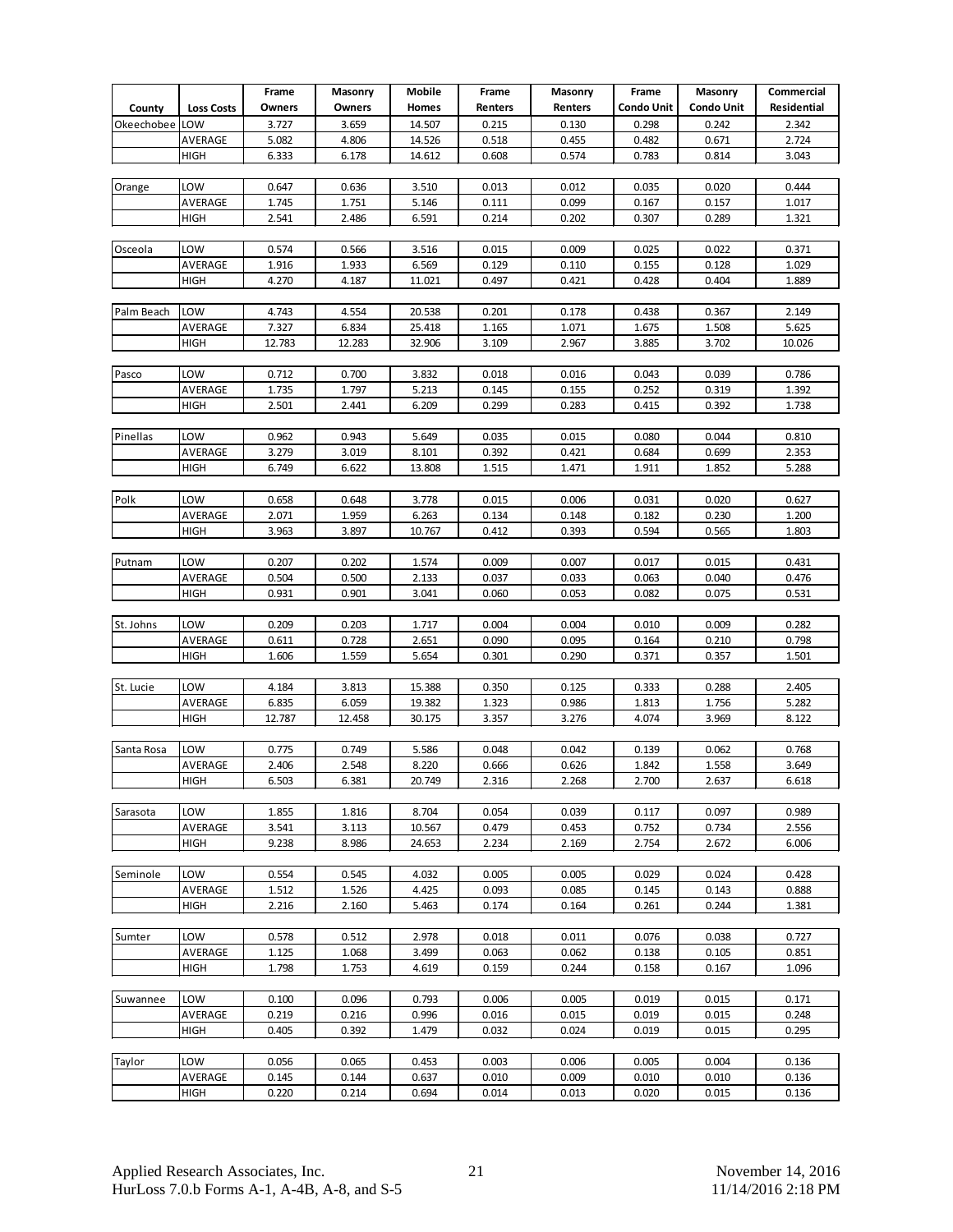|            |                   | Frame  | Masonry | <b>Mobile</b> | Frame   | Masonry        | Frame             | Masonry           | Commercial         |
|------------|-------------------|--------|---------|---------------|---------|----------------|-------------------|-------------------|--------------------|
| County     | <b>Loss Costs</b> | Owners | Owners  | Homes         | Renters | <b>Renters</b> | <b>Condo Unit</b> | <b>Condo Unit</b> | <b>Residential</b> |
| Union      | LOW               | 0.127  | 0.124   | 0.999         | 0.005   | 0.001          | 0.014             | 0.012             | 0.258              |
|            | <b>AVERAGE</b>    | 0.273  | 0.271   | 1.162         | 0.018   | 0.018          | 0.014             | 0.012             | 0.258              |
|            | <b>HIGH</b>       | 0.365  | 0.354   | 1.184         | 0.022   | 0.020          | 0.014             | 0.012             | 0.258              |
|            |                   |        |         |               |         |                |                   |                   |                    |
| Volusia    | LOW               | 0.421  | 0.413   | 2.322         | 0.011   | 0.005          | 0.030             | 0.026             | 0.305              |
|            | <b>AVERAGE</b>    | 1.662  | 1.561   | 4.288         | 0.140   | 0.142          | 0.383             | 0.451             | 1.349              |
|            | <b>HIGH</b>       | 3.954  | 3.885   | 10.282        | 0.688   | 0.666          | 0.888             | 0.857             | 2.787              |
|            |                   |        |         |               |         |                |                   |                   |                    |
| Wakulla    | LOW               | 0.050  | 0.049   | 0.522         | 0.000   | 0.002          | 0.004             | 0.008             | 0.093              |
|            | AVERAGE           | 0.117  | 0.124   | 0.545         | 0.006   | 0.005          | 0.016             | 0.026             | 0.170              |
|            | <b>HIGH</b>       | 0.290  | 0.281   | 1.017         | 0.022   | 0.023          | 0.032             | 0.030             | 0.197              |
|            |                   |        |         |               |         |                |                   |                   |                    |
| Walton     | LOW               | 0.333  | 0.325   | 2.866         | 0.020   | 0.016          | 0.033             | 0.016             | 0.611              |
|            | <b>AVERAGE</b>    | 1.467  | 1.302   | 4.634         | 0.218   | 0.210          | 0.580             | 0.460             | 2.260              |
|            | <b>HIGH</b>       | 3.309  | 3.202   | 12.189        | 0.740   | 0.712          | 0.906             | 0.869             | 3.480              |
|            |                   |        |         |               |         |                |                   |                   |                    |
| Washington | LOW               | 0.254  | 0.249   | 2.007         | 0.017   | 0.015          | 0.026             | 0.000             | 0.413              |
|            | <b>AVERAGE</b>    | 0.551  | 0.560   | 2.404         | 0.041   | 0.038          | 0.026             | 0.000             | 0.468              |
|            | <b>HIGH</b>       | 0.838  | 0.804   | 2.653         | 0.054   | 0.049          | 0.026             | 0.000             | 0.584              |
|            |                   |        |         |               |         |                |                   |                   |                    |
| Statewide  | LOW               | 0.040  | 0.044   | 0.448         | 0.000   | 0.001          | 0.001             | 0.001             | 0.039              |
|            | <b>AVERAGE</b>    | 2.088  | 3.723   | 7.446         | 0.284   | 0.513          | 0.552             | 1.097             | 3.840              |
|            | <b>HIGH</b>       | 16.447 | 16.144  | 41.824        | 6.531   | 6.412          | 4.860             | 7.417             | 11.954             |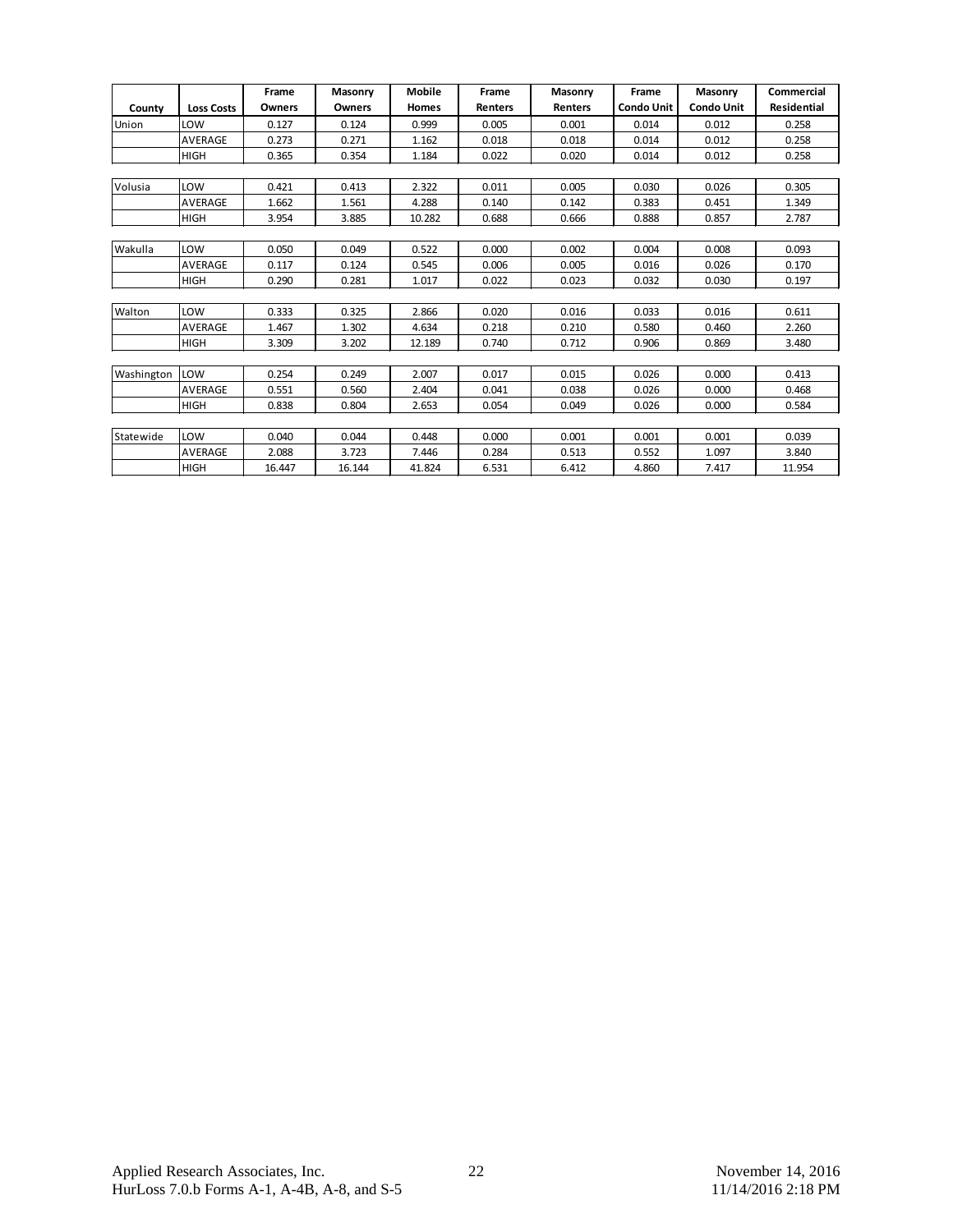## *Form A-8: Probable Maximum Loss for Florida*

- *A. Provide a detailed explanation of how the Expected Annual Hurricane Losses and Return Periods are calculated.*
- *B. Complete Part A showing the personal and commercial residential probable maximum loss for Florida. For the Expected Annual Hurricane Losses column, provide personal and commercial residential, zero deductible statewide loss costs based on the 2012 Florida Hurricane Catastrophe Fund's aggregate personal and commercial residential exposure data found in the file named "hlpm2012c.exe."*

*In the column, Return Period (Years), provide the return period associated with the average loss within the ranges indicated on a cumulative basis.* 

*For example, if the average loss is \$4,705 million for the range \$4,501 million to \$5,000 million, provide the return period associated with a loss that is \$4,705 million or greater.* 

*For each loss range in millions (\$1,001-\$1,500, \$1,501-\$2,000, \$2,001-\$2,500) the average*  loss within that range should be identified and then the return period associated with that *loss calculated. The return period is then the reciprocal of the probability of the loss equaling or exceeding this average loss size.*

*The probability of equaling or exceeding the average of each range should be smaller as the ranges increase (and the average losses within the ranges increase). Therefore, the return period associated with each range and average loss within that range should be larger as the ranges increase. Return periods shall be based on cumulative probabilities.* 

*A return period for an average loss of \$4,705 million within the \$4,501-\$5,000 million range should be lower than the return period for an average loss of \$5,455 million associated with a \$5,001- \$6,000 million range.*

- *C. Provide a graphical comparison of the current submission Residential Return Periods loss curve to the previously accepted submission Residential Return Periods loss curve. Residential Return Period (Years) shall be shown on the y-axis on a log 10 scale with Losses in Billions shown on the x-axis. The legend shall indicate the corresponding submission with a solid line representing the current year and a dotted line representing the previously accepted submission.*
- *D. Provide the estimated loss and uncertainty interval for each of the Personal and Commercial Residential Return Periods given in Part B. Describe how the uncertainty intervals are derived.*
- *E. Provide this form in Excel format. The file name shall include the abbreviated name of the modeling organization, the standards year, and the form name. A hard copy of Form A-8 (Probable Maximum Loss for Florida) shall be included in a submission appendix.*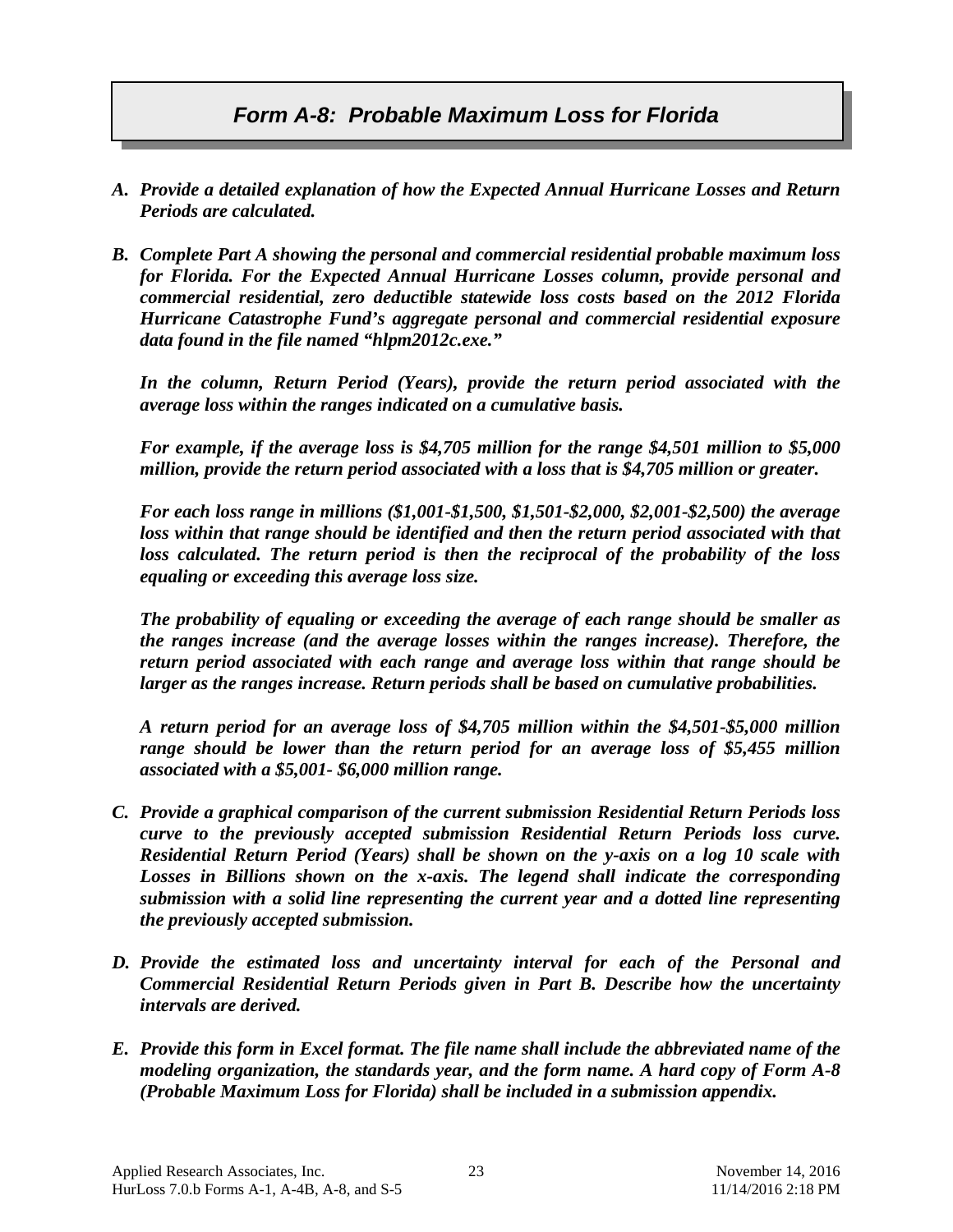**A.** Return time represents the mean return period associated with a storm producing a loss equal to or greater than the average loss within a given limit range  $(a_i)$ . The formula is:

1 where  $\lambda = \frac{n_{events}}{n_{years}}$  and  $x = 1 - \frac{n_{events with loss}}{n_{events} + 1}$ 1  $RP = \frac{1}{1-e^{-\lambda x}}$ *events events with loss a years events n n x n*  $\lambda = \frac{n_{\text{events}}}{n}$  and  $x = 1 - \frac{n_{\text{events with loss} < a_i}}{n}$ 

**B.** See Form A-8, Part A.

**C.** A graphical comparison of return times for the current submission and the previously accepted submission is provided in [Figure 5.](#page-25-0)

**D.** See Form A-8, Part B. The uncertainty intervals given in Part B represent the 5<sup>th</sup> and 95th percentiles of the maximum loss observed in each consecutive *n*-year period of the 300,000 years of simulated losses, where *n* is 5, 10, ..., or 1,000 years.

**E.** See file ARA13bFormA8\_revised\_2016-11-14.xlsx.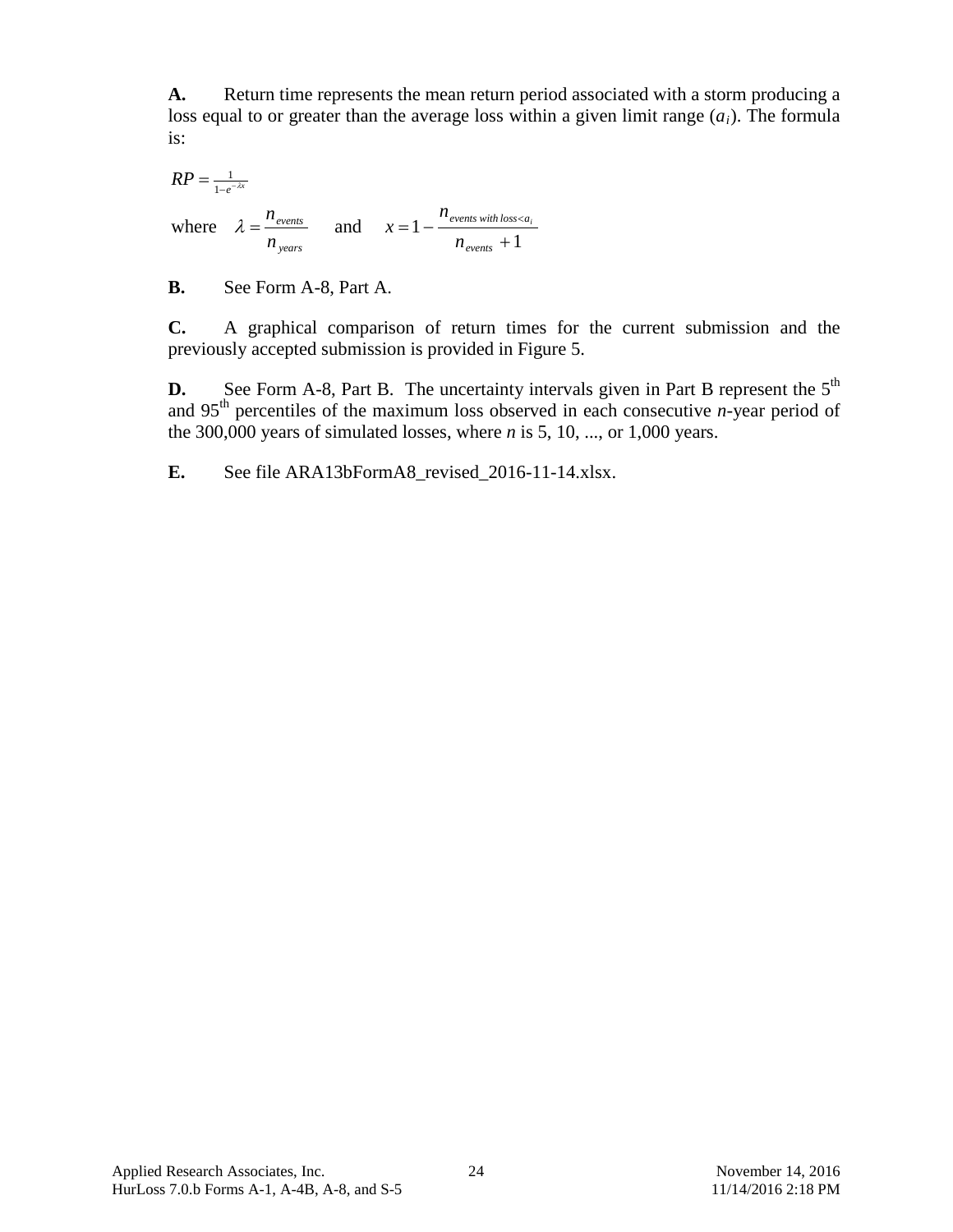|                                 |         |               |                  |              | <b>AVERAGE</b> |                  | <b>EXPECTED ANNUAL</b> | <b>RETURN</b> |          |
|---------------------------------|---------|---------------|------------------|--------------|----------------|------------------|------------------------|---------------|----------|
| <b>LOSS RANGE</b>               |         |               |                  | <b>TOTAL</b> | <b>LOSS</b>    | <b>NUMBER OF</b> | <b>HURRICANE</b>       | <b>PERIOD</b> |          |
|                                 |         | (MILLIONS)    |                  |              | <b>LOSS</b>    | (MILLIONS)       | <b>HURRICANES</b>      | LOSSES*       | (YEARS)  |
| \$                              |         | to            | \$               | 500          | 19,673,925     | 95               | 206,883                | 65.6          | 2.0      |
| $\overline{\boldsymbol{\zeta}}$ | 501     | to            | \$               | 1,000        | 19,406,410     | 716              | 27,073                 | 64.7          | 2.8      |
| \$                              | 1,001   | to            | \$               | 1,500        | 18,196,206     | 1,230            | 14,782                 | 60.7          | 3.2      |
| \$                              | 1,501   | to            | \$               | 2,000        | 17,038,384     | 1,735            | 9,816                  | 56.8          | 3.5      |
| \$                              | 2,001   | to            | \$               | 2,500        | 16,690,070     | 2,239            | 7,453                  | 55.6          | 3.8      |
| \$                              | 2,501   | to            | \$               | 3,000        | 16,291,732     | 2,741            | 5,943                  | 54.3          | 4.0      |
| \$                              | 3,001   | to            | \$               | 3,500        | 15,729,107     | 3,240            | 4,854                  | 52.4          | 4.3      |
| \$                              | 3,501   | to            | \$               | 4,000        | 15,362,857     | 3,747            | 4,100                  | 51.2          | 4.5      |
| \$                              | 4,001   | to            | \$               | 4,500        | 15,666,014     | 4,244            | 3,691                  | 52.2          | 4.7      |
| \$                              | 4,501   | to            | \$               | 5,000        | 15,622,798     | 4,747            | 3,291                  | 52.1          | 4.9      |
| \$                              | 5,001   | to            | \$               | 6,000        | 30,926,882     | 5,484            | 5,639                  | 103.1         | 5.2      |
| \$                              | 6,001   | to            | \$               | 7,000        | 30,879,992     | 6,486            | 4,761                  | 102.9         | 5.6      |
| \$                              | 7,001   | to            | \$               | 8,000        | 31,455,361     | 7,496            | 4,196                  | 104.9         | 6.0      |
| \$                              | 8,001   | to            | \$               | 9,000        | 31,389,349     | 8,490            | 3,697                  | 104.6         | 6.4      |
| \$                              | 9,001   | to            | \$               | 10,000       | 30,738,210     | 9,492            | 3,238                  | 102.5         | 6.8      |
| $\overline{\xi}$                | 10,001  | to            | \$               | 11,000       | 29,451,849     | 10,492           | 2,807                  | 98.2          | 7.2      |
| $\overline{\boldsymbol{\zeta}}$ | 11,001  | to            | \$               | 12,000       | 31,444,525     | 11,488           | 2,737                  | 104.8         | 7.6      |
| $\zeta$                         | 12,001  | to            | \$               | 13,000       | 30,339,077     | 12,490           | 2,429                  | 101.1         | 8.1      |
| $\overline{\boldsymbol{\zeta}}$ | 13,001  | to            | \$               | 14,000       | 30,720,517     | 13,497           | 2,276                  | 102.4         | 8.6      |
| \$                              | 14,001  | to            | \$               | 15,000       | 30,145,922     | 14,500           | 2,079                  | 100.5         | 9.0      |
| $\overline{\xi}$                | 15,001  | to            | \$               | 16,000       | 28,850,376     | 15,502           | 1,861                  | 96.2          | 9.5      |
| $\overline{\xi}$                | 16,001  | to            | $\overline{\xi}$ | 17,000       | 29,561,945     | 16,496           | 1,792                  | 98.5          | $10.0\,$ |
| \$                              | 17,001  | to            | $\zeta$          | 18,000       | 27,897,902     | 17,490           | 1,595                  | 93.0          | 10.6     |
| \$                              | 18,001  | to            | $\overline{\xi}$ | 19,000       | 28,530,454     | 18,490           | 1,543                  | 95.1          | 11.1     |
| \$                              | 19,001  | to            | $\overline{\xi}$ | 20,000       | 26,479,534     | 19,498           | 1,358                  | 88.3          | 11.6     |
| \$                              | 20,001  | to            | $\overline{\xi}$ | 21,000       | 26,747,288     | 20,480           | 1,306                  | 89.2          | 12.2     |
| \$                              | 21,001  | to            | $\overline{\xi}$ | 22,000       | 27,028,963     | 21,485           | 1,258                  | 90.1          | 12.8     |
| \$                              | 22,001  | to            | \$               | 23,000       | 26,207,651     | 22,495           | 1,165                  | 87.4          | 13.4     |
| \$                              | 23,001  | to            | $\overline{\xi}$ | 24,000       | 25,980,734     | 23,511           | 1,105                  | 86.6          | 14.1     |
| \$                              | 24,001  | to            | $\overline{\xi}$ | 25,000       | 25,721,306     | 24,496           | 1,050                  | 85.7          | 14.8     |
| \$                              | 25,001  | to            | $\overline{\xi}$ | 26,000       | 24,503,999     | 25,498           | 961                    | 81.7          | 15.5     |
| \$                              | 26,001  | to            | $\overline{\xi}$ | 27,000       | 24,601,187     | 26,509           | 928                    | 82.0          | 16.2     |
| \$                              | 27,001  | to            | \$               | 28,000       | 22,837,589     | 27,482           | 831                    | 76.1          | 17.0     |
| \$                              | 28,001  | to            | \$               | 29,000       | 22,565,025     | 28,491           | 792                    | 75.2          | 17.7     |
| \$                              | 29,001  | $\mathsf{to}$ | $\overline{\xi}$ | 30,000       | 23,025,667     | 29,482           | 781                    | 76.8          | 18.5     |
| \$                              | 30,001  | to            | \$               | 35,000       | 103,773,383    | 32,388           | 3,204                  | 345.9         | 20.9     |
| \$                              | 35,001  | to            | \$               | 40,000       | 88,979,423     | 37,386           | 2,380                  | 296.6         | 25.6     |
| $\zeta$                         | 40,001  | to            | \$               | 45,000       | 79,127,638     | 42,382           | 1,867                  | 263.8         | 30.8     |
| $\frac{1}{2}$                   | 45,001  | to            | \$               | 50,000       | 69,668,556     | 47,425           | 1,469                  | 232.2         | 37.0     |
| \$                              | 50,001  | to            | \$               | 55,000       | 67,469,350     | 52,423           | 1,287                  | 224.9         | 44.2     |
| $\zeta$                         | 55,001  | to            | \$               | 60,000       | 58,247,535     | 57,500           | 1,013                  | 194.2         | 53.0     |
| $\overline{\boldsymbol{\zeta}}$ | 60,001  | to            | \$               | 65,000       | 63,951,307     | 62,452           | 1,024                  | 213.2         | 64.1     |
| \$                              | 65,001  | to            | \$               | 70,000       | 50,206,804     | 67,391           | 745                    | 167.4         | 79.0     |
| $\frac{1}{2}$                   | 70,001  | to            | \$               | 75,000       | 45,067,038     | 72,455           | 622                    | 150.2         | 95.8     |
| $\overline{\mathbf{S}}$         | 75,001  | to            | \$               | 80,000       | 37,748,961     | 77,354           | 488                    | 125.8         | 116.5    |
| $\overline{\mathsf{S}}$         | 80,001  | to            | \$               | 90,000       | 65,366,712     | 84,562           | 773                    | 217.9         | 154.2    |
| \$                              | 90,001  | to            | \$               | 100,000      | 46,298,771     | 94,680           | 489                    | 154.3         | 225.7    |
| \$                              | 100,001 | to            |                  | Maximum      | 140,389,396    | 128,326          | 1,094                  | 468.0         | 728.2    |
| Total                           |         | 1,784,003,704 |                  | 356,526      | 5,946.0        |                  |                        |               |          |

*Part A: Personal and Commercial Residential Probable Maximum Loss for Florida*

\*Personal and commercial residential zero deductible statewide loss using 2012 FHCF personal and commercial residential exposure data – file name: *hlpm2012c.exe*.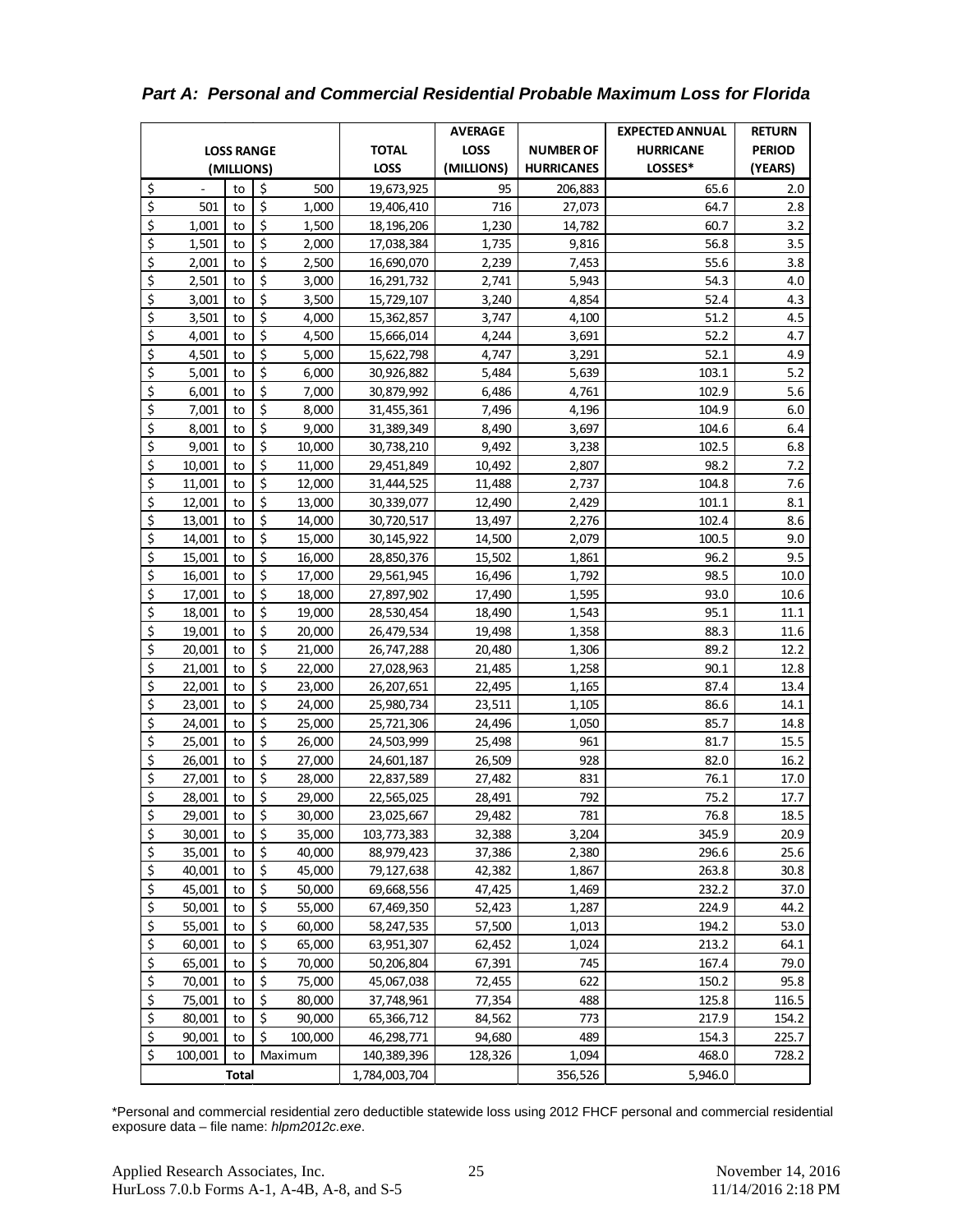

<span id="page-25-0"></span>

*Part B: Personal and Commercial Residential Probable Maximum Loss for Florida*

| <b>Return Period</b> |                             | <b>Uncertainty Interval</b> |                    |  |  |
|----------------------|-----------------------------|-----------------------------|--------------------|--|--|
| (Years)              | <b>Estimated Loss Level</b> | 5%                          | 95%                |  |  |
| <b>Top Event</b>     | 317,945,611,896             | N/A                         | N/A                |  |  |
| 1000                 | 136,857,846,247             | 106, 345, 845, 093          | 224,445,480,448    |  |  |
| 500                  | 116,984,077,480             | 86,781,859,500              | 197, 360, 824, 811 |  |  |
| 250                  | 97,687,945,450              | 68,722,583,461              | 179,777,324,069    |  |  |
| 100                  | 73,452,307,919              | 45, 269, 439, 248           | 156, 116, 186, 764 |  |  |
| 50                   | 55,826,744,956              | 27,838,897,363              | 135,876,307,371    |  |  |
| 20                   | 31, 195, 807, 662           | 10,702,573,266              | 109,818,333,801    |  |  |
| 10                   | 16,419,552,962              | 2,400,937,830               | 90,647,170,200     |  |  |
| 5                    | 5,034,760,043               | 204,627,305                 | 73,033,627,097     |  |  |